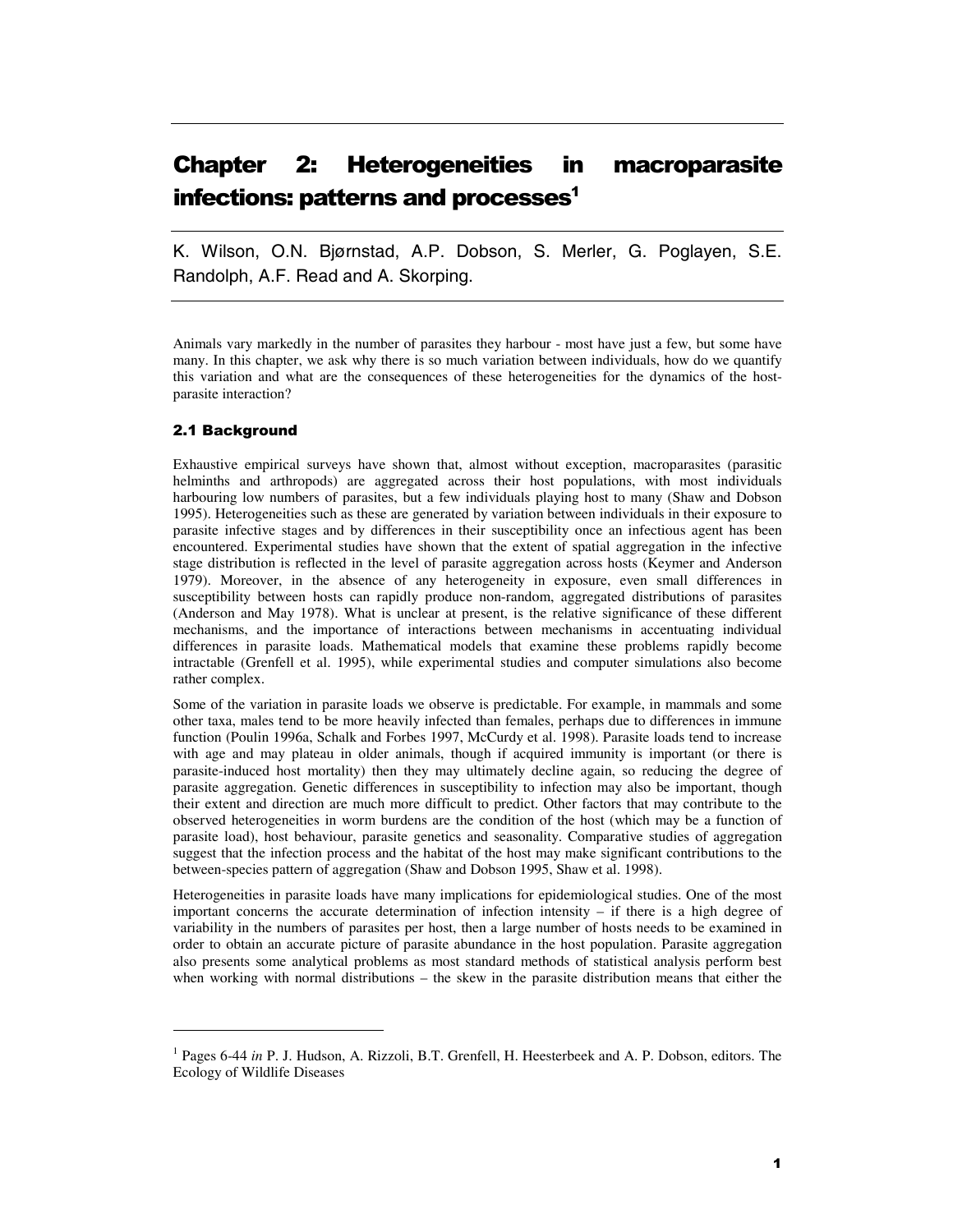

Figure 2.1. Observed parasite frequency distributions for four host-parasite interactions (after Shaw *et al.* 1998). In all cases, the bars represent the observed frequency distributions and the points are the fit of the negative binomial distribution. (a) host = perch *Perca fluviatilis*, parasite = tapeworm *Triaenophorus nodulosus*; (b) reindeer *Rangifer tarandus,* warble fly *Hypoderma tarandi*; (c) common starling *Sturnus vulgaris,* nematode *Porrocaecum ensicaudatum*; (d) pond frog *Rana nigromaculata,* nematode *Spiroxys japonica* (For reference sources see Shaw *et al.* 1998).

parasite data have to be transformed prior to analysis, or special statistical methods, such as generalized linear modelling, must be employed (Wilson and Grenfell 1997).

Finally, parasite aggregation has important implications for the population and evolutionary dynamics of the parasite and its host (Anderson and May 1978) (May and Anderson 1978) (Poulin 1993a). In macroparasites, host mortality and morbidity tends to be dose-dependent and so has most effect on individuals in the so-called 'tail' of the parasite distribution. The proportion of hosts in this susceptible tail will be relatively larger when parasites are randomly distributed across hosts (and the variance of the distribution is low), than when the distribution is highly skewed (and the variance is high). As a consequence, parasites are likely to be relatively more important as both a selection pressure (Poulin 1993a) and a regulatory influence (Anderson and May 1978, May and Anderson 1978) in the former case than in the latter. Thus, a central theme of macroparasite studies over the years has been the development of a theoretical and empirical understanding of the stabilising role of aggregation in the population dynamics of parasitic helminths and their hosts (Anderson and May 1978, Anderson and May 1982b).

In this chapter we provide a review of recent developments in studies of parasite aggregation, and highlight gaps in our current knowledge. We focus on empirical studies that provide new insights and theoretical developments that may provide new techniques for assessing the relative role played by different forms of heterogeneities in different host-parasite systems. We also draw on some classic empirical studies, especially where more recent studies are lacking. We begin by defining what is meant by an aggregated distribution, how best this can be quantified, and the pitfalls associated with measuring parasitism rates in wild animal populations. The majority of the chapter, however, focuses on the key heterogeneities in the host, parasite and environment that promote heterogeneities in the distribution of parasites per host. We discuss the patterns that are observed, the mechanisms generating them and their implications for parasite epidemiology. Throughout we emphasize the gaps in our current knowledge and identify areas for future research.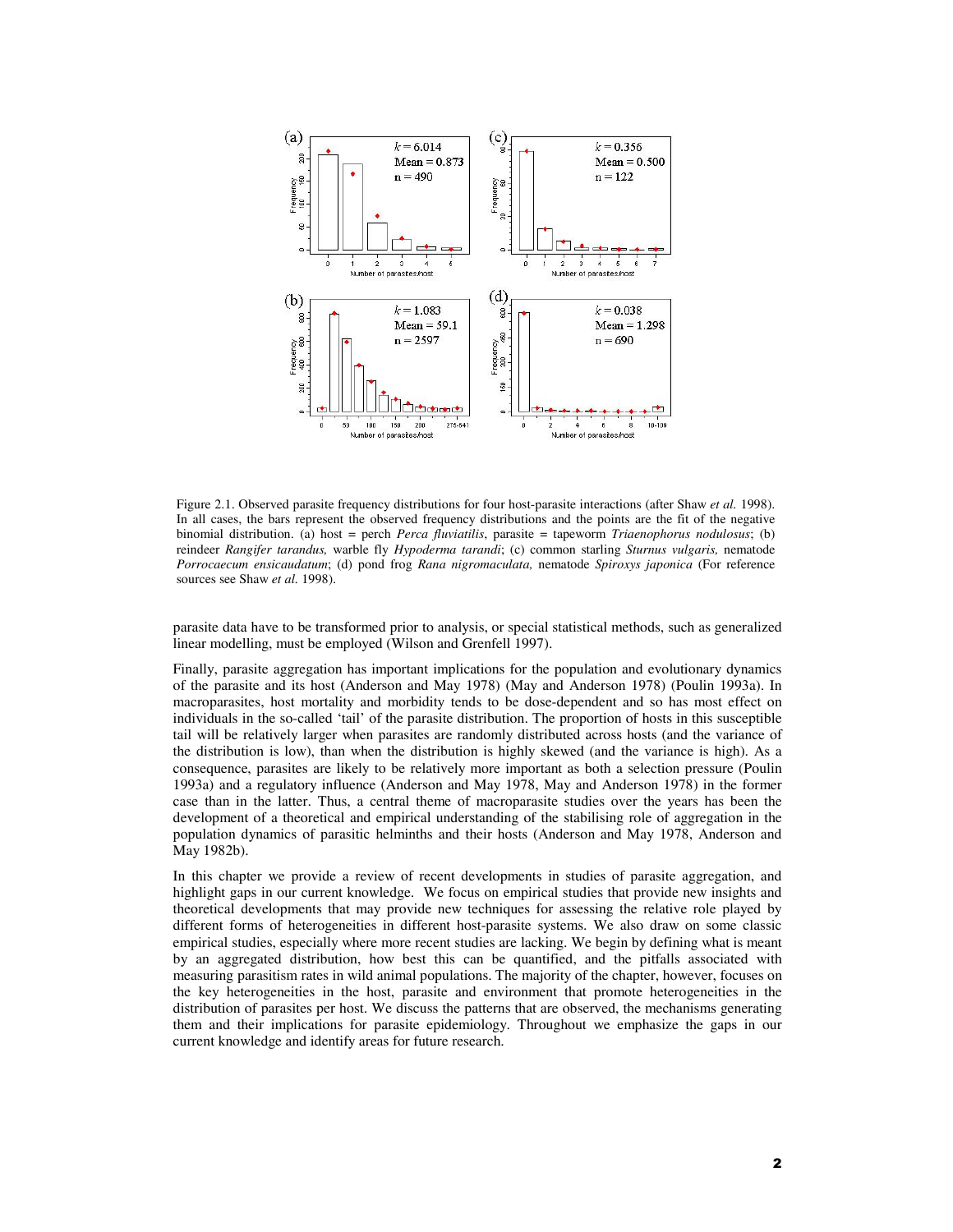# 2.2 An introduction to parasite aggregation

Parasites are invariably aggregated across the host population, with the majority of the parasite population concentrated into a minority of the host population (Fig. 2.1) (Shaw and Dobson 1995, Shaw et al. 1998). In human communities, for example, generally less than 20% of individuals harbour 80% of the helminth parasite population. Thus, a relatively small number of individuals in the 'tail' of the parasite distribution are responsible for most parasite transmission and play an important role in the persistence of the parasite (Anderson and May 1985) (Woolhouse et al. 1997).

In statistical terms, an aggregated distribution is one in which the variance/mean ratio of parasite numbers per host is significantly greater than one. There has been much debate about how best to quantify the degree of aggregation and a number of related indices have been adopted (see Box 2.1).

However, regardless of which index of aggregation is used, comparing indices between sub-classes of hosts is generally problematic because they tend to covary with both the mean number of parasites per host and with the number of hosts sampled (see Box 2. 2). Gregory and Woolhouse (1993) compared a number of these indices of aggregation and found that the corrected moment estimate of k (from the negative binomial distribution) varied least with mean parasite load and sample size, and this is now the index of aggregation most commonly used by epidemiologists. Not only are the vast majority of parasite datasets best described by the negative binomial distribution (Anderson and May 1978, May and Anderson 1978) (Shaw and Dobson 1995), but its exponent k (an inverse measure of aggregation) is used to capture parasite overdispersion in the basic Anderson and May models (see Chapter 3). Hence this becomes the most appropriate parameter for empirical estimation. Box 2.3 discusses the statistical mechanisms that might generate negative binomial parasite distributions.

## **Box 2.1. Measures of aggregation**

| If the parasite population was distributed randomly amongst hosts, the variance $(s^2)$ of the parasite<br>distribution would be approximately equal to its mean $(m)$ , i.e.                                                                                                       |     |
|-------------------------------------------------------------------------------------------------------------------------------------------------------------------------------------------------------------------------------------------------------------------------------------|-----|
| Random distribution: $s^2 = m$                                                                                                                                                                                                                                                      | (1) |
| For an aggregated distribution, the variance is greater than the mean, i.e.                                                                                                                                                                                                         |     |
| Aggregated distribution: $s^2 > m$                                                                                                                                                                                                                                                  | (2) |
| Thus, we can quantify the degree of aggregation simply as the ratio of the variance to the mean:                                                                                                                                                                                    |     |
| Variance-to-mean ratio = $s^2/m$                                                                                                                                                                                                                                                    | (3) |
| You will notice that this ratio varies from zero (when parasites are uniformly distributed amongst<br>hosts), through unity (for a truly random distribution of parasites), to a number equal to the total<br>number of parasites (for a maximally aggregated distribution).        |     |
| Deviation from a random distribution can be tested by multiplying the variance-to-mean ratio by the<br>number of hosts sampled (n) minus 1. This 'index of dispersion' $(ID)$ is then compared to the Chi-square<br>distribution with $n-1$ degrees of freedom (see (Elliot 1977)): |     |
| Index of dispersion, $I_D = s^2(n-1)/m$                                                                                                                                                                                                                                             | (4) |
| A related index of aggregation is obtained by dividing the variance-to-mean ratio (or simply the<br>standard deviation, s), by the sample mean. This is often referred to as the 'standardized variance' $(SV)$ :                                                                   |     |
| Standardized variance, $SV = s^2/m^2 = s/m$                                                                                                                                                                                                                                         | (5) |
| The standardized variance is often expressed as a percentage, simply by multiplying by 100, in which<br>case it is then referred to as the 'coefficient of variation' $(CV)$                                                                                                        |     |
| Coefficient of variation, $CV = s(100)/m$                                                                                                                                                                                                                                           | (6) |
| A more general approach to the variance-mean relationship is given by an equation which has come to<br>be known as 'Taylor's Power Law' (Taylor and Taylor 1977):                                                                                                                   |     |
| Taylor's Power Law: $s^2 = a + m^b$                                                                                                                                                                                                                                                 | (7) |
| which can be re-arranged to:                                                                                                                                                                                                                                                        |     |
| $\log(s^2) = \log(a) + b \cdot \log(m)$                                                                                                                                                                                                                                             | (8) |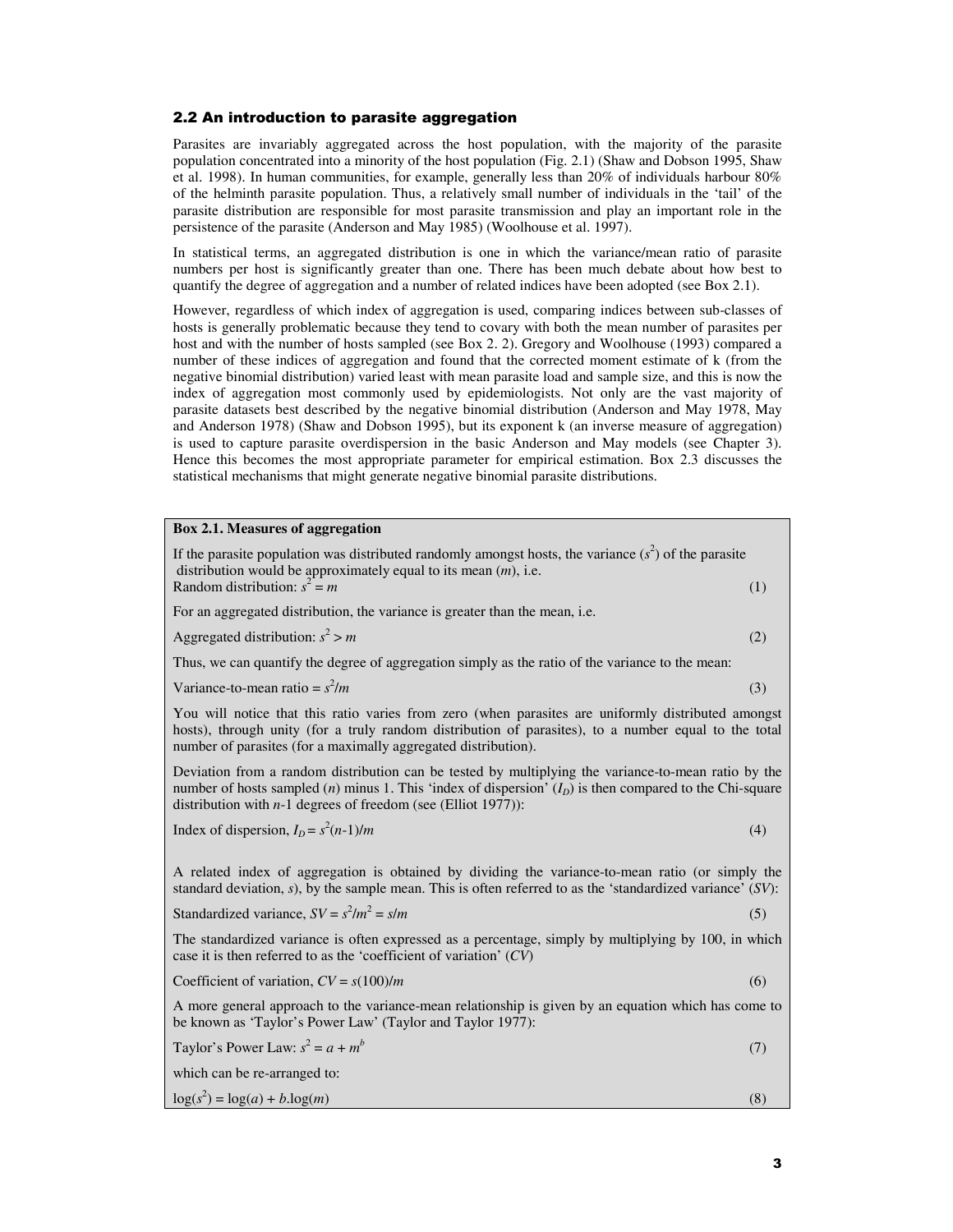Here, aggregation is measured by the parameter *b* (parameter *a* depends mainly on the size of the sampling unit); *b* varies continuously from zero for a uniform distribution to infinity for a highly aggregated distribution ( $b = 1$  for a random distribution). Taylor's Power Law cannot be used to quantify the degree of aggregation present in a single sample. However, it is useful when a collection of parasite samples is available from a number of different locations, populations or species (Shaw and Dobson 1995). In this instance, log variance is plotted against log mean and the parameters *a* and *b* are estimated by the intercept (*a*) and the regression coefficient (*b*) of the regression line (see Fig. 2.2). A slope of unity  $(b = 1)$  implies a random or Poisson distribution of parasite counts. For most parasite datasets, the slope lies between 1 and 2 (average  $b = 1.55$ ) (Shaw and Dobson 1995), consistent with a negative binomial distribution (see Box 2.3). The negative binomial distribution is defined as follows (Fisher 1941) (Bliss and Fisher 1953):

Negative binomial distribution:  $s^2 = m + m^2$ 





Figure 2.2 Effect of k on the shape of the negative binomial distribution. In all 3 graphs, the mean of the distribution is 100, but as k becomes smaller (left to right), so the distribution becomes increasingly skewed and the parasites become increasingly concentrated in fewer individuals. Note that the scales differ on the three graphs.

Thus, the degree of parasite aggregation can be quantified by the parameter  $k$ . When  $k$  is large ( $>$ -20), the distribution converges on the Poisson (i.e.  $s^2 \to m$ ); as *k* gets smaller, so parasite aggregation increases until, as *k* approaches zero, the distribution converges on the logarithmic series (Fisher 1943) (Elliot 1977). For the vast majority of macroparasitic infections of wildlife hosts and humans,  $k < 1$ (Shaw and Dobson 1995).

There are several methods for estimating *k* (Elliot 1977) (Southwood 1966), the simplest of which is:

Moment estimate of  $k = m^2 / (s^2)$ 

-*m*) (10)

This estimate is only approximate and can produce unreliable estimates when *m* is large, *k* is small or sample sizes (*n*) are low. A better estimate, which partially corrects for sample size, can be easily calculated (Elliot 1977):

Corrected moment estimate of 
$$
k = (m^2 - s^2/n) / (s^2 - m)
$$
 (11)

However, a more accurate estimate of *k* is obtained by applying maximum-likelihood techniques to the frequency distribution of parasites within a host population (Bliss and Fisher 1953) (Anderson and May 1982a) (Pacala and Dobson 1988). This can be achieved either by an iterative process (Bliss and Fisher 1953) or by maximising the log-likelihood directly (Shaw and Dobson 1995).

Other estimates of aggregation have been used less frequently, but may be useful when studying aggregation from the parasite point of view. For example, Lloyd's (1967) 'Index of Mean Crowding' or 'Patchiness Index' (*m\**) quantifies the degree of crowding experienced by an average parasite within a host:

Lloyd's Index of Mean Crowding,  $m^* = m + (s^2/m - 1)$  (12)

It can be seen that when the parasite distribution conforms to the negative binomial, the sample estimate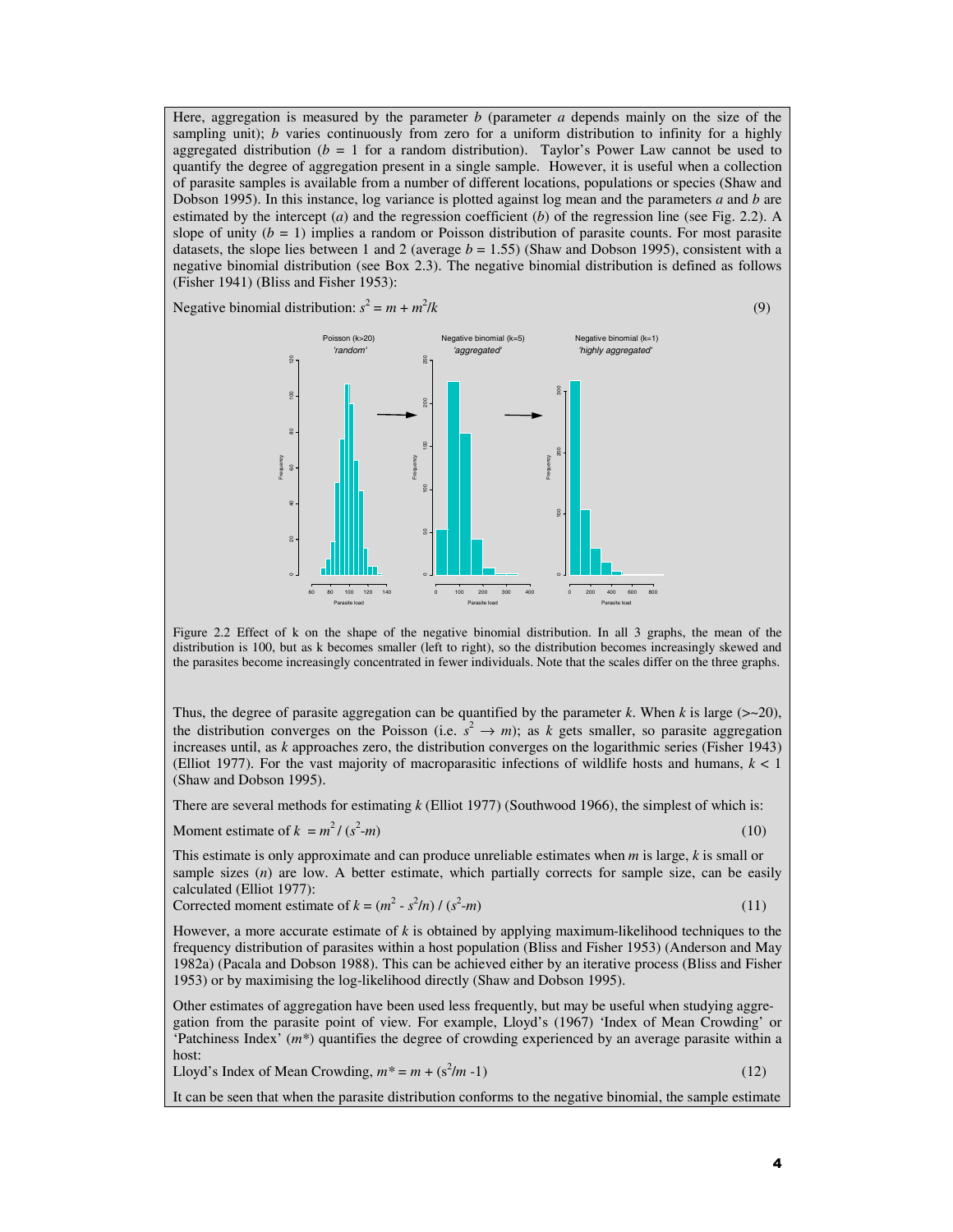of mean crowding is equal to *m*(1 + 1/*k*) (Elliot 1977). A more recent index of parasite crowding is the 'Index of Discrepancy', *D* (Poulin 1993b), which quantifies aggregation as the discrepancy between the observed parasite distribution and the hypothetical distribution in which all hosts are used equally and all parasites are in sub-populations (infrapopulations) of the same size  $\frac{n}{i}$ 

Poulin's Index of Discrepancy, 
$$
D = 1 - 2 \sum_{i=1}^{n} \sum_{j=1}^{i} \frac{1}{2} x_i
$$
  $\frac{1}{2} \sum_{i=1}^{n} \frac{1}{2} \sum_{j=1}^{i} \frac{1}{2} \sum_{j=1}^{i} \frac{1}{2} \sum_{j=1}^{i} \frac{1}{2} \sum_{j=1}^{i} \frac{1}{2} \sum_{j=1}^{i} \frac{1}{2} \sum_{j=1}^{i} \frac{1}{2} \sum_{j=1}^{i} \frac{1}{2} \sum_{j=1}^{i} \frac{1}{2} \sum_{j=1}^{i} \frac{1}{2} \sum_{j=1}^{i} \frac{1}{2} \sum_{j=1}^{i} \frac{1}{2} \sum_{j=1}^{i} \frac{1}{2} \sum_{j=1}^{i} \frac{1}{2} \sum_{j=1}^{i} \frac{1}{2} \sum_{j=1}^{i} \frac{1}{2} \sum_{j=1}^{i} \frac{1}{2} \sum_{j=1}^{i} \frac{1}{2} \sum_{j=1}^{i} \frac{1}{2} \sum_{j=1}^{i} \frac{1}{2} \sum_{j=1}^{i} \frac{1}{2} \sum_{j=1}^{i} \frac{1}{2} \sum_{j=1}^{i} \frac{1}{2} \sum_{j=1}^{i} \frac{1}{2} \sum_{j=1}^{i} \frac{1}{2} \sum_{j=1}^{i} \frac{1}{2} \sum_{j=1}^{i} \frac{1}{2} \sum_{j=1}^{i} \frac{1}{2} \sum_{j=1}^{i} \frac{1}{2} \sum_{j=1}^{i} \frac{1}{2} \sum_{j=1}^{i} \frac{1}{2} \sum_{j=1}^{i} \frac{1}{2} \sum_{j=1}^{i} \frac{1}{2} \sum_{j=1}^{i} \frac{1}{2} \sum_{j=1}^{i} \frac{1}{2} \sum_{j=1}^{i} \frac{1}{2} \sum_{j=1}^{i} \frac{1}{2} \sum_{j=1}^{i} \frac{1}{2} \sum_{j=1}^{i} \frac{1}{2} \sum_{j=1}^{i} \frac{1}{2} \sum_{j=1}^{i} \frac{1}{2} \sum_{j=1}$ 

where  $x$  is the number of parasites in host  $j$  (after hosts are ranked from least to most heavily infected) and *n* is the number of hosts in the sample. The Index of Discrepancy measures the relative departure of the observed distribution from a uniform distribution. Thus, *D* may range from zero (no aggregation) to unity (when aggregation is at its theoretical limit and all parasites are in one host), and these constrained limits potentially make it easier to compare aggregation across datasets that vary in their prevalence or mean parasite load.

The two indexes of aggregation most commonly employed are  $s^2/m$  (variance-to-mean ratio) and *k* (of the negative binomial). Unfortunately, the relationship between these two indices is not simple (see Fig. 2.3). Scott (1987a) has argued that the variance-to-mean ratio is a better measure of the *degree of aggregation* (i.e. the length of the 'tail'), whereas *k* provides more information about the *spread of data around the mean*. Thus, she suggests that  $s^2/m$  should be used when the number of uninfected hosts (i.e. the zero class) is large, and the latter when the zero class is small. Since *k* is not independent of the mean, she also suggests that  $s^2/m$  be used in preference to *k* when comparing parasite distribution patterns across populations differing in their prevalence or abundance of infection, and when studying the dynamics of aggregation.





# **Box 2.2. Sample size biases: a simulation study**

A simulation study by Gregory and Woolhouse (1993) illustrates the biases that may be introduced to sample estimates of average parasitism rates and indices of aggregation. When sample sizes are small, estimates of the arithmetic mean parasite load are consistently underestimated (Fig. 2.4a). The geometric mean burden (not shown) and the prevalence (Fig. 2.4b) are not biased in this way, but their accuracies are severely compromized (as measured by their 90% confidence intervals). All indices of aggregation, including the variance-to-mean ratio (Fig. 2.4c), moment estimate of k (not shown) and corrected moment estimate of k (Fig. 2.4d) tend to underestimate the degree of aggregation when too few hosts are sampled (see main text).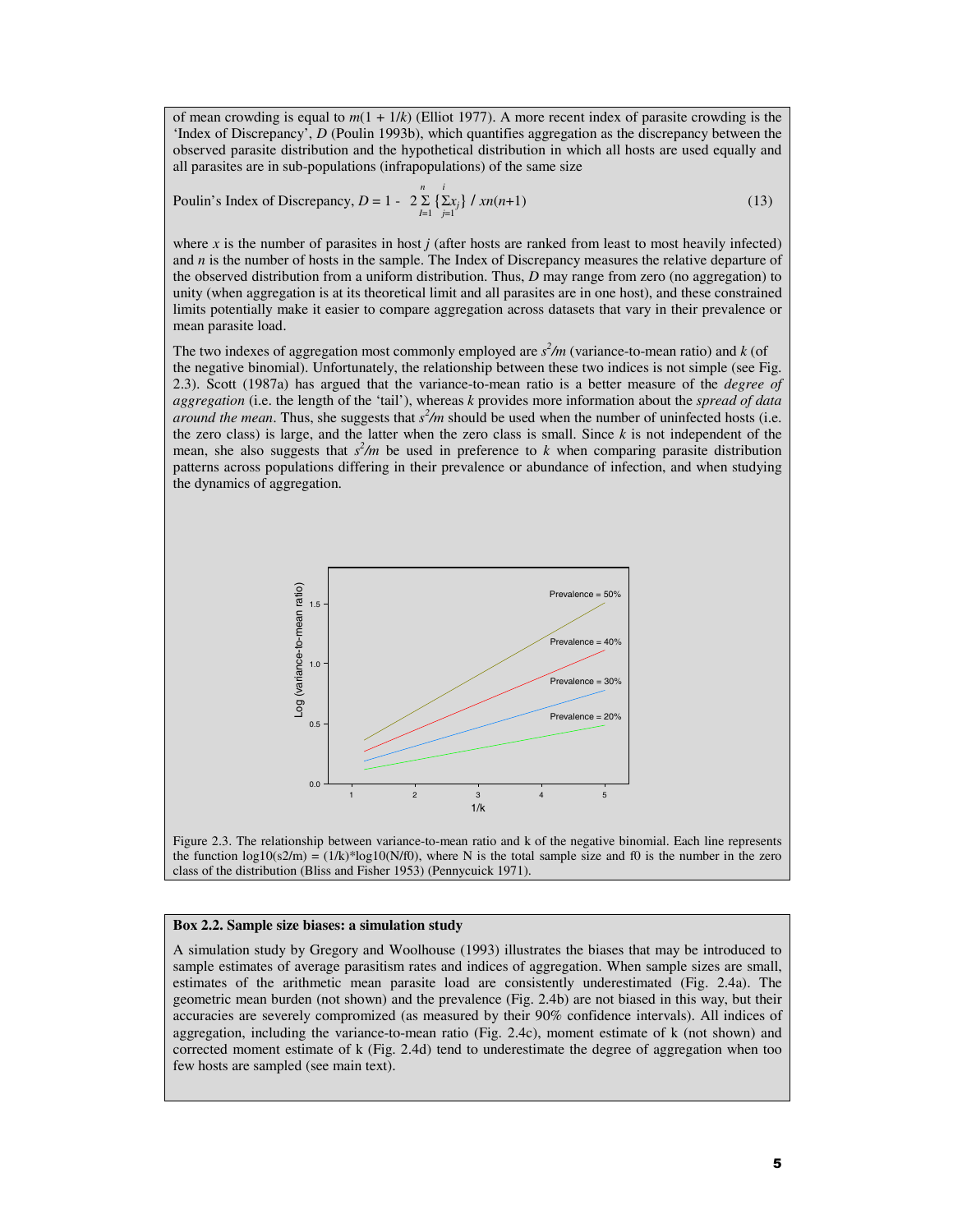

Figure 2.4 Simulation results showing the effect of sample size on estimates of (a) mean parasite load, (b) prevalence, (c) variance-to-mean ratio and (d) corrected moment estimate of k of the negative binomial (Gregory and Woolhouse 1993). The solid circles represent the results of the simulations, the solid lines represent the 90% confidence intervals, and the dashed line represents the 'true' relationship between sample size and parameter values. For all of these figures, the population mean and k for the simulations were 20 and 0.4, respectively.

In field studies, sample sizes are frequently small, especially for individuals in the oldest age classes. As a consequence, sample estimates of aggregation may decrease with host age purely due to sample size biases (Fig. 2.5a). One might imagine that this problem could be resolved by combining parasite data from animals of similar age, so that each new age-class would have approximately equal numbers of hosts. However, this is not the case - combining age-classes in this way may result in artifactual increases in the estimate of parasite aggregation (Fig. 2.5b).



Figure 2.5. Simulation results showing the influence of sample size on age-dependent estimates of parasite aggregation, as measured by the moment estimate of the negative binomial k (open symbols) and corrected moment estimate of k (closed symbols) (Gregory and Woolhouse 1993). In both simulations, the sample sizes for age classes 1-8 were: 100, 60, 40, 30, 25, 20, 15 and 10, respectively and the means were 5, 20, 40, 50, 50, 40, 20 and 5, respectively. In (a) data are grouped into age classes of equal period, but unequal sample sizes; in (b) data are grouped into age classes of unequal period, but equal sample sizes. The dashed line represents the 'true' relationship between age class and k.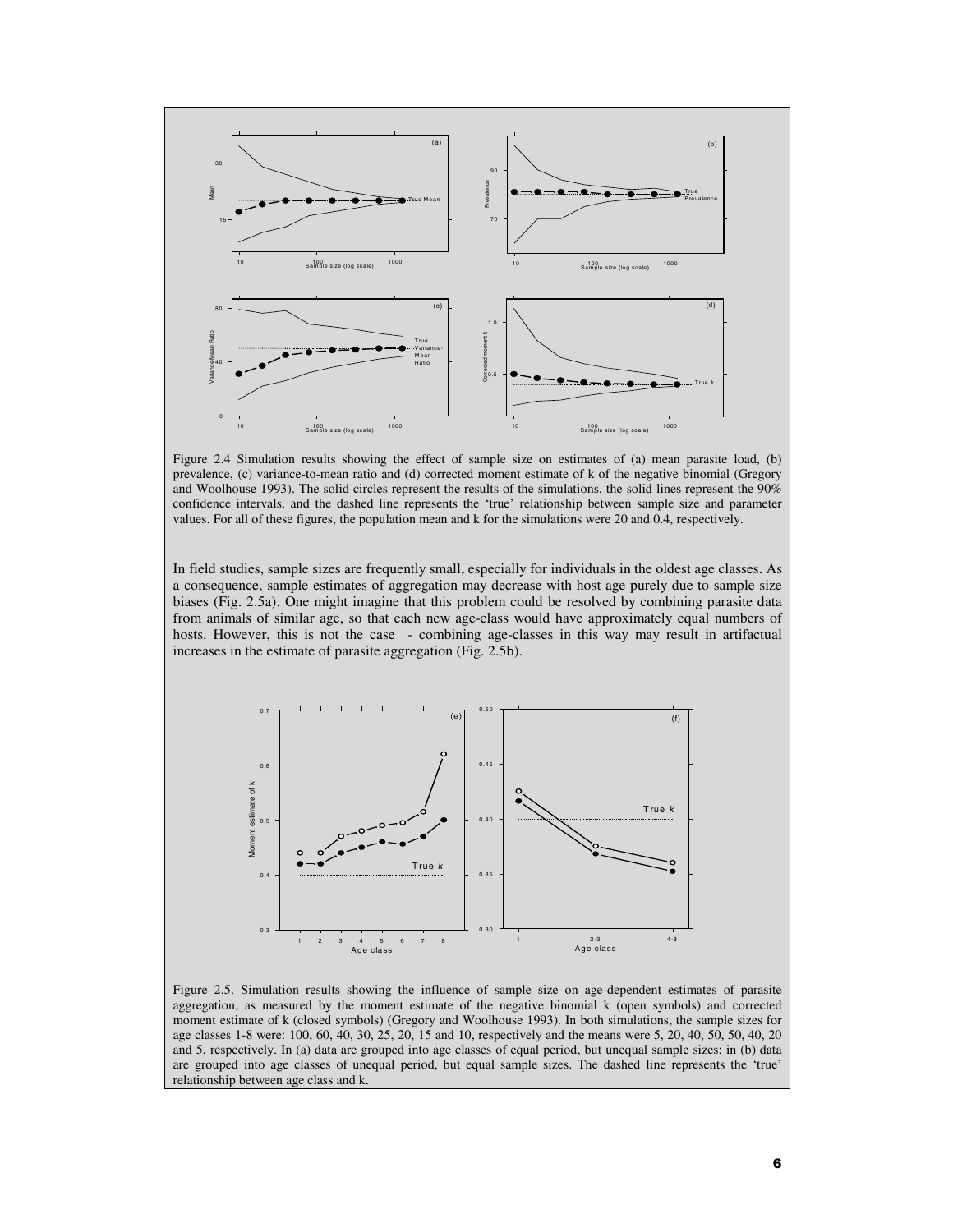### **Box 2.3 The negative binomial distribution as a birth-death process**

A universal trait of populations is that temporal variability increases with mean abundance,  $\mu$ . The way the variance rises with the mean can therefore provide insights into the nature of population growth. The way the variance depends on the mean is called the variance function in statistics (McCullagh 1983). In its simplest form, the demographic stochasticity that arises from birth and death processes is related to Poisson variability (through the sum of binomial events) (Bartlett 1956). In the simple density-independent death process, the number of individuals will be Poisson distributed, so that the variance,  $V(\mu)$ , is proportional to the mean:  $V(\mu) = c\mu$ . If we also include a birth-process, the number of individuals will follow a negative binomial distribution (e.g. Kendall *et al.* 1949). A negative binomial process has a variance function that rises more rapidly with the mean than the Poisson, but more slowly than proportional to the squared mean  $V(\mu) = \mu + \mu^2/k$  (Box 2.1) (Anderson and Gordon 1982). In contrast, stochastic population growth, in a fluctuating environment, leads to a Gamma (Dennis and Patil 1984) or log-normally (Engen and Lande 1996) distributed number of individuals. Here the variance is proportional to the squared mean. For more complicated patterns of population growth (e.g., with spatial or behavioural responses) the variance may rise even faster with the mean, an insight that led Taylor (1961) to propose his famous 'Power Law' (see Box 2.1).

The log-variance versus log-mean plot is the most well known diagnostic to elucidate this relationship (Taylor et al. 1983) (see Fig. 2.1). Poisson distributed numbers will have a slope of unity on such a plot, and lognormal or Gamma distributed numbers will have a slope of two. In the case of negative binomial data, the slope is predicted to be non-constant: close to unity for small means and close to two for large means. Whether a change in slope is visible on a log-log plot will depend on the range in means observed and whether the clumping parameter (k) depends on the mean. Unfortunately, since the axes are so compressed, non-linearities in log-log plots can often be difficult to discern (Tokeshi 1995).

A complementary tool to the log-variance vs log-mean plot is to estimate the variance function directly (McCullagh 1983, Ruppert et al. 1997). The error in the estimate of the variance is Chi-square distributed, so that a generalized linear model (see Box 2.5) with a log-link and a 'quasi-Gamma' error can be used to estimate the relationship. A non-parametric regression may be used to explore the variance-mean relationship without assuming a priori functional forms.

## *2.2.1 A comparative analysis of parasite aggregation*

Shaw and Dobson (1995) examined previously published datasets from over 250 wildlife populations and attempted to determine which ecological and epidemiological processes generated variation across species in patterns of parasite aggregation and abundance. They found that there was a tight linear relationship between log-variance and log-mean (Fig. 2.6). Moreover the slope of the regression was significantly greater than 1 (b =  $1.55 \pm 0.037$  S.D., n = 269), indicating that the parasite distribution was overdispersed (this compares with  $b = 1.45 \pm 0.39$  for free-living animal populations (Taylor and Taylor 1977). The small degree of spread in the parasite data ( $r^2 = 0.87$ ) is surprising and suggests that regardless of the infection process, mean parasite burden is the main determinant of the variance in parasite burden between hosts. Shaw and Dobson suggest that this is because of evolutionary constraints on the degree of aggregation. They argue that natural selection will lead to parasites with intermediate levels of pathogenicity and aggregation, because highly pathogenic parasites will generate high levels of parasite-induced mortality and hence lower parasite loads, a high degree of aggregation and reduced mating opportunities and hence reduced fecundity (in microparasites, this is equivalent to the trade-off between transmission and virulence (Shaw and Dobson 1995).

Shaw and Dobson (1995) found that 13% of the variation in log-variance was unexplained by log-mean burden. However, much of this could be explained by the nature of the infection process. For example, trichostrongylids and other parasites that enter their hosts passively tended to exhibit relatively higher levels of aggregation, whereas dipteran (e.g. Hypoderma) infections of large mammals tended to exhibit relatively lower levels of aggregation. Whilst these trends are interesting and can identify potentially important processes generating variation in parasite loads between hosts, they are purely correlational and it is clear that an experimental approach is required if we are to unravel the relative importance of potential mechanisms.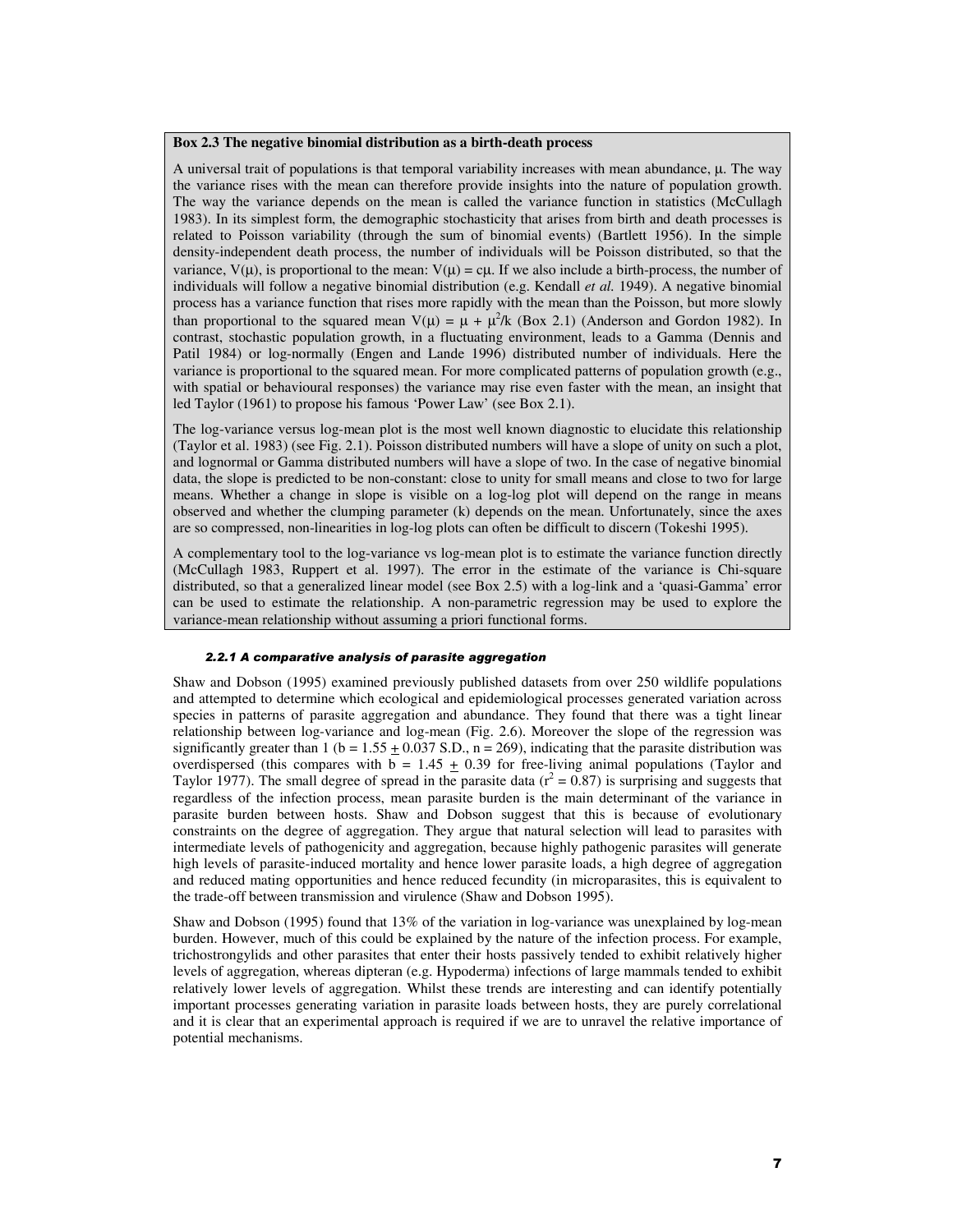

Figure 2.6. Log variance versus log mean parasite burden for 269 datasets from a range of host-macroparasite interactions (Shaw and Dobson 1995). The solid line is the fitted regression line (constrained to pass through zero), and the dotted line is the relationship predicted for a 1:1 variance:mean ratio (i.e. for a Poisson distribution).

#### *2.2.2 Parasite aggregation and host dynamics*

The role of parasites in host regulation is covered extensively in Chapter 3 (§3.3, §3.4). Here, we note only that the impact of parasites as a regulating force is critically dependent on the degree of parasite aggregation across the host population. As a rule, the stability of the host-parasite interaction will be enhanced by parasite aggregation (Anderson and May 1978, May and Anderson 1978). However, for highly overdispersed distributions (where k approaches zero and most of the parasites are living in just a few heavily-infected individuals), regulation of the host population will be difficult to achieve because too many parasites will be lost from the system by parasite-induced host mortality.

Clearly, parasite aggregation does not act in isolation and it is the interaction between aggregation, parasite virulence and transmission efficiency, and the host's population growth rate in the absence of parasites, that will determine whether the host-parasite interaction is stable or leads to cyclic or chaotic dynamics (see Box 3.2). For example, when parasite virulence is high, stability will be achieved only if parasite aggregation falls (i.e. k increases), otherwise too many parasites are lost from the system due to parasite-induced mortality. These factors also interact to determine the equilibrium host density. However, in general, as k increases and parasites become more evenly spread through the host population, so the net rate of parasite-induced mortality increases and the equilibrium host density declines.

### 2.3 Collection and analysis of parasite data

If we are to examine any of the patterns predicted by epidemiological models, it is important to accurately determine mean parasite loads and levels of variation within a host population. However, the collection and analysis of parasite data is fraught with difficulties, many of which are related to the shape of the parasite distribution. The long 'tail' of many parasite distributions means that unless a large number of hosts are sampled, inaccurate estimates of parasitism levels may be gained. Moreover, because the parasite distribution is not normal, classical methods of statistical analysis may produce biased estimates of parasite load and so alternative statistical methods have to be employed. The intimate association between parasites and their hosts only adds to the problems, because surrogate measures of parasitism, such as faecal egg counts, often have to be used, and these sometimes have unknown or variable levels of specificity and sensitivity. In this section, we review the sorts of difficulties encountered during data collection and analysis.

#### *2.3.1 Sample size biases*

Field-based studies of host-parasite interactions often have to rely on limited and opportunistic sampling of the parasite population. It is therefore important that, wherever possible, samples are stratified and balanced, such that approximately equal numbers of hosts are sampled from all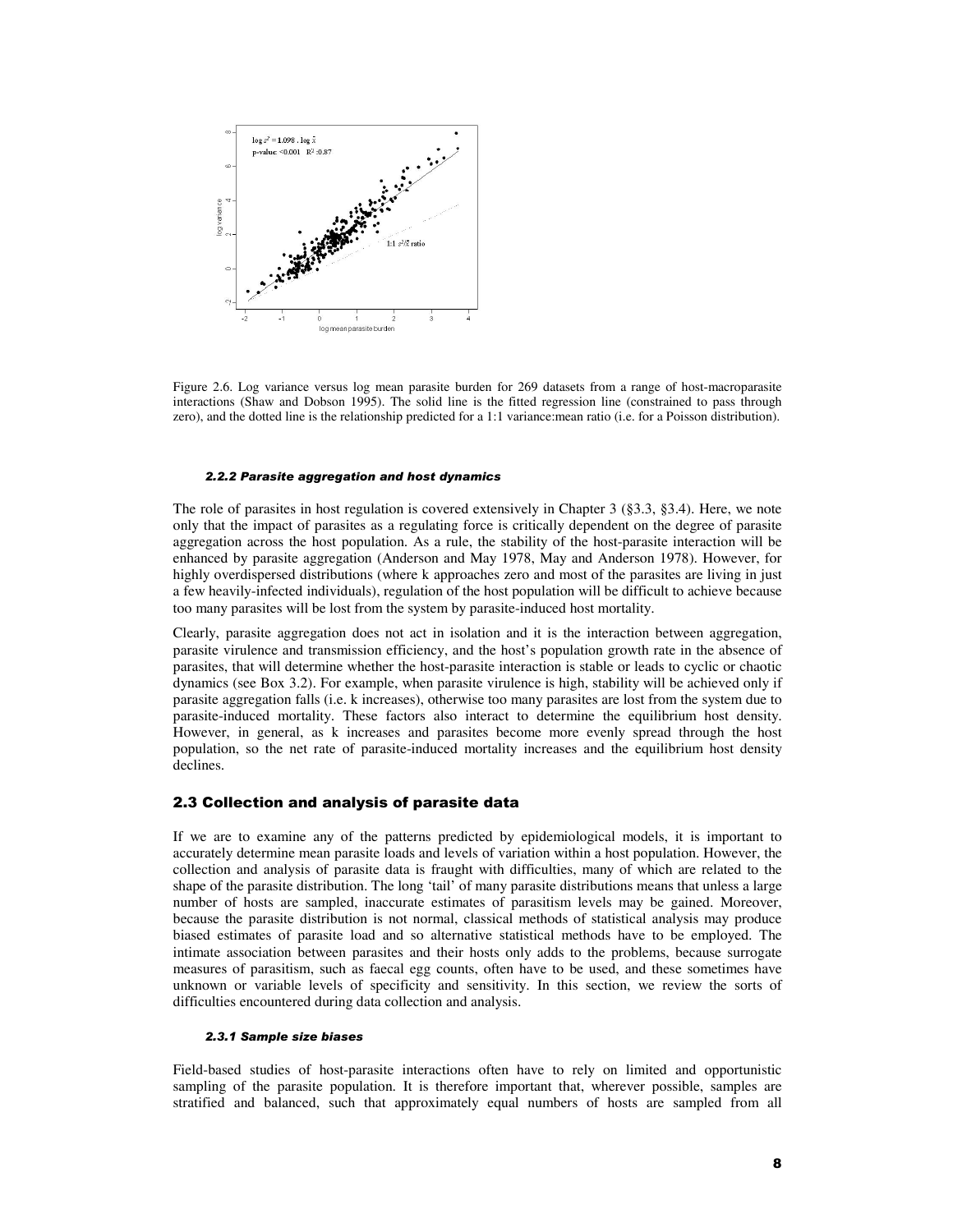appropriate demographic groups (age classes, sexes, reproductive states, etc.) and sampling units (years, population densities, locations, etc.). The reason for this is that when only a small number of hosts are sampled the probability of detecting the most heavily infected individuals in the population is low. Thus, when sample sizes are small there is a real danger of underestimating both the mean parasite burden and the degree of parasite aggregation (Box 2.2). However, this problem is minimized when aggregation is quantified using the corrected moment estimate of k (Box 2.1) or a maximum-likelihood estimate of k (Pacala and Dobson 1988, Gregory and Woolhouse 1993). The prevalence and geometric mean parasite loads are not biased by small sample sizes. However, the confidence intervals associated with both of these measures are inflated and so large sample sizes are always recommended. If the parasite population is highly over-dispersed, large sample sizes are even more important.

A consequence of the reliance of population estimates on sample size is that if sampling is not stratified correctly in relation to host demography, artefactual patterns in mean parasite burden and aggregation may result (Pacala and Dobson 1988, Gregory and Woolhouse 1993). For example, sample sizes often decline with host age due to mortality and so if sampling effort is not directed at obtaining equal numbers of hosts in all age classes, then it might appear that average parasite loads decline in old animals and that parasite aggregation declines with age, purely due to sampling biases (Box 2.2).



 Figure 2.7. Age-intensity curve (a) and age-aggregation curve (b) for cestodes in Arctic Char, *Salvelinus alpinus* (original data from Halvorsen and Andersen 1984, after Pacala and Dobson 1988). In both figures, the size of the symbol is proportional to the host sample size (indicated next to each point). In (a) the solid line is the maximumlikelihood best fit to the data; the dashed line is a least-squares polynomial regression to the means (not weighted for host sample size. In (b) the solid line is the maximum-likelihood best fit to the data (after Pacala and Dobson 1988).

This point is illustrated in Fig. 2.7, which shows data for cestode (*Diphyllobothrium ditremum*) infections of Arctic Char (*Salvelinus alpinus*) (Halvorsen and Andersen 1984). Examination of the ageintensity curve appears to show that the mean number of parasites rises to a peak in individuals aged 7- 9 years, and then declines in older fish (as indicated by the dashed line in Fig. 2.7(a)). Halvorsen and Andersen (1984) fitted a two parameter catalytic model to the running average parasite load (calculated over 3 consecutive age classes) and found that the best fitting model reached an asymptote at around 13 worms per fish. However, this model was biased by the small number of old animals sampled (>9 years old). When Pacala and Dobson (1988) fitted a three parameter model to the same data using maximumlikelihood methods, the best-fit model indicated that average parasite loads continued to increase in old animals and reached an asymptote at nearly 50 parasites per host (solid line in Fig. 2.7(a)). The reason for the lower asymptote for the Halvorsen and Andersen model is that their procedure weighted equally the means of all the age classes (thus the low means for animals in age classes 10-13 are able to pull down the asymptote), whereas the Pacala and Dobson (1988) model weighted the means by their sample sizes (as illustrated by the size of the symbols in Fig. 2.7).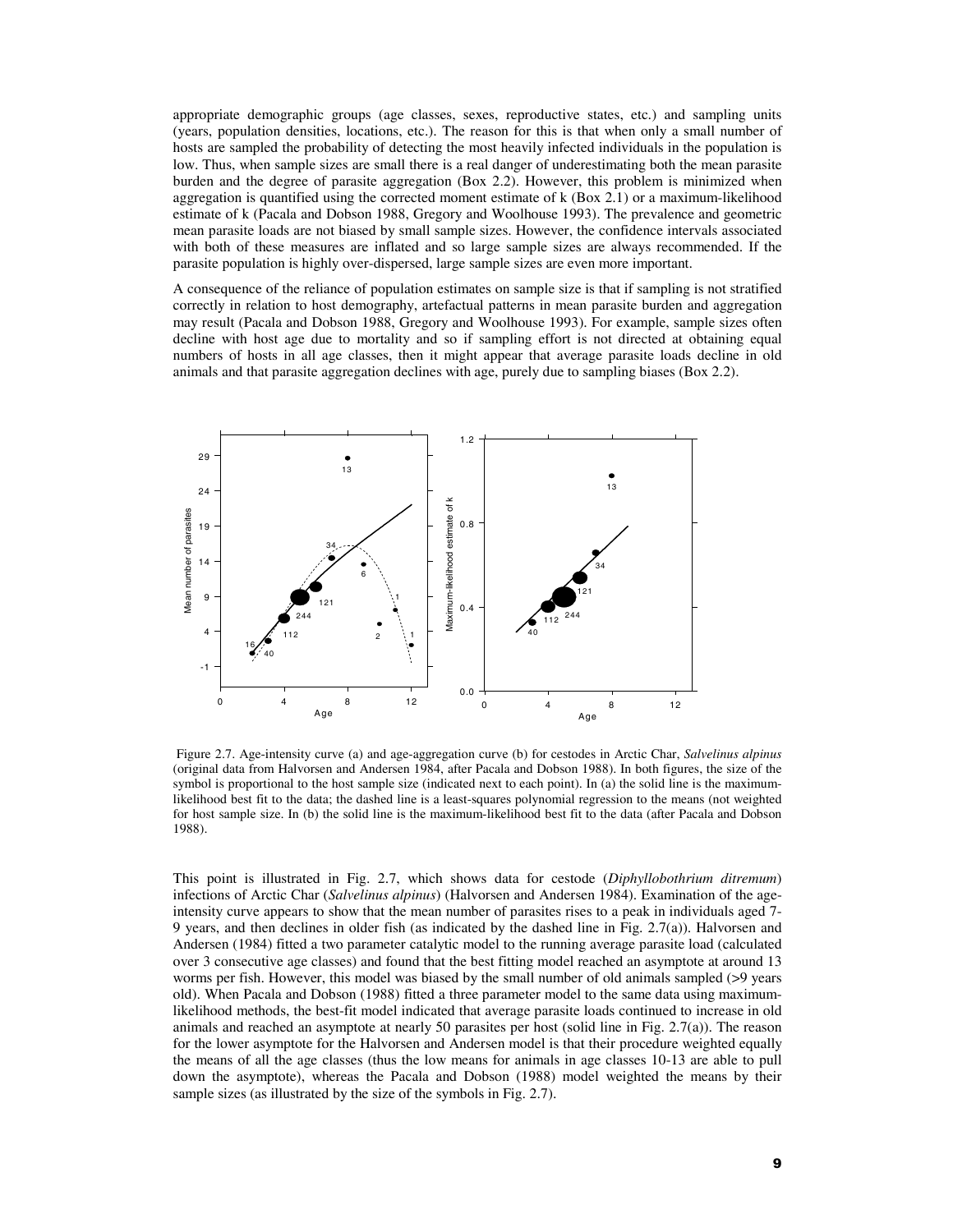There is also a peak in the age profile of the variance-to-mean ratio, but this too appears to be due to sampling artefacts (Pacala and Dobson 1988). Robust evidence for a monotonic increase in aggregation with age was provided when the relationship between k (of the negative binomial) and age was modelled by a linear function fitted by maximum-likelihood (Fig. 2.7(b)).

#### *2.3.2 Biased sampling*

Much of the parasite data published in veterinary journals is collected opportunistically and comes from road kills, beach strandings, harvested animals or animals found dead (Keith et al. 1985). All of these data are potentially biased samples of the true host population since parasitized animals are more or less susceptible to the sampling process than non-parasitized (or lightly parasitized) individuals. This may simply be due to the fact that the selection process avoids or selects animals with overt signs of parasitism. For example, vets primarily treat sick and diseased animals and hunters may target either the healthiest or the weakest looking animals in the population, which are likely to have unrepresentative parasite loads. Alternatively, there is evidence that parasites may manipulate the behaviour of their hosts in such a way as to maximize their rates of transmission (Moore 1984) (Poulin 1994a, 2000). For parasites in intermediate hosts, such behavioural alterations (such as reduced speed of locomotion) (Zohar and Rau 1986) would result in the host becoming more susceptible to predation (by top predators, hunters or cars), whereas for parasites present in their definitive or only host, alterations (such as host castration) would tend to reduce predation risk at the expense of reproductive activities (Dobson 1988a).

Even apparently bias-free sampling methods may select an unrepresentative section of the host population. For example, rodents are known to vary in their degree of trap-shyness and trap-happiness (Courchamp et al. 2000) and it is likely that this will be influenced by their parasitological status. Similarly, parasitized birds or fish may be more or less likely to be caught in sampling nets. These sorts of biases are much less easy to quantify than those alluded to earlier, however it is obviously important to appreciate that such biases may exist when designing sampling programs.

Other potential biases are associated with the counting of parasites, where the smaller life stages may be easily missed (Smith and Grenfell 1994). These effects are compounded in studies that use indirect measures of parasitism (such as faecal eggs counts), where there is the additional uncertainly of the exact nature of their relationship with parasite load (see below).

#### *2.3.3 Specificity and sensitivity of indirect measures of parasitism*

For most wildlife diseases, we are not in a position to make an absolute count of the number of parasites harboured by a particular host or population of hosts. Thus, we usually have to resort to inferences from coprological or haematological samples. Such methods include faecal egg counts (density of parasite eggs in the faeces), seroepidemiological measures (ELISA-based methods that quantify the responses of various antibodies, such as IgA, to immunogenic parasite antigens) and coproantigen detection (ELISAbased methods that quantify the amount of non-immunogenic parasite excretory/secretory antigens voided in the host's faeces) (Hyde 1990) (Johnson et al. 1996) (Malgor et al. 1997) (Nonaka et al. 1998). However, these estimates will often provide biased, or at least inaccurate, measures of parasitism. For example, faecal egg counts will be useless as a surrogate measure of worm burden if worm fecundity is subject to severe density dependent constraints. Similarly, the coproantigen detection methods will be useless if the assay fails to meet the required level of specificity. It is therefore important to determine the extent of any biases and misclassifications on a case by case basis before employing a particular technique on a large scale. Although most studies fail to do this, it is now clear that these may be substantial, particularly in coprological estimates of prevalence (Box 2.4).

# **Box 2.4 Sensitivity and specificity of indirect parasitological estimates**

Two kinds of misclassification affect any indirect measure of parasitism: infected subjects appearing uninfected (false negatives) and uninfected individuals appearing infected (false positives). Lets define  $A =$  number of true positive,  $B =$  number of false positive,  $C =$  number of false negative,  $D =$  number of true negative so the total recorded infected is A+C and the total recorded uninfected is B+D and N=A+B+C+D is the whole population.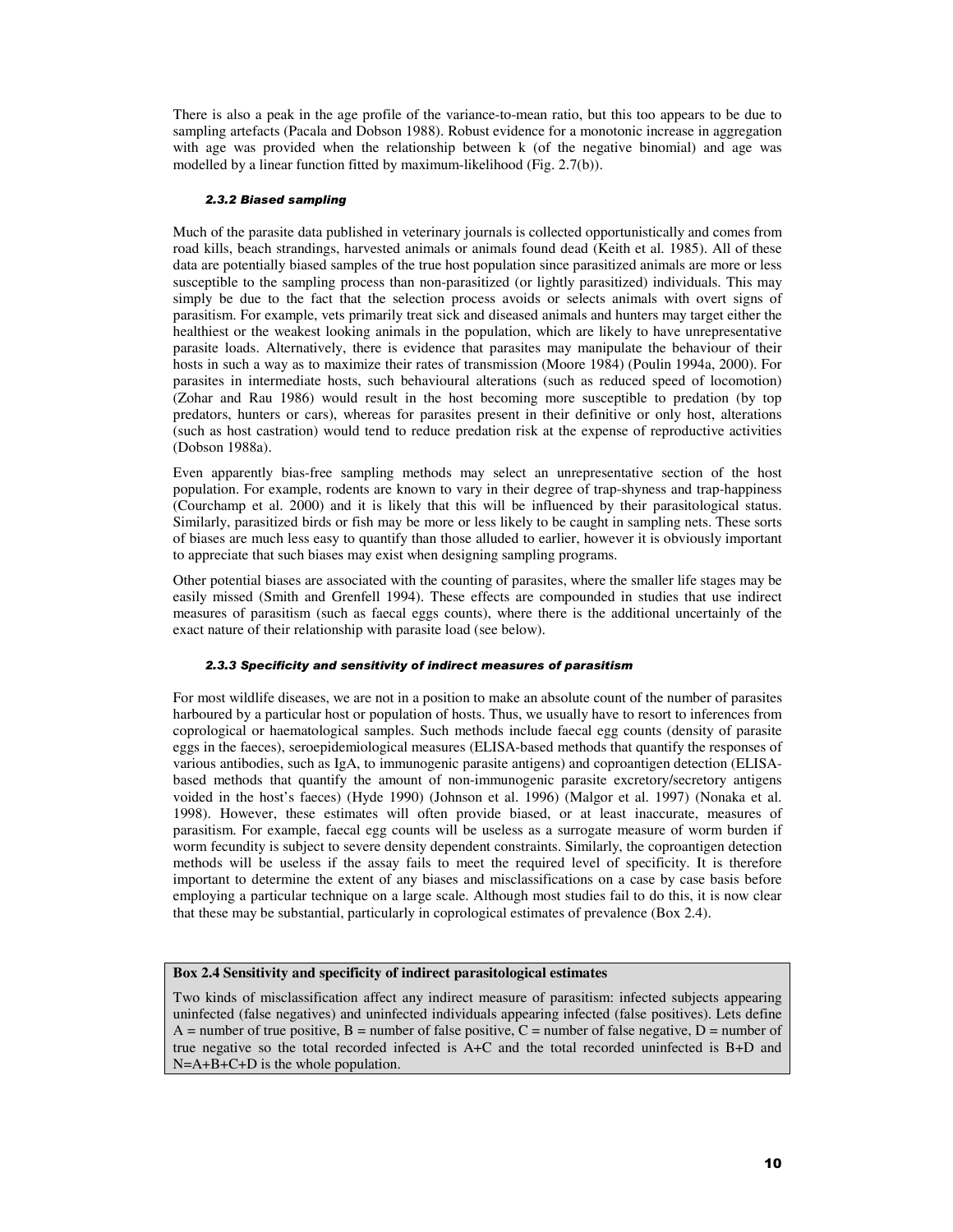Sensitivity and specificity (Thrusfield 1995) are quantitative measures of such bias and may be calculated by matching the results gained by absolute parasite counts (obtained by dissection) with those from the laboratory technique applied:

| Sensitivity = $\frac{100 \text{ x True positive}}{100 \text{ x True}}$ |                                  | $=$ $\mathbf{A}$ |  |
|------------------------------------------------------------------------|----------------------------------|------------------|--|
|                                                                        | True positive $+$ False negative | $(A+C)$          |  |

$$
Specificity = \frac{100x \text{ True negative}}{\text{True negative} + \text{False positive}} = \frac{D}{(B+D)}
$$
 (2)

Observed prevalence = True positive + False positive  $= (A+B)$ Number examined (N) (3) True prevalence = Observed prevalence + Specificity  $-1 = -1+A + B + D/(B+D)$ 

Sensitivity + Specificity –1  $A/(A+C) - B/(B+D)$  (4)

Knowledge of the sensitivity and specificity of a test provides better estimates of the true prevalence in comparison with the observed one. This point is illustrated in the tables below, in which the sensitivity and specificity of faecal egg counts are examined for two wild host species. These data clearly show how misleading coprological data can be and how large differences between observed and true prevalences can exist o it is important to determine the specificity and sensitivity of a diagnostic test on a case by case basis. These diagnostic errors may be amplified further by other systematic errors, particularly those arising from incorrect or biased sampling (Box 2.2).

| (a) Host species                              | <b>Parasite species</b>                              | <b>Rearing method</b>                                  | <b>Heritability</b> analysis                                                                             | Heritability $(h^2)$                                                                   | <b>Reference</b>                |
|-----------------------------------------------|------------------------------------------------------|--------------------------------------------------------|----------------------------------------------------------------------------------------------------------|----------------------------------------------------------------------------------------|---------------------------------|
| Rhithropanopeus<br>harrisii(xanthid crab)     | Loxothylacus panopaei<br>(sacculinid barnacle)       | Common-garden                                          | Full-sib analysis                                                                                        | $h^2 = 0.10$ (0-0.98 95% CD NS)                                                        | Grosholz and Ruiz<br>1995a.b    |
| Transennells tantilla<br>(bivalve mollusc)    | Parvatrema borealis<br>(trematode)                   | Common-garden                                          | Full-sib analysis                                                                                        | $h^2 = 0.358 + 0.159$ (SE) ***                                                         | Grosholz 1994                   |
| Biomphalaria glabrate<br>(snail)              | Schistosoma mansoni<br>(trematode)                   | Artificial selection (R.<br>$C, S$ ) for 4 generations | Response to selection -<br>mean prevalence                                                               | Susceptible line mean $\sim 80\%$<br>Resistant line mean ~ $20\%$ ***                  | Webster and<br>Woolhouse 1999   |
| B. tenagophila<br>(snail)                     | Schistosoma mansoni<br>(trematode)                   | Artificial selection (R.<br>$C, S$ for 5 generations   | Response to selection<br>- mean prevalence                                                               | Susceptible line mean $\sim 100\%$<br>Resistant line mean ~ $0\%$ ***                  | Mascara et al. 1999             |
| <b>Drosophila</b><br>melanogaster (fruit fly) | Asobari tabida<br>(parasitoid wasp)                  | Artificial selection (R.<br>C) for 8 generations       | Response to selection -<br>proportion resistant                                                          | Resistant line mean $\sim 60\%$<br>Control line mean ~ $10\%$ **                       | Kraaijeveld and<br>Godfray 1997 |
| D. melanogaster (fruit<br>fly)                | Leptopilinia boulardi<br>(parasitoid wasp)           | Artificial selection (R.<br>$C$ ) for 9 generations    | Response to selection -<br>proportion resistant                                                          | Resistant line mean $\sim$ 50%<br>Control line mean $\approx$ 5%, $h^2$ =<br>$0.24$ ** | Fellowes et al.<br>1998a.b      |
| Hirundo rustica (barn<br>swallow)             | Ornithonyssus bursa<br>(mite)                        | Partial cross-fostering                                | Offspring-parent<br>correlation                                                                          | $r = 0.48$ (male parent) ***<br>$r = 0.35$ (female parent) ***                         | Møller 1990c                    |
| Rissa tridactyla<br>(kittiwake)               | Ixodes uriae (tick)                                  | Observational                                          | Offspring-parent<br>regression                                                                           | $h^2 = 0.720 + 0.232$ (SE) **                                                          | Boulinier et al.<br>1997a.b     |
| Ovis aries (Soay<br>sheep)                    | Teladorsagia<br>circumcincta (strongyle<br>nematode) | Observational                                          | Half-sib analysis                                                                                        | $h^2$ < 0.688 + 0.287 (SE) ***                                                         | Smith et al. 1999               |
| (b) Host species                              | <b>Parasite species</b>                              | <b>Assessment of</b><br>variation                      | <b>Observed variation between strains/clones</b>                                                         |                                                                                        | <b>Reference</b>                |
| Tribolium confusum<br>(flour beetle)          | Hymenolepis diminuta<br>(rat tapeworm)               | Between 12 strains                                     | Prevalence: $23\%$ - $100\%$ ***<br><b>MEAN INTENSITY: 1.43 - 6.88 ***</b>                               |                                                                                        | Yan and Stevens<br>1995         |
| Tribolium castaneum<br>(flour beetle)         | Hymenolepis diminuta<br>(rat tapeworm)               | Between 11 strains                                     | Prevalence: 62% - 100% ***<br>MEAN INTENSITY: 4.22 - 25.69 ***                                           |                                                                                        | Yan and Norman<br>1995          |
| Acyrthosiphon pisum<br>(pea aphid)            | Aphidius ervi<br>(parasitoid wasp)                   | Between 30 clones<br>(from early 1989 only)            | Prevalence: $0\%$ - $90\%$ ***<br>(broad sense heritability = $0.662$ , CV <sub>clone</sub> = $65.9\%$ ) |                                                                                        | Henter and Via<br>1995          |
| Mus musculus<br>(house mouse)                 | Aspiculuris tetraptera<br>(pinworm)                  | Between 7 strains                                      | Median intensity = $0 - 299$ (males), $1 - 311$ (females) ***                                            |                                                                                        | Derothe et al. 1997             |

Table 2.2. Experimental and observations studies estimating the genetic contribution to macroparasite resistance in natural host populations: (a) heritability estimates, (b) variation between clones or strains.

#### *2.3.4 Repeatability of parasite counts*

One way of assessing the variability associated with indirect measures of parasitism is to determine its repeatability (i.e. the ratio of the between-animal variance component to the sum of the between and within animal components) (Falconer and Mackay 1996). For two samples with the same standard deviation, the repeatability is equal to Pearson's product moment correlation coefficient, r. Stear *et al.* (1995a, 1995b, 1995c, 1995d, 1995e)determined the repeatability of faecal egg counts taken from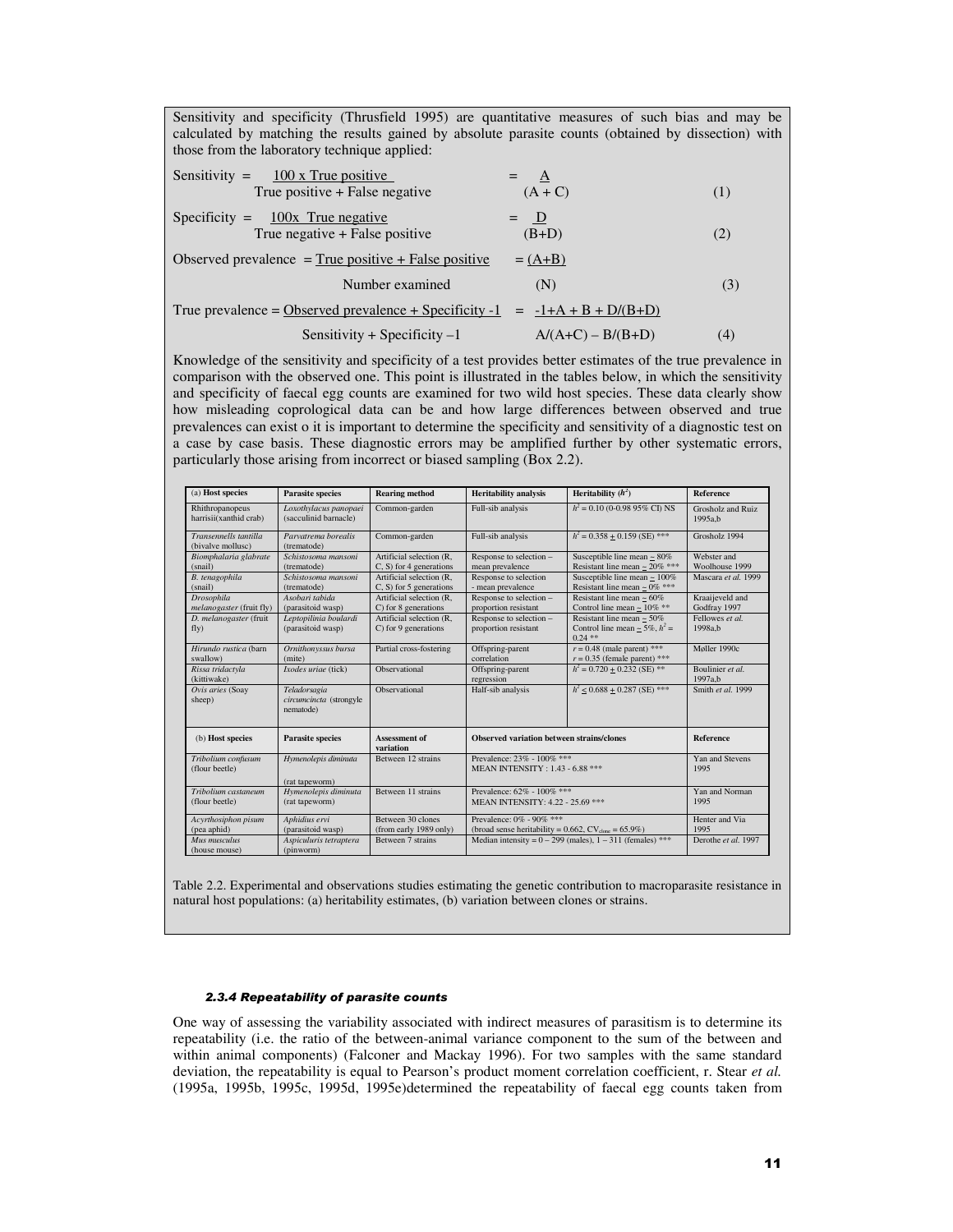domestic sheep infected with the nematode *Teladorsagia circumcincta* and found that the repeatability of duplicate egg counts was extremely high, 0.92 - in other words, 92% of the variation in egg counts could be explained by differences between individuals. This result indicates that the actual counting process was very accurate. However, the repeatability of samples collected 2-3 days apart was not as high, averaging around 0.75. This indicates that individuals vary in their faecal egg production from one day to the next and that multiple samples over several days may be required to accurately determine heterogeneities in parasite loads. Over a longer time scale, the repeatabilities continued to decline, which probably reflects variability in the worm burdens of the animals over time. Again, most studies of wildlife populations do not determine the repeatability of their parasitological measure (but see Gulland 1991b, Hudson and Dobson 1995). If this is low, then significant heterogeneities are likely to be obscured.

#### *2.3.5 Statistical methods for quantifying parasite heterogeneities*

As indicated earlier, parasite distributions are often empirically best described by the negative binomial. This can result in a problem for parasitologists wishing to describe their hard-earned data, because most classical statistical methods, such as linear regression and analysis of variance, are based on the assumption of a normal (or Gaussian) distribution. Traditionally, logarithmic transformation has been applied to such data, in an attempt to normalize the distribution. However, this transformation often fails, particularly when the distribution is highly aggregated or the mean parasite load is low (Fig. 2.8) (Wilson and Grenfell 1997).



 Figure 2.8. Effect of log-transformation on the distribution of parasite data (Wilson and Grenfell 1997). The top row of figures shows the frequency histograms for typical parasite data (1000 random samples taken from a negative binomial distribution with population mean equal to 100 and population *k* equal to 1.0, 0.5, 0.1 and 0.05, left to right). The bottom row shows how these same data look after  $log_{10}$ -transformation (after first adding 1 to prevent zeros). Although the transformed distributions look approximately normal for low levels of aggregation (k>0.5), Kolmogorov-Smirnov tests for goodness-of-fit to the normal distribution indicate that the transformation always fails to normalize the data (P<0.001).

So, which method should parasitologists and ecologists use to analyse their parasite data? As the study of wildlife diseases has become increasingly quantitative, and computers have become faster and more powerful, the number of statistical techniques available for analysing parasite data has grown, and new methods are being developed and refined all of the time. Two of the methods currently being used in the parasitology literature are generalized linear modelling and tree-based modelling (see Box 2.5).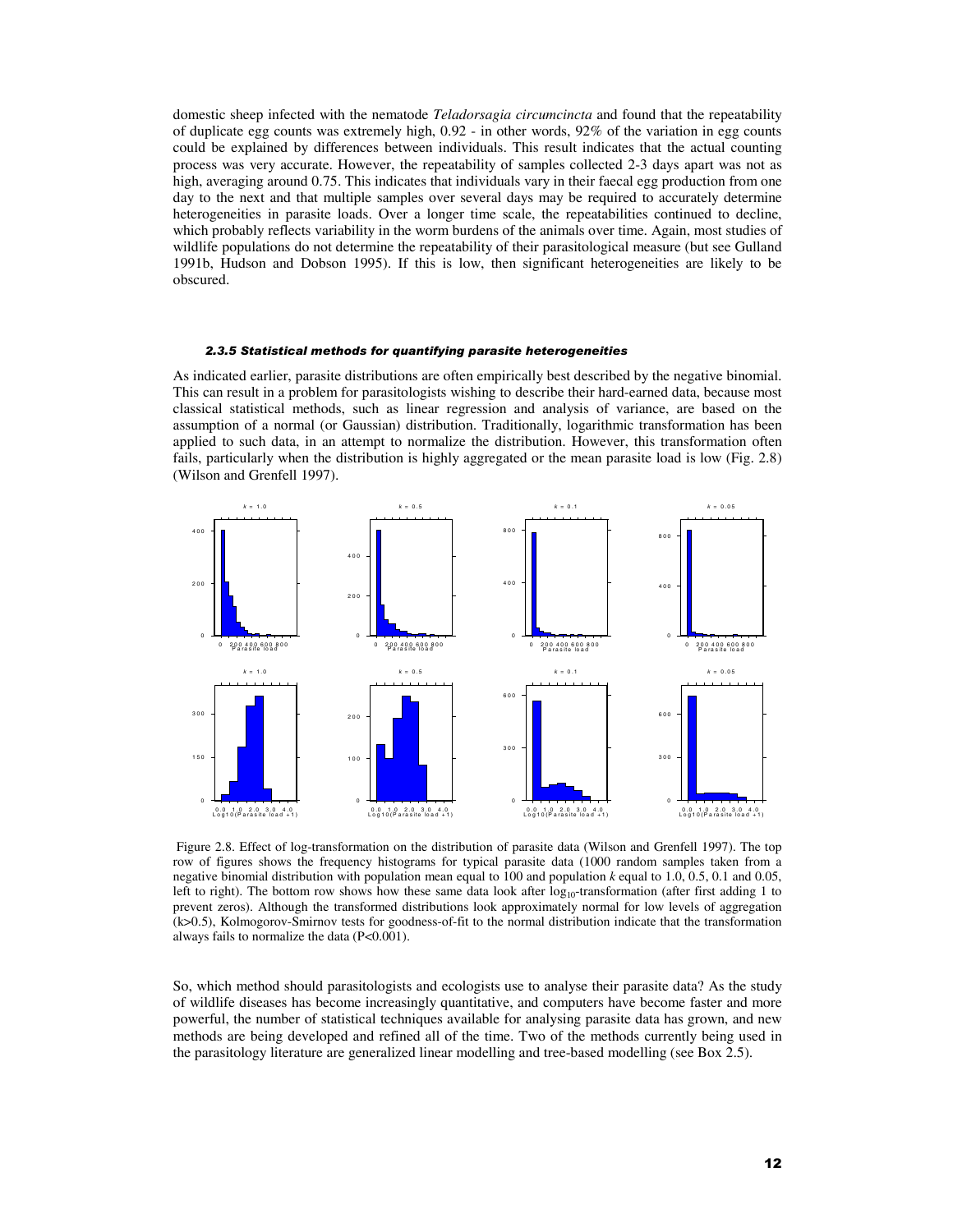## **Box 2.5 - Generalized linear modeling and tree-based modeling**

*Generalized linear modeling:* Generalized linear models, or GLMs, offer a powerful alternative to logarithmic transformation and conventional parametric methods (Aitkin et al. 1989) (Crawley 1993). GLMs are generalizations of classical linear models and allow the underlying statistical distribution of the data to be explicitly described. So, instead of assuming that the parasite data are normally distributed, they assume that they follow the Poisson or negative binomial distributions, as appropriate. As a result, the fit of a GLM is often better than the equivalent conventional linear models, even after the data have been log-transformed (Wilson et al. 1996, Wilson and Grenfell 1997). However, this will not always be the case, because negative binomial distributions do not necessarily 'add up' when combined (Grafen and Woolhouse 1993). In other words, if the distribution of parasites in each subclass of host (age, sex, genotype etc) is correctly described by the negative binomial distribution, the overall (aggregated) distribution will be described by the negative binomial only if each sub-class has an identical mean (Dietz 1982) (Pacala and Dobson 1988). Thus, when there is a high degree of substructuring in the data and component distributions differ markedly in there degree of skew (as measured by k), the estimated value of k for the aggregated dataset will fit none of the component distributions accurately and can sometimes lead to a badly fitting model.

In addition, if the data are sub-structured and the component distributions have different means but the same k, then the estimate of this 'common k' is always larger than the k estimated by lumping all of the data together (Shaw and Dobson 1995), i.e. combining sub-sets of data tends to exaggerate the degree of parasite aggregation (Hudson and Dobson 1995). Thus, wherever possible, maximum-likelihood estimates of the 'common k' should be used to describe the degree of aggregation within a host-parasite system (Shaw and Dobson 1995).

*Tree-based modelling:* A graphical alternative to GLMs, which is only just beginning to be employed by parasitologists and ecologists (Shaw and Dobson 1995) (Merler et al. 1996), is the use of tree-based models (Breiman et al. 1984). These are models that allow the structure of the data to be studied, by defining nodes, which divide the data into successive clusters with similar characteristics. The hierarchical nature of tree-based models allows the automatic selection of the most important predictor variables and, because the method is appropriate for both continuous and categorical data, it is very flexible and can be used for both classification and regression problems. Compared to linear models, tree-based models have the advantage that they are easier to interpret when the predictors are a mixture of numeric variables and factors, they handle missing data better, and they are better able to capture non-additive behaviour and multiplicative interactions. However, assessing the relative fit of different tree-based models is sometimes difficult.

Bagging (Breiman 1996) is a procedure that allows the tree-based models to be improved in terms of generalization error, i.e. prediction using novel data (Merler et al. 1996). The bagging consists of generating a sequence of predictors, each of which is generated by producing multiple versions of the learning set by bootstrap resampling (Efron and Tibshirani 1986). The method then approximates the predictor by averaging over the bootstrapped data sets, so reducing the component of the generalization error due to the variability of the data relative to when a single predictor is used (Geman et al. 1992).

*A case study of tree models with bagging.* In this example, the bagging procedure is used to examine the factors important in generating heterogeneities in the number of *Ascaridia compar* worms found in rock partridges (*Alectoris graeca saxitalis*) in the Trentino region of northern Italy (see § 3.6 for further details of the system). The dependent variable used in this analysis was the number of adult worms per bird (mean parasite burden  $\pm$  SD = 2.66  $\pm$  6.77), which was found to conform to the negative binomial distribution ( $k = 0.16$ ;  $\chi^2$ <sub>5</sub> = 4.25, P>0.5). Predictor variables tested for inclusion in the model included host data (such as sex, age and weight) and environmental data (such as mean rainfall) (Cattadori et al. 1999).

The bagging procedure indicated that the relative dryness or wetness of the habitat was the most important factor affecting the parasite distribution - in dry habitats; the mean parasite burden was higher (mean of logged data  $= 1.0$ ) than in the wet (mean  $= 0.44$ ). The model highlighted sex as the next most important factor affecting worm burden, with the mean parasite load being higher for females than males (means = 1.19 for females and 0.76 for males, in dry regions; c.f. Box 2.7). Finally, the young birds were more heavily infected than the adults, and in the wet regions adult males were completely parasite free. The figure shows a graphical tree representation of the bagging model.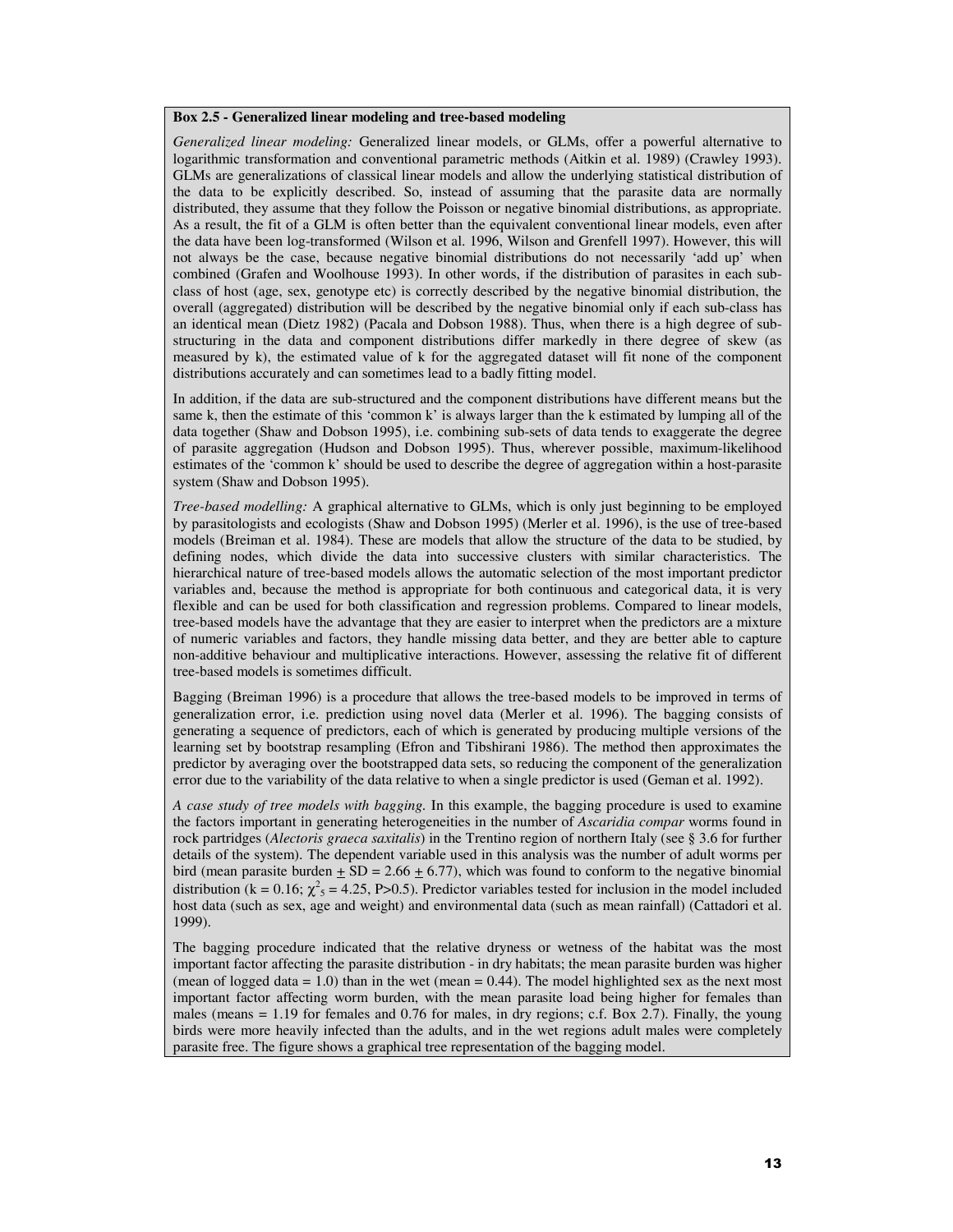

# 2.4 Observed heterogeneities in parasite loads

In this section, we assess variation in parasitism rates associated with heterogeneities in the host population (including host genetics, age, sex, behaviour and body condition), in the parasite population and in extrinsic factors. In each case, we aim to identify the general patterns observed, the mechanisms generating those patterns and their epidemiological consequences.

#### *2.4.1 Host age*

*What are the observed age-infection patterns?* Important epidemiological information, such as rates of parasite transmission and mortality, can often be obtained by analysing patterns of age-prevalence and age-intensity (Anderson and May 1991) (Hudson and Dobson 1995). In the simplest case (referred to as Type I by Hudson and Dobson 1995), in which there is no vertical transmission and no reproduction within the host, parasites are acquired from the environment over time and mean intensities increase with host age (Fig. 2.10). If the rates of parasite acquisition and parasite mortality are constant, then the average number of parasites per host will increase towards an asymptote determined by the balance between these two rates (Type II). A number of empirical studies have reported age-intensity curves which either show a continual increase in parasite load or a gradual levelling-off of parasite burden with age (Hudson and Dobson 1995). For other host-parasite interactions, the age-intensity curve is convex (Type III). In other words, rather than rising to an asymptote, parasite loads decline after an initial increase.

These different epidemiological patterns are highly specific to the host-parasite interaction under study, and may vary between populations. For example, Quinnell *et al*. (1992) studied infections of the nematode *Heligmosomum polygyrus* in the woodmouse *Apodemus sylvaticus* in an outdoor enclosure in Oxford, England. They observed that mean parasite intensity increased asymptotically with host age (Type II), whereas Gregory *et al*. (1992), studying a wild population of woodmice in Northern Ireland, found that mean intensity exhibited a convex (Type III) age-intensity profile. A similar difference was observed in red grouse infested with the tick *Ixodes ricinus* (Hudson 1992). On grouse moors where Louping ill virus (Box 7.5) was prevalent, the intensity of infection increased with chick age (up to 25 days), whereas on moors where Louping ill was absent, tick intensities peaked when the chicks were 8- 14 days old and subsequently declined.

*What are the mechanisms generating convexity in age-intensity curves?* There are a number of mechanisms that might account for convex age-intensity curves. These include parasite-induced host mortality, acquired immunity, age-related changes in predisposition to infection (e.g. due to the development of resistance mechanisms that are unrelated to previous exposure to parasites), age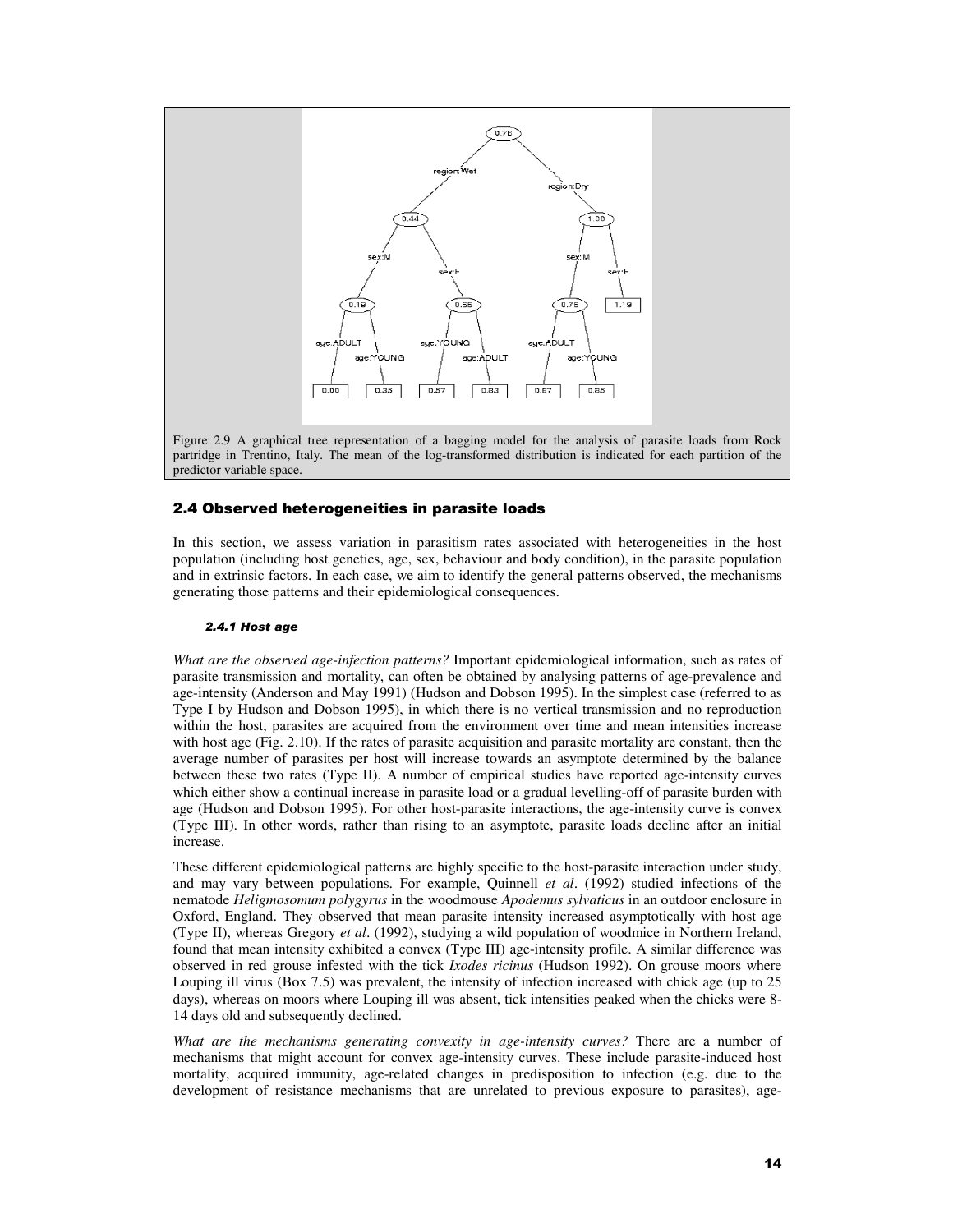dependent changes in exposure to parasites (e.g. due to behavioural shifts or seasonality), and agerelated probabilities of accurately determining parasite loads (e.g. if older animals produce more faeces than younger ones then a decline in faecal egg counts with age could be due to an increasing dilution of parasite eggs).



Figure 2.10. Hypothetical age-intensity curves, illustrating three general patterns – Type I (dotted line), Type II (dashed line) and Type III (solid line).

Distinguishing between the different mechanisms causing convexity in age-intensity or age-prevalence curves can be difficult, particularly when reliable data on age, mortality rates and body weights are not available. This problem is exacerbated when parasite sampling is limited to a single time point (i.e. data come from a horizontal cross-sectional survey), because variation in exposure rate due to seasonal or yearly variation in the force of infection may distort the age-infection profile. Even when all of this information can be obtained and longitudinal surveys can be conducted, some of the potential mechanisms can be difficult to disentangle without experimental infections or the removal of parasites through treatment.

*Is acquired immunity an important source of variation in wild host populations?* Acquired immunity develops in response to accumulated experience of infection and acts to decrease parasite establishment, survival, reproduction and/or maturation. Although acquired immunity is believed to be an important factor causing convexity in the age-intensity curves for macroparasite infections of humans, domesticated ruminants and laboratory animals (Anderson and Crombie 1984) (Anderson and May 1985) (Crombie and Anderson 1985) (Lloyd and Soulsby 1987) (Dobson et al. 1990) (Anderson and May 1991), there have been few clear demonstrations of acquired immunity in wildlife populations (but see Quinnell et al. 1992). At present, it is unclear whether this is because protective immunity does not generally develop or if sampling methods are just too crude to detect it. Even for interactions where effective immune responses may be observed under controlled laboratory conditions, acquired immunity may be difficult to detect in the field and may have little epidemiological significance if most of the hosts die before its impact is felt.

*Is acquired immunity important in wildlife populations and Can we learn anything from variation in age-infection profiles?* In theory, the answer to both of these questions is yes. Theory suggests that if acquired immunity is important then it should result in a negative correlation between peak levels of infection and the age at which the peak occurs - a phenomenon known as the 'peak shift' (see Box 2.6 and Anderson and May 1985) (Woolhouse 1998). Peak shift has now been demonstrated in a number of helminth infections of humans and in laboratory studies, but convincing evidence is still lacking for natural wildlife infections, due largely to logistical and statistical problems (see Box 2.6). However, these difficulties should not put us off trying to determine whether predictable patterns of ageprevalence occur across wild host populations.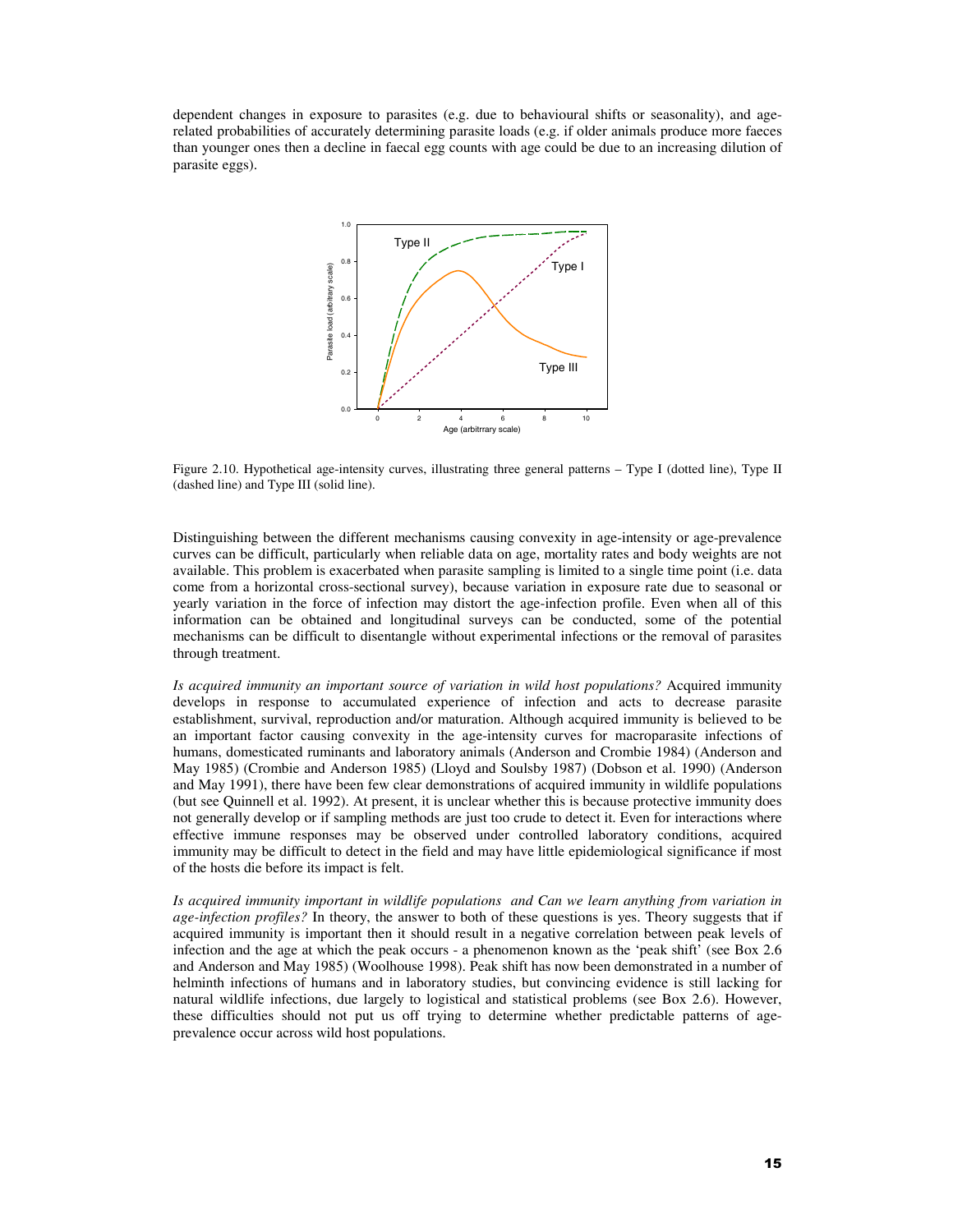#### **Box 2.6. Peak shift**

Acquired immunity develops in response to the accumulated experience of parasite antigens. Thus, in populations where transmission rates are high, the level of parasitic infection will rise rapidly and this will be followed by a rapid increase in the level of acquired immunity. As a result, parasite loads will peak at an early age and subsequently decline at a fast rate due to protective responses. In contrast, in populations where parasite transmission rates are low, parasite loads (and acquired immunity) will increase at a slower rate and the age at peak infection will be later (Anderson and May 1985). This will result in a negative correlation between peak levels of infection and the age at which the peak occurs - a phenomenon known as the 'peak shift' (see Fig. 2.11a) (Anderson and May 1985) (Woolhouse 1998).



Figure 2.11 Predicted and observed relationship between the prevalence of parasite infection and age in populations subject to different transmission rates. (a) Predictions based on a two-stage catalytic model where the model is given by:  $P(a) = \lambda/(\lambda - \nu)$ .(exp(-va) - exp(- $\lambda$ a)) where P(a) is the prevalence of infection at age a,  $\lambda$  is the rate of infection (which, in this instance, takes the values 0.4, 0.2, 0.1, 0.05 and 0.025 for solid curves I-V, respectively), and v is the rate at which infected individuals recover and become immune (set to  $v = 0.5$  in this instance, meaning that protective immunity develops after a mean of two years). Peak prevalences for the different values of  $\lambda$  are indicated by the solid circles joined together by the broken curve, which illustrates the predicted 'peak shift' with age. (b) Observed relationship between peak prevalence of infection and age at which the peak occurs for *Schistosoma haemotobium* infections of children from 17 schools in the Zimbabwe highveld (Woolhouse 1991).

Peak shift has now been demonstrated in a number of helminth infections of humans (Fig. 2.11b) (Woolhouse 1991) (Fulford et al. 1992) (Mutapi et al. 1997), and in several experimental infections of laboratory mice (Crombie and Anderson 1985) (Berding et al. 1986). However, evidence for peak shift in natural wildlife infections is lacking (but see Muller-Graf et al. 1997). The main problem is often the logistical difficulties of collecting parasite data from a range of populations and accurately assessing the host age-structure. There may also be difficulties in statistically identifying the peak of such curves. Finally, even after patterns consistent with peak shift have been conclusively demonstrated, it may be difficult to exclude alternative interpretations, such as age-related differences in exposure to parasites or innate resistance (Gryseels 1994) (Woolhouse 1998).

#### *2.4.2 Host sex*

*Is there a sex-bias in infection levels in wild animal populations?* Epidemiologists have long recognized that males of vertebrate species, including humans, tend to exhibit higher rates of parasitism and disease than females (Alexander and Stimson 1988) (Bundy 1988) (Zuk 1990). Moreover, a number of meta-analyses have provided quantitative support for this assertion across a range of host and parasite taxa (see Box 2.7). Although these results appear reasonably robust, they are generated by data of highly variable quality, collected from a range of different sources. Therefore, if we are to understand the significance of such results, there is a pressing need for well-designed, well-controlled experiments that address the following questions. First, are the observed biases genuine or do they reflect sampling or other artefacts (see Box 2.3)? Second, do the patterns of bias vary across host and parasite taxa, as comparative studies suggest (Box 2.7)? Third, if such patterns exist are they due to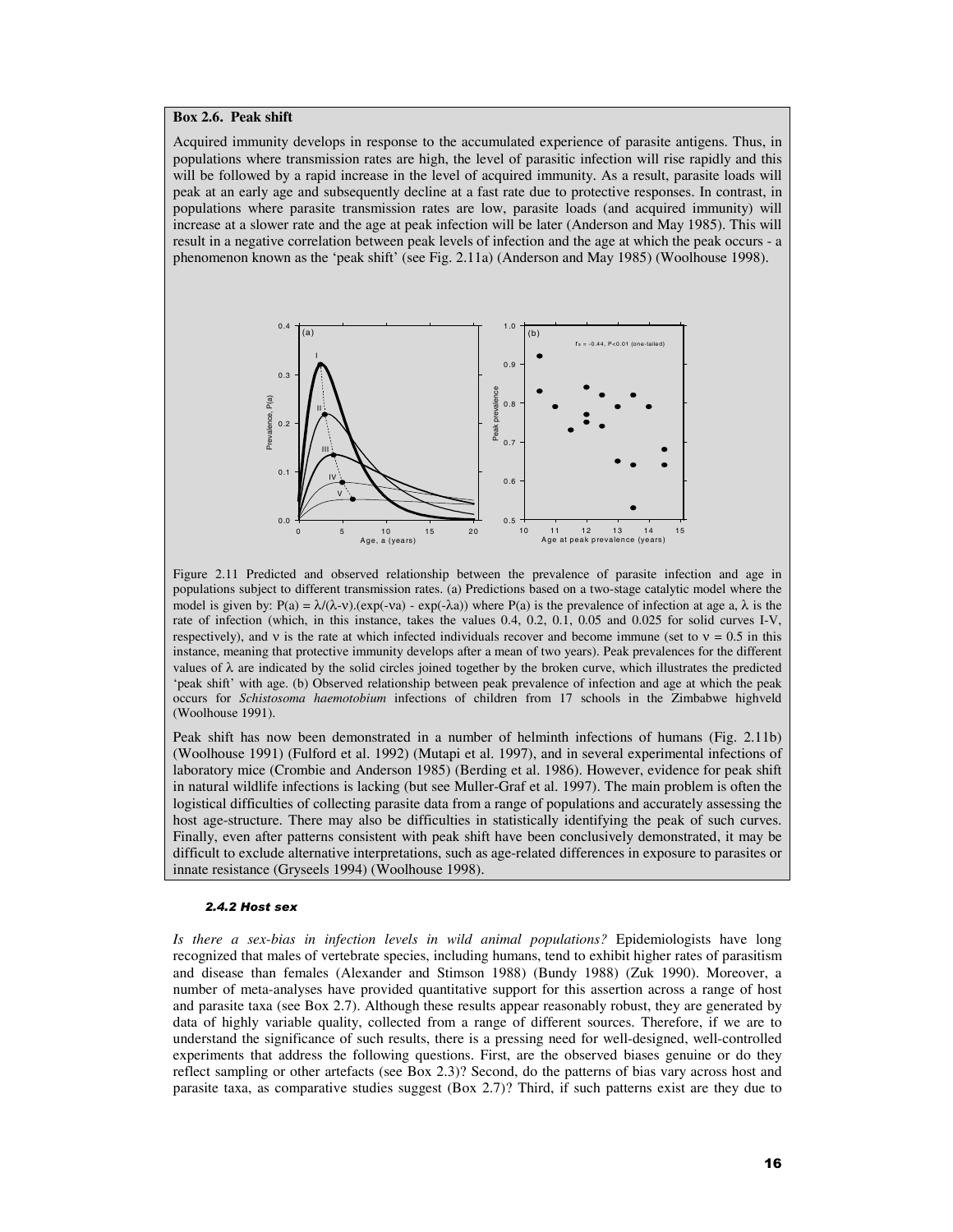ecological differences between the sexes (e.g. in their behaviour, diet etc) or physiological differences (e.g. in the geometry of their immune system)? Finally, what are the epidemiological consequences of sex differences in parasitism rates?

*What are the mechanisms generating sex-biases in parasitism rates?* There are a number of biological mechanisms potentially capable of generating sex biases in parasitism rates (Zuk and McKean 1996). Often these causes are divided into ecological and physiological mechanisms. Ecological mechanisms include sex differences in behaviour, diet composition and body size. For example, the male-bias in parasitism by the monogenean *Pseudodiplorchis americanus* observed in spadefoot toads (*Scaphiopus couchii*) is almost certainly due to differences in the reproductive behaviour of males and females. Whilst males spend long periods of time immersed in ephemeral pools exposed to the infective stages of the parasite, females visit the infected areas only briefly in order to lay their eggs (Tinsley 1989). Sex differences in diet are also likely to account for sex-biases in helminth infections of the marten, *Martes amricana* (Poole et al. 1983), and in cestode infections of dace, *Leuciscus leuciscus* (Kennedy 1969).

Body size may also contribute to sex differences. In mammals, males are generally larger than females and there is good evidence that parasite load correlates with host size in a number of systems (Arneberg et al. 1998a), perhaps because large animals ingest more infective stages or offer them (or their vectors) larger targets. In birds of prey, females are often significantly larger than their mates and hence if this mechanism is important we might expect to find a reversal of the sex bias in parasitism. Significantly, a recent comparative analysis of blood parasitism rates in birds found no evidence for an effect of sexual size dimorphism on either the prevalence or intensity of infection (McCurdy et al. 1998).

Sex biases may also result from physiological differences between the sexes. For example, in vertebrates, there are often large sex differences in the levels of a number of steroid hormones, including testosterone, progesterone and oestrogens. All of these hormones are known to have direct or indirect effects on components of the immune system and/or on parasite growth and development (Grossman 1985) (Harder et al. 1992a) (Hillgarth and Wingfield 1997). Testosterone depresses both cell-mediated and humoral immune responses, and has been invoked by some authors as a mediator of trade-offs between the development of sexually-selected traits and susceptibility to parasitism in males (see Box 2.8). Oestrogens, on the other hand, are believed to enhance humoral immunity while inhibiting cell-mediated responses. The production of stress hormones (e.g. corticosteroids), and the interaction between these hormones and the immune response, may also differ between the sexes (Klein et al. 1997, Klein 2000).

## **Box 2. 7 Sex-biases in parasitism rates: observed patterns**

A number of recent comparative analyses have examined patterns of sex-bias in parasitism rates in wild host (and laboratory) populations (Poulin 1996a) (Schalk and Forbes 1997) (McCurdy et al. 1998). In his analysis of 85 studies of free-ranging host populations published over the last 30 years Poulin (1996a) found that male mammals and birds had significantly higher parasite prevalences than females and in mammals this relationship was true for parasite intensity also. However, there were no such relationships in other host taxa, including fish, amphibians and reptiles. When these data were further divided by parasite taxon (see figure below), male-biases were small, but highly significant for nematodes infections of birds (prevalence only) and mammals (prevalence and intensity), but there were no robust trends for the other parasite types. In fact, the intensity of cestode infections was higher in female birds than in males (though sample sizes were small).

Schalk and Forbes (1997) examined the sex differential in parasitism rates of mammals for a different dataset, in which both field and laboratory studies were included. They observed a similar bias towards males and, when they split their dataset by parasite taxon, found significant male-biases for arthropod and protozoan parasite loads but not for helminth burdens. Interestingly, they also found that sex-biases observed in experimental studies (in which hosts were artificially infected) were much stronger than those detected in field studies (in which hosts were naturally infected), suggesting that the main differences may lie in the host immune responses rather than the infection processes (Box 2.8). Thus, quantitative support of sex biases in parasitism rates remains inconclusive and there is a pressing need for more experimental evidence.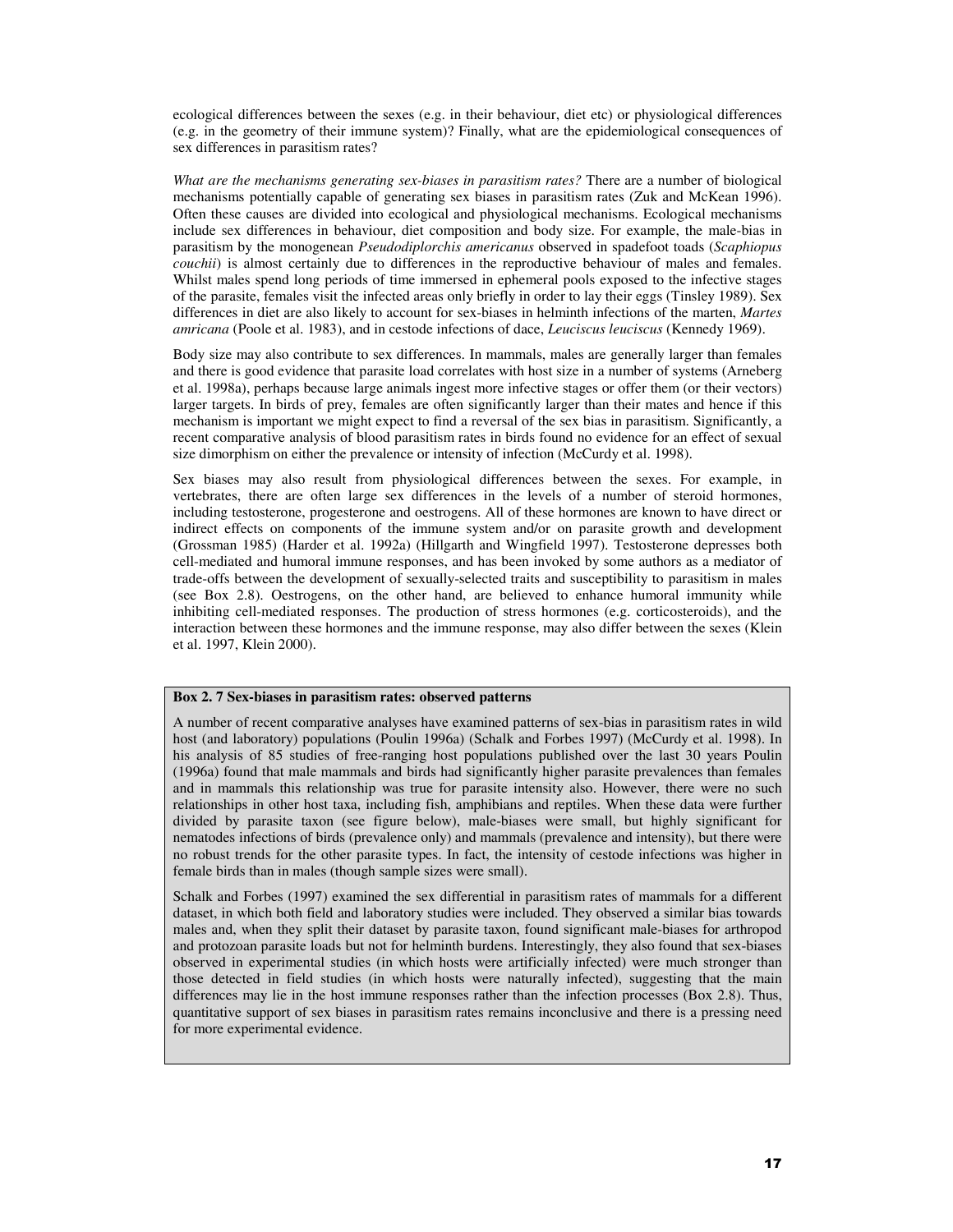

Figure 2.12 Mean difference in (a) prevalence and (b) intensity of parasitic infection between the sexes for three host taxa (Poulin 1996a). The solid symbols represent the mean difference (females minus males, weighted by a correction factor for sample size) and the lines are approximate standard errors. The asterisks indicate significant sex-biases. The numbers at the bottom of the figure are the number of comparisons made. Abbreviations: Acan = acanthocephalans,  $Di$ g = digeneans, Mon = monogeneans, Cest = cestodes, Nem = nematodes.



Figure 2.13 Mean effect sizes and 95% confidence intervals for sex-biases in parasitism rates in a selection of mammals (Schalk and Forbes 1997). The solid symbols represent the mean effect size (a scale-free estimate of the average difference between the two sexes) and the lines represent the 95% confidence intervals. Significant male biases are present when the lower confidence interval fails to intercept zero and are indicated by the asterisks. The numbers above the bars are the sample sizes. Abbreviations: Helm = helminths, Arth = arthropods, Prot = protozoa, Expt = experimental studies, Field = field studies, Juvs = juveniles (all other data are for adults).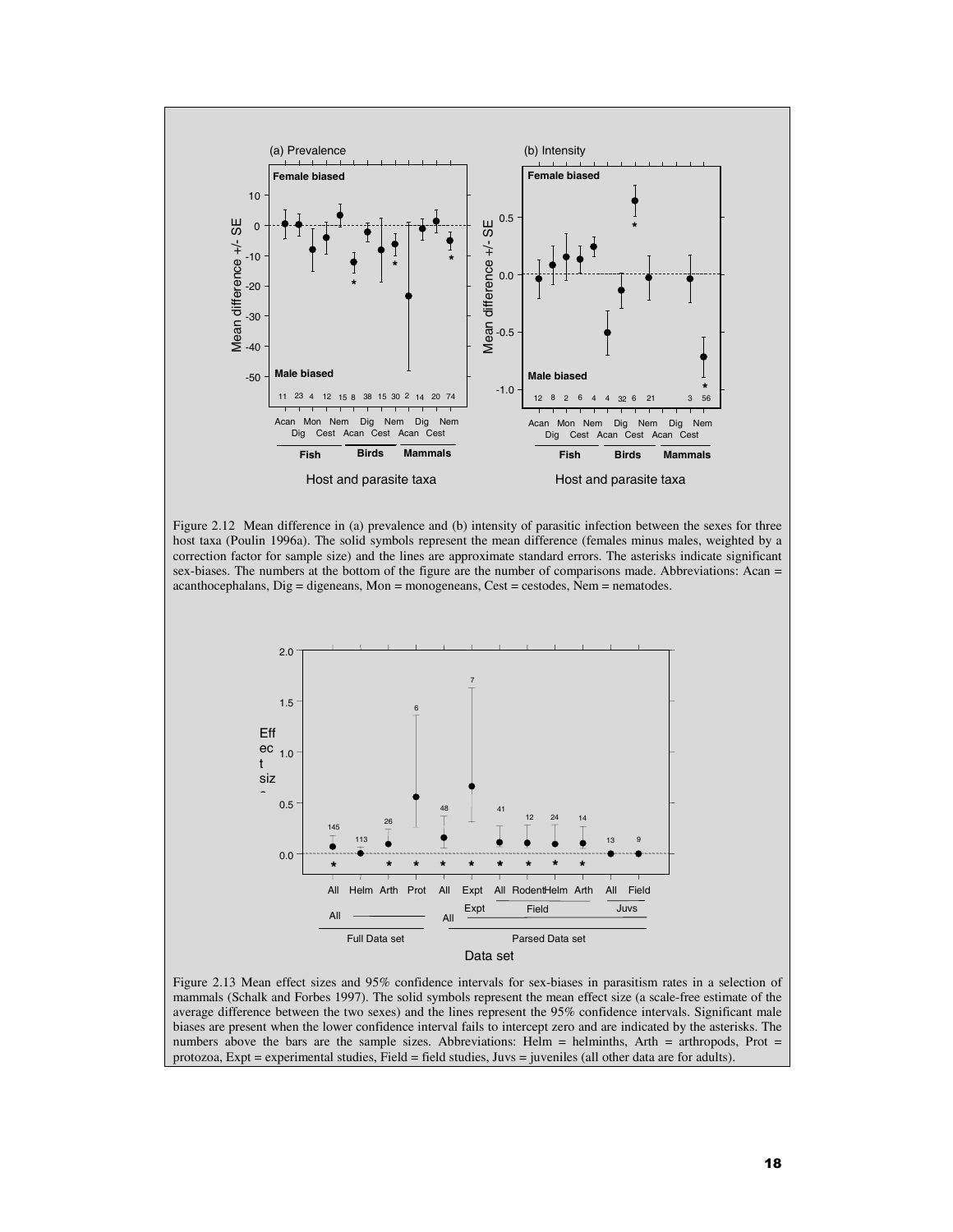#### **Box 2.8 Immunocompetence handicap hypothesis**

Immunocompetence is a measure of the ability of an organism to minimize the fitness costs of an infection via any means, after controlling for previous exposure to appropriate antigens (Owens and Wilson 1999) (see § 9.3.2).

In 1982, Bill Hamilton and Marlene Zuk proposed a role for parasitism in the evolution of sexually selected traits, such as colourful plumage and elaborate courtship displays (Hamilton and Zuk 1982). They suggested that these male traits had evolved to signal to females the bearer's good health and ability to resist the detrimental effects of parasitism. As a result, a female choosing a male with bright plumage and an elaborate courtship display would tend to acquire 'good genes' for parasite resistance for her future offspring. Since its formulation, numerous field workers have tested this controversial hypothesis with mixed success (Read 1990) (Clayton 1991) (John 1997) (Hamilton and Poulin 1997) although some authors believe the hypothesis may not be testable (Read 1990).

Evolutionary theory suggests that secondary sexual characters can act as honest signals of male quality only if they are costly to produce or maintain (Zahavi 1975) (Kodricbrown and Brown 1984). Ten years after the Hamilton-Zuk hypothesis was published, Folstad and Karter (1992) proposed a proximate mechanism to explain the cost of male ornamentation. The original Immunocompetence Handicap Hypothesis (IHH) stated that because the primary androgenic hormone, testosterone, both stimulates the development of secondary sexual characters and reduces immune function (Grossman 1985), there is a physiological trade-off that both influences, and is influenced by, parasite burden (Fig. 2.14). Thus, only males with a high degree of genetic resistance to parasites will be able to produce high levels of testosterone and carry large ornaments.



Figure 2.14 Model interactions included in the immunocompetence-handicap hypothesis (Folstad and Karter 1992). Profiles of testosterone have a positive effect on the development of secondary sexual traits and dominance, while hampering the immune response (pathways A and B, respectively). Parasites interact with the immune system (pathway C), have a negative effect on secondary sexual development and dominance (pathway D), and cause reductions in testosterone profiles (pathway E). The development of testosterone-dependent secondary sexual characters also co-occurs with a reduction in immunocompetence (pathway F). A feedback system is postulated, operating through the direct and indirect relationships connecting model components, a feedback that links secondary sexual development to an individual's genetic resistance to parasites (Folstad and Karter 1992). Note that the IHH applies to 'any biochemical substance that is self-regulated and exerts a two-pronged effect of compromising the immune system and stimulating trait expression', and corticosterone has been suggested a possible candidate (Hillgarth and Wingfield 1997).

The IHH was later modified to include the possibility that there was an adaptive role for immune suppression by testosterone in terms of resource re-allocation (Wedekind 1994). This version of the hypothesis proposed that because the production of secondary sex traits is costly, animals may have to shift energy and metabolites from other tissues in order to produce well-developed traits. Sex hormones, they argue, achieve this by shutting off energy from the immune system (and other systems), so that it can be re-directed for the production of the secondary sex traits. However, Hillgarth and Wingfield (1997) have argued that the energy savings accrued by such a strategy would be marginal and, given the potential costs of parasite infection, would be non-adaptive, especially if those resources could be drawn from other places, such as fat reserves.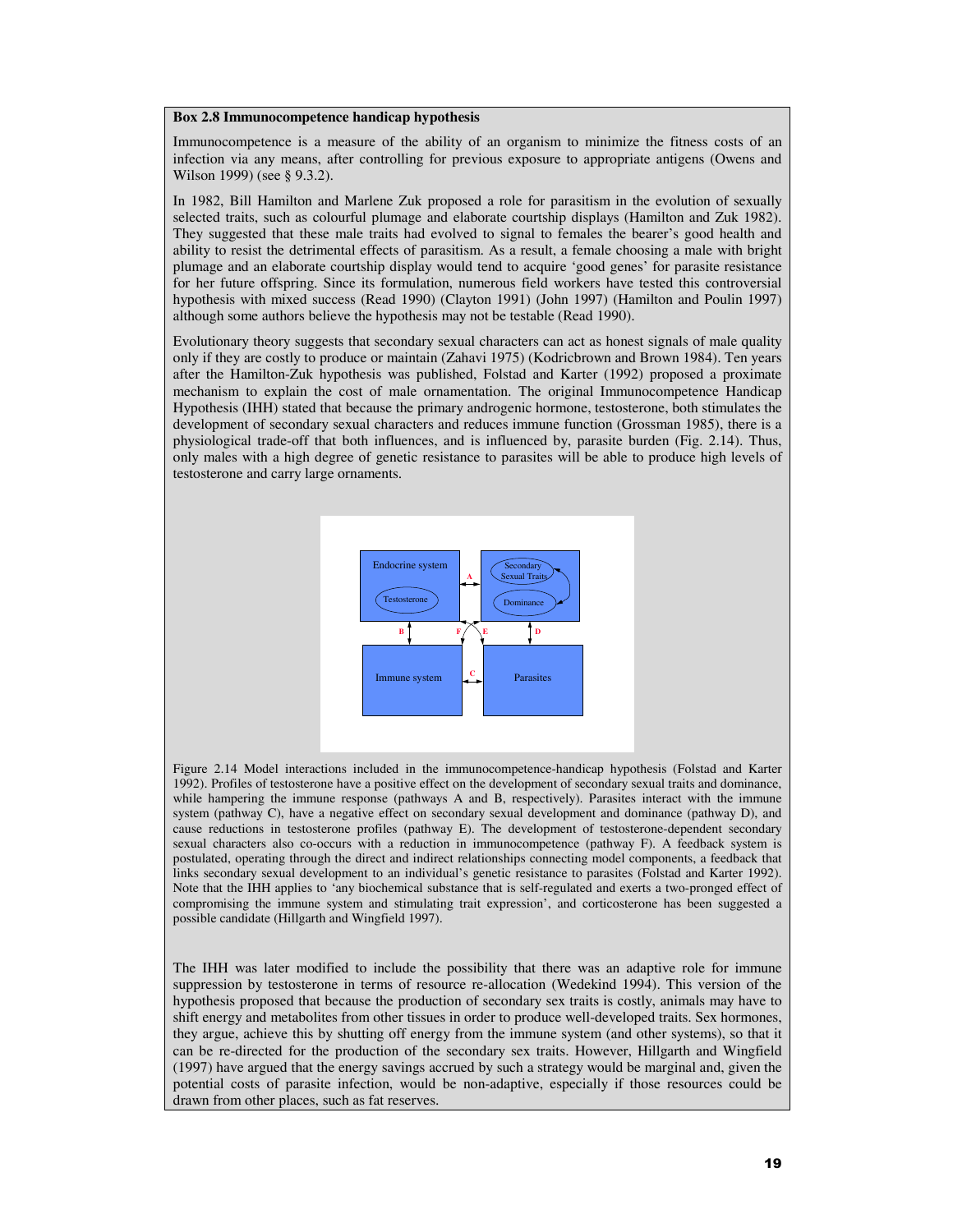A number of tests of the IHH have now been published, though most of these are purely correlative and so are potentially confounded (Hillgarth and Wingfield 1997). Some studies have manipulated testosterone levels and examined the consequences for parasitism and immune function (Saino et al. 1995) (Hasselquist et al. 1999). However, there have been very few studies that have examined the possibility that there is a trade-off between sexual ornamentation and immunocompetence. One example is a recent study by Verhulst *et al.* (1999), who examined the evidence for a trade-off in selected lines of domestic fowl (*Gallus domesticus*). It is well established that comb size is important in both interand intra-sexual selection in chickens and its expression is testosterone-dependent. So, Verhulst and colleagues examined how comb size varied in males after 15 generations of divergent selection acting on primary antibody response to immunization with sheep red blood cells. There was a strong response to selection, with antibody titres varying significantly between all three selected lines (Fig. 2.15(a) below). This was associated with a similar difference between the selected lines in their responsiveness to a variety of other antigens, including *Escherichia coli*, Newcastle Disease Virus, Bronchitis Virus and Bursal Disease Virus, as well as with mortality following infection with Marek's Disease (suggesting that selection was operating on a significant component of the bird's humoural immune system). As predicted by the IHH, selection for enhanced immunocompetence, led to a reduction in both the degree of sexual ornamentation (comb size, Fig. 2.15(b)) and testosterone production (Fig. 2.15(c)). In other words, there appears to be genetic trade-offs between immune function and sexual ornamentation and between immune function and testosterone production.

Although consistent with the IHH, even this study has its problems. For example, recent experimental evidence has called into question the immunosuppressive properties of testosterone in birds (Hasselquist et al. 1999). Together with the fact that there is only one replicate of each selected line, this means that conclusions reached must remain tentative until further studies are conducted.



Figure 2.15 Response to selection in chicken lines divergently selected on response to sheep erythrocytes (after Verhulst *et al.* 1999). (a)  $\log_2$  antibody titre to the challenge of sheep red blood cells, (b) comb size (cm<sup>2</sup>) and (c) testosterone titre (ng/ml). In all figures,  $L = low$  line,  $C =$  control line and  $H =$  high line.

In addition, there is evidence that the energetic costs of pregnancy and maternal care (Festa-Bianchet 1989a), plus the immunosuppressive effects of some hormones produced during parturition and lactation, may increase the susceptibility of females to parasites at some times of year (Dobson and Meagher 1996). This may reverse any male bias observed outside the breeding season. Interestingly, a recent comparative study found that infections of *Haemoproteus* (a protozoan) were more common in breeding female birds than breeding males (McCurdy et al. 1998), even after controlling for phylogenetic effects.

Even if sex biases exist, and are relevant, determining the relative importance of the different mechanisms capable of generating them may prove extremely difficult, due to the fact that many of the ecological and physiological factors covary. Disentangling the relative importance of these factors will be possible only through careful experimentation in which each of the potential mechanisms is manipulated and/or controlled in turn. For example, useful insights may be obtained by examining sex differences in invertebrates, which do not produce sex steroids yet may exhibit male biases in susceptibility to parasitism (Wedekind and Jakobsen 1998). Valuable information may gleaned from comparative analyses involving species or populations which buck the general trends (Clutton-Brock et al. 1991). For example, it would be interesting to compare the patterns observed in related polyandrous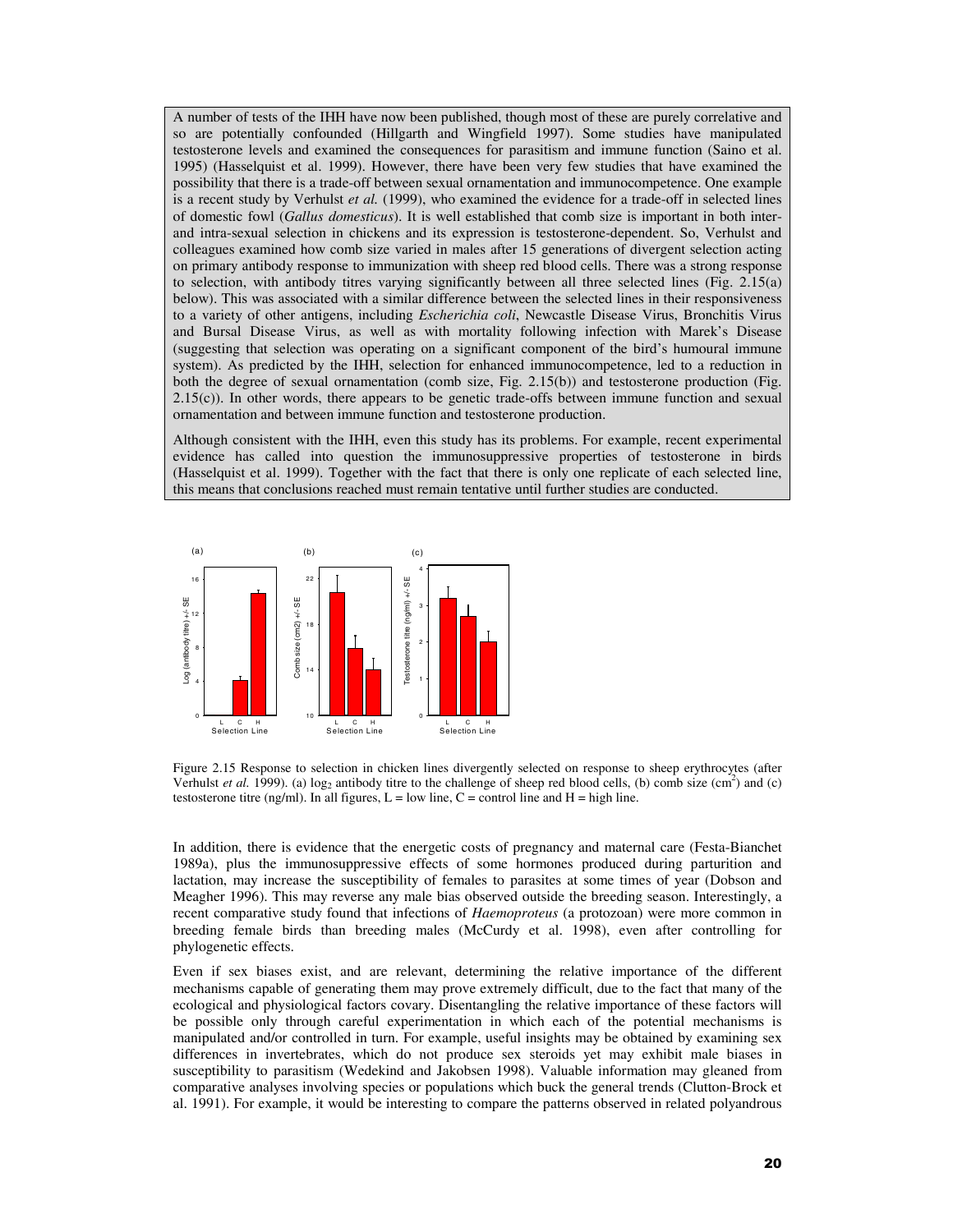and polygynous species that occupy similar habitats (e.g. a comparison of phalarope and sandpiper species in high latitude habitats). Although such comparisons have yet to be made, recent studies with *Peromyscus* mice and *Microtus* voles indicate that the situation may be far more complicated than had previously been envisaged (Box 2.9).

What are epidemiological consequences of sex-biased parasitism? The sex biases detected in comparative analyses are usually rather small  $\langle 5\% \rangle$  and it has been suggested that even if they do exist they will generally have little impact on host evolution or parasite epidemiology. However, Poulin (1996a, 1996b) has argued that an increase of even a few parasites could be biologically meaningful. The epidemiological implications of sex-biased parasitism has rarely been discussed in the literature (but see Brabin 1992a, 1992b, 1992c)**.** If increased susceptibility to parasites during pregnancy results in parasite-induced reductions in fecundity relative to impact on survival, then this may destabilize the host-parasite interaction (see Chapter 3). The increased parasitism of males may, in part, explain the widespread observation of male-biased mortality, particularly in polygynous species of mammals and birds (Promislow 1992, Promislow et al. 1992) (see Box 2.11). Parasite-induced male-biased mortality would tend to stabilize the host-parasite interaction, except in species where males provide significant parental care or where males feed females during the breeding season. In this instance, parasite-induced male mortality or morbidity may be destabilising if it results in reduced offspring production.

Klein and Nelson (Klein and Nelson 1997) examined sex-differences in cell-mediated immunity in two species of *Peromyscus* mice. Contrary to expectation, they found no sex difference in cell-based immunity in the polygamous species (*P. maniculatus*), but they did in the monogamous species (*P. californicus*). This was despite the fact that the polygamous species had higher levels of testosterone, which is known to be immunosuppressive in mammals. These results are contrary to predictions based on the immunocompetence handicap hypothesis (Box 2.8). Subsequent studies on *Microtus* voles produced equally equivocal results and highlighted the importance of controlling for social factors when examining sex differences in immunity (Klein and Nelson 1997, 1998, 1999). We are clearly a long way from determining the mechanistic basis for sex biases in parasitism.

# **Box 2.9 Sex differences in immune function**

Any number of different mechanisms could produce sex biases in parasitism rates. Recent attention has focussed on trying to determine whether these biases could be generated by sex differences in immune function. Measuring 'immunocompetence' (Box 2.8) is fraught with difficulties and a range of different measures have been used by workers in the field (Norris and Evans 2000). In a comparative analysis, utilising information from more than one hundred species of birds, Møller *et al*. (1998a, 1998b, 1998c, 1998d) assayed immune function by measuring the relative size of the Bursa Fabricius (which produces antibodies in juvenile birds) and the spleen (which produces lymphocytes in juveniles and adults). They predicted that if sex biases in parasitism rates were due to sex differences in immune defence, then one would observe that the more susceptible sex (i.e. males) would have smaller immune defence organs. As predicted, they found that whilst there was no sex difference in the size of the bursa, males had significantly smaller spleens than females (Fig. 2.16(a)). Moreover, this sex difference was more pronounced in adults than in juveniles (35% difference in adults, 7% difference in juveniles), which is consistent with predictions based on sexual selection theory (Fig. 2.16(b)). However, there are a number of difficulties with this study. For example, it is not clear whether there is a simple relationship between organ size and immune function, or even between immune function and disease susceptibility. Also, the health status of these birds was unknown, so it is possible that in this cross-section of birds, males had smaller spleens simply because they were healthier than females. As with many studies examining immune function in the field, the results are potentially confounded by the animals' previous exposure to pathogens and their current infection status (Owens and Wilson 1999).

This issue has been examined in captive reared birds where the immune function, as measured by the number of circulating leucocytes per unit volume of blood were compared (Bennett *et al*. unpublished). As predicted, they found that in healthy animals, males had significantly lower numbers of heterophils, lymphocytes, monocytes, eosinophils and basophils than females, and in some species females had more than twice as many circulating lymphocytes per unit volume as males (though the average difference was 5%). Thus, the higher parasitism rates generally found in males may be due to their lower concentrations of blood cells. However, Bennett *et al*. (unpublished) found that this trend was reversed in sick animals, with males producing significantly higher levels of all five types of leucocytes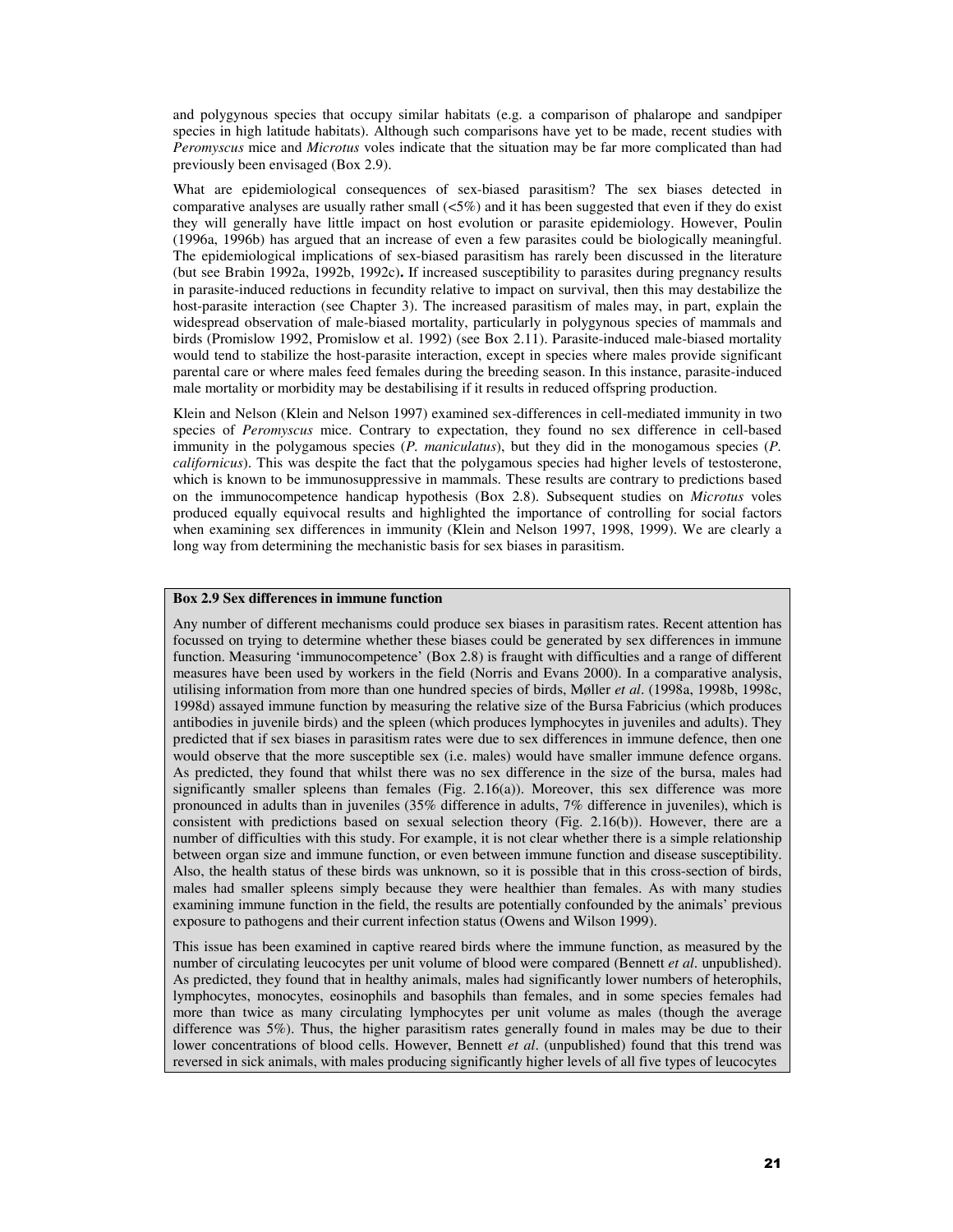

Figure 2.16. Sex differences in spleen size in 125 species of birds (Møller et al. 1998a). (a) Frequency distribution of sex differences in mass of spleen (after accounting for body mass differences), mean difference indicated by the arrow, is significantly different from zero (P<0.001,  $n = 125$ ). (b) Age-dependent spleen mass of male and female birds; values are means  $\pm$  standard error for 25 species; \*\*\* P<0.001, ns not significant.

(by between 13% and 34%, depending on cell type). If robust, this result refutes the idea that males have lower blood cell counts simply because they are 'unable' to mount an immune response, and suggests that there may be a cost to healthy animals of maintaining high levels of circulating leucocytes. Moreover, that this cost is relatively higher for males than females. Again, these results are undermined by a lack of knowledge of the animals' previous infection history.

#### *2.4.3 Host body condition*

Host responses to parasites are of two general kinds, those that are directed against specific parasites, and more general ones affecting a number of different parasite species. We know very little about the relative importance of these two types of responses. What we do know is that hosts vary in a number of different characters (e.g. age, sex, reproductive status and intensities of a number of various parasite species) and that this variation often affects host body condition. Non-specific host responses, such as fever or production of macrophages, are likely to be costly, but the cost will vary inversely with host condition. Body condition is also likely to affect the hosts' ability to compensate for damage inflicted by parasites, such as repairing tissues or replacing critical nutrients. Hosts in poor condition are therefore in a difficult bind; they have few resources available to spend on defence, but they cannot afford not to invest in them because parasites may induce more severe disease.

This situation should affect the distribution of the whole range of parasites within a host population. If differences in host body condition are of importance in generating observed infection patterns in wildlife, we may therefore expect intensities of different parasite species to covary. One way this can be studied is to sample a host population within a limited period of time and at a single location, count parasite numbers, and rank the host individuals with respect to intensities of different parasites. If general host responses matter, we would expect a significant agreement in the ranking of host individuals by different parasites. Indeed, this is what is observed in willow ptarmigan (Holmstad and Skorping 1998) and similar patterns have been observed in domestic (Stear et al. 1998) and Soay sheep (Wilson 1994). However, a lack of covariation has been observed in some other studies (Haukisalmi and Henttonen 1993) (Nilssen et al. 1998). Caution needs to be exercised in interpreting these observations, however, because they could also be generated by extrinsic factors, such as covariation in exposure levels. For example, wet or humid areas might be good for both the free-living infective stages of nematode parasites and the juvenile stages of insect vectors of blood parasites, leading to some individuals having high levels of both gastrointestinal nematodes and blood microparasites, independent of heterogeneities in body condition.

Hamilton and Zuk (1982) reasoned that if parasites and pathogens affect host body condition, then females could use a male's condition as a cue to his ability to resist disease-causing agents. They further postulated that because the parasites would be under selection to avoid host defences, a co-evolutionary arms race would develop between the parasite and its host, and hence host body condition might reflect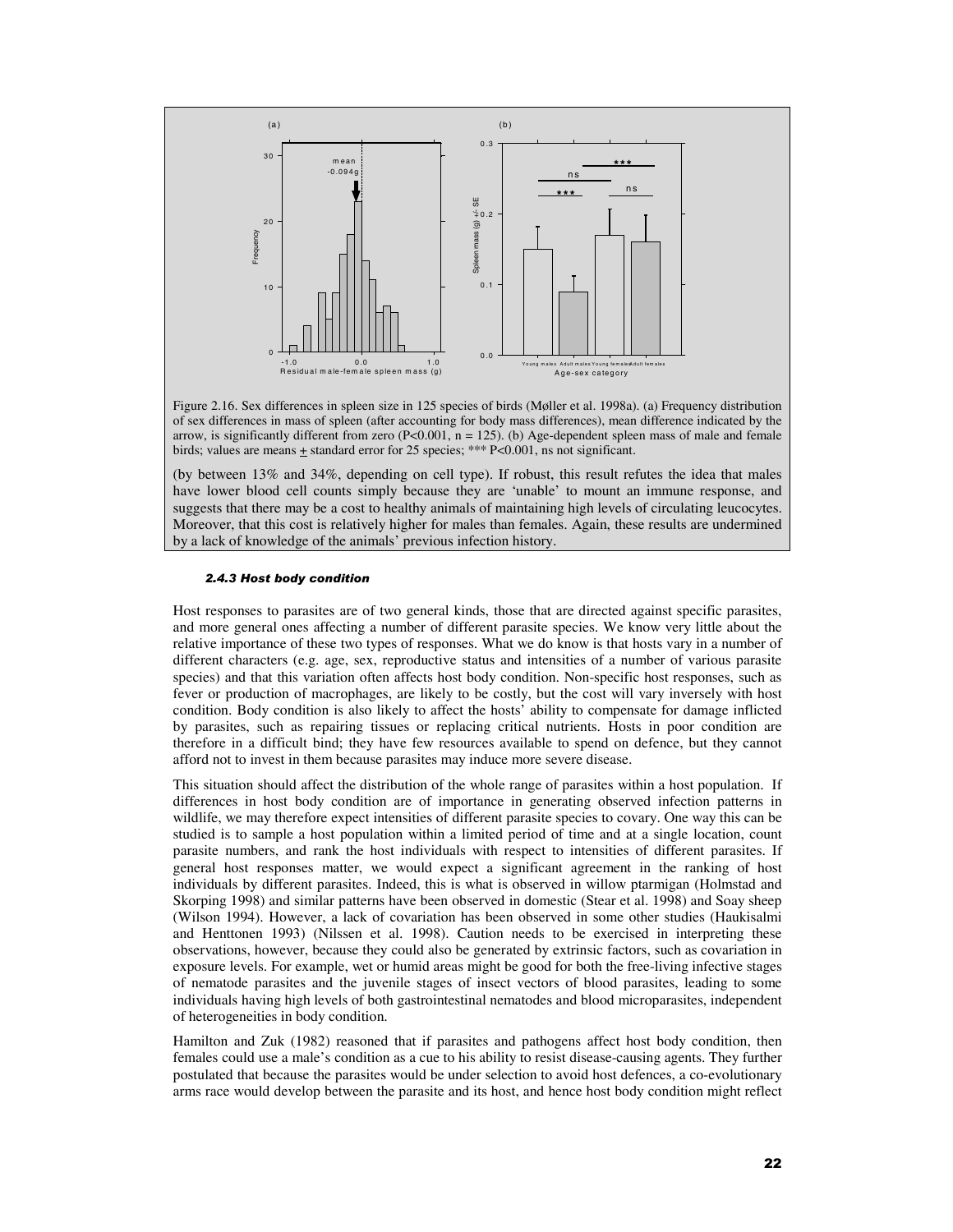a male's genetic quality. Females choosing males with elaborate plumage, complex song or sustained courtship activity might therefore obtain 'good' resistance genes for her offspring (Read 1988) (Møller 1990a, 1990b, 1990c, 1990d) (Zuk 1992) (Andersson 1994). Folstad and Karter (1992) developed this idea further by suggesting that the link between condition and parasitism might be mediated by the sexhormone testosterone or 'any biochemical substance that is self-regulated and exerts the two-pronged effect of compromising the immune system and stimulating trait expression' (see Box 2.8).

#### *2.4.4 Host behaviour*

By definition, parasites affect the fitness of their hosts. Therefore natural selection will favour individuals that evolve effective behavioural strategies to reduce the contact rate with the infective stages of parasites or their vectors. If individuals differ in their behaviour, then this can generate heterogeneities in parasitism rates - we have already discussed an instance where a sex difference in behaviour results in a sex bias in infection rates (spadefoot toads infected with the monogenean *P. americanus*) (Tinsley 1989).

Behavioural strategies for avoiding parasitism or minimising their impact are many and varied. For vertebrates these include grooming, grouping, selfish herding, avoidance of infested or infected conspecifics and fly-repelling behaviour (Hart 1994a, Hart 1994b, Hart 1997). One strategy for reducing contact rates with directly transmitted macroparasites is to spatially segregate feeding and defaecating areas, thereby avoiding faeces contaminated with infective eggs or larvae (Hart 1994a, Hart 1994b). Many animals have specialized latrines located away from their normal feeding areas, and there is anecdotal evidence from a number of species that do not use latrines that individuals will avoid feeding near faeces (Hart 1994a, Hart 1994b). However, the avoidance of faeces will be an effective strategy only if it contains the parasites' infective stage (and, for most nematodes, it can take days or weeks for the free-living stages to become infective). There is therefore a need for behavioural experiments that not only establish that animals avoid areas where there are large numbers of parasites, but that any avoidance behaviour extends beyond the pre-patent period of the parasite.



Figure 2.17. Avoidance of parasite-infested faeces in domestic sheep (*Ovis aries*). In both figures, sheep were presented with two trays of grass varying in the amount or age of faeces (contaminated with the nematode *Teladorsagia circumcincta*) that contaminated it. The feeding propensity of the sheep was then scored by the mean mass  $(+$  standard error) of herbage eaten per bite (Hutchings et al. 1998). In (a) the amount of 21d-old faeces contaminating the sward was varied, and in (b) the age of the 15g of faeces was varied (in each case, the control group received no faeces). Asterisks denote significant difference in mean bite mass from the control group (P<0.05). The number of infective larvae to which the sheep were exposed increased with amount of faecal contamination up to 15g (in (a)), and increased with the age of the faecal contamination (in (b)).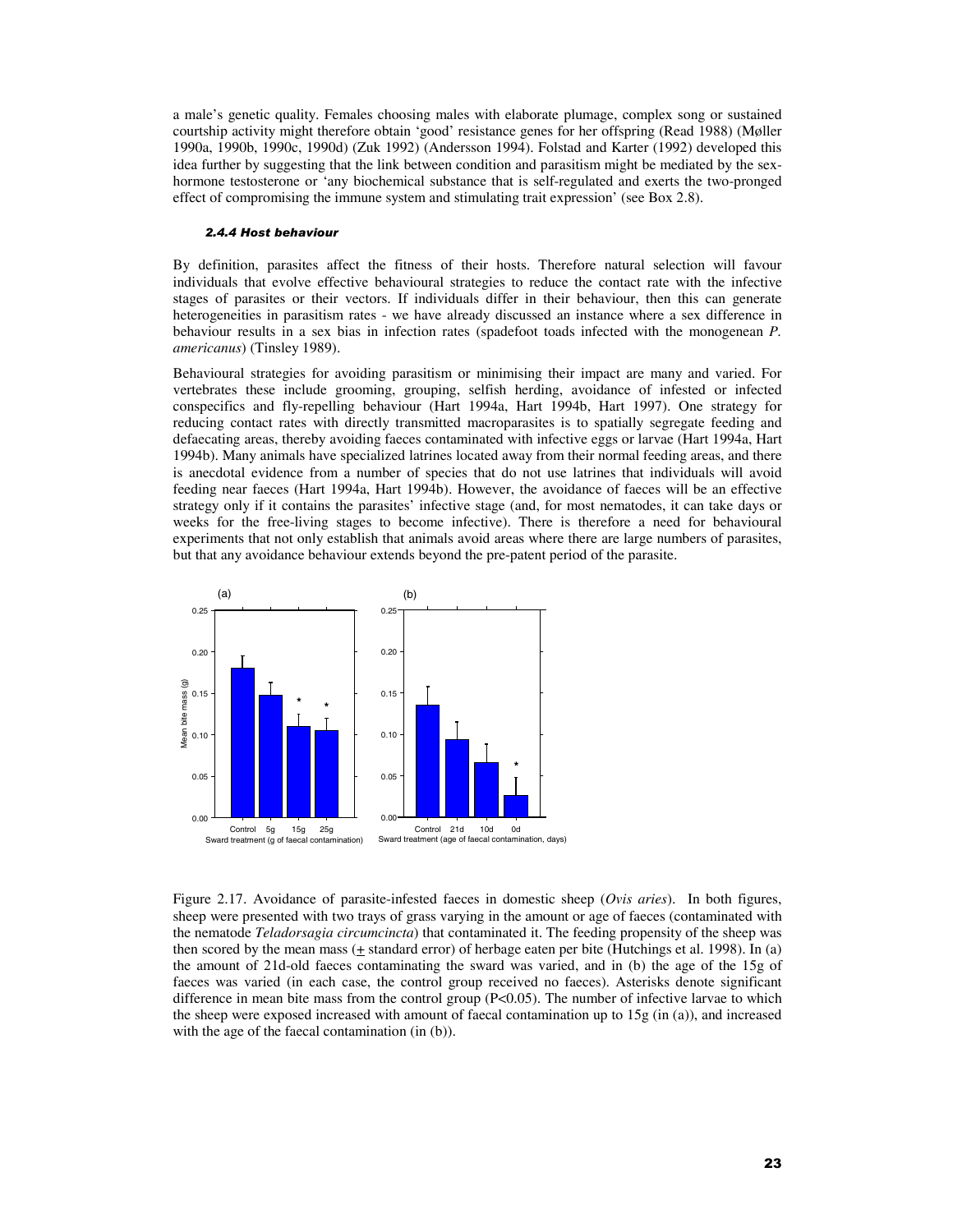

Figure 2.18. Frequency distributions of parasite loads in three North American populations of Monarch butterfly (*Danaus plexippus*) (Altizer et al. 2000). The parasite is the protozoan *Ophryocystis elektroscirrha*. (a) The Eastern migratory population is from Sierra Chincua, Mexico; (b) the western migratory population from Pismo Beach, California, and (c) the southern Florida population from Miami. Spore load classes are  $0 =$  no spores,  $1 = 1$  spore,  $2 = 2-20$  spores,  $3 = 21-100$  spores,  $5 =$ >1000 spores.

Hutchings *et al.* (1998, 1999a, 1999b, 1999c) have recently examined this problem in domestic sheep exposed to grass swards contaminated with faeces infested with the nematode *Teladorsagia circumcincta*. They found that the sheep's avoidance of faeces increased with the amount of faeces present on the sward (Fig.  $2.17(a)$ ), but decreased with its age (Fig.  $2.17(b)$ ). Thus, although the sheep avoided contaminated swards, fresh faeces (which provide little risk of infection) presented the strongest stimulus for sward rejection. This may be because of a temporal decline in the strength of the cues used in faecal avoidance (e.g. olfactory stimuli), or may reflect a change in the relative costs and benefits of feeding on swards contaminated with faeces. The costs being associated with the risk of parasitism and the benefits being those associated with feeding on a sward fertilized by a rich nitrogen source (faeces).

Parasitism by *T. circumcincta* altered this behaviour further. Parasitized sheep fed at a reduced rate compared with non-infected animals and showed greater avoidance of contaminated swards (Hutchings et al. 1998, Hutchings et al. 1999a, Hutchings et al. 1999b, Hutchings et al. 1999c). Other factors shown to influence feeding behaviour were the sheep's immune status (animals with previous experience of *T. circumcincta* showed less aversion to contaminated swards) and their nutritional status (animals on a reduced diet were more likely to risk infection if this resulted in them feeding on a sward with a high nitrogen content (Hutchings et al. 1999a, Hutchings et al. 1999b, Hutchings et al. 1999c).

As indicated above, parasitized animals may alter their behaviour so as to reduce their risk of further infection or to minimize the impact of a current infection, via processes such as behavioural fever (Monagas and Gatten 1983) (Florez-Duquet et al. 1998) (Karban 1998), cold-temperature exploitation (Muller and Schmidhempel 1993) and anorexia (Kyriazakis et al. 1998). These responses to parasitism would tend to lead to a reduction in parasite heterogeneities over time. Alternatively, parasitized animals may change their behaviour in a way that leads to an *increase* in their risk of further infection. This may be because the host is forced by nutritional (or other) demands imposed by their parasites to forage in areas where there is an increased risk of further infection, or because of behavioural manipulation by the parasites themselves (Moore and Gotelli 1990) (Poulin 1994a, Poulin et al. 1994b, Poulin 1994c) (Thompson and Kavaliers 1994) (Moore and Gotelli 1996). Both of these processes would tend to accentuate heterogeneities by a process of positive feedback (§2.4.7) and could destabilize the host-parasite interaction (Dobson 1988a).

Behavioural strategies to reduce parasitism rates may extend to much greater spatial scales than those outlined above. For example, Folstad *et al*. (1991) showed that intensities of warble fly (*Hypoderma tarandi*) larvae in reindeer herds in northern Norway declined with increasing post-calving migration distance. Thus, by migrating out of calving areas, where there are high densities of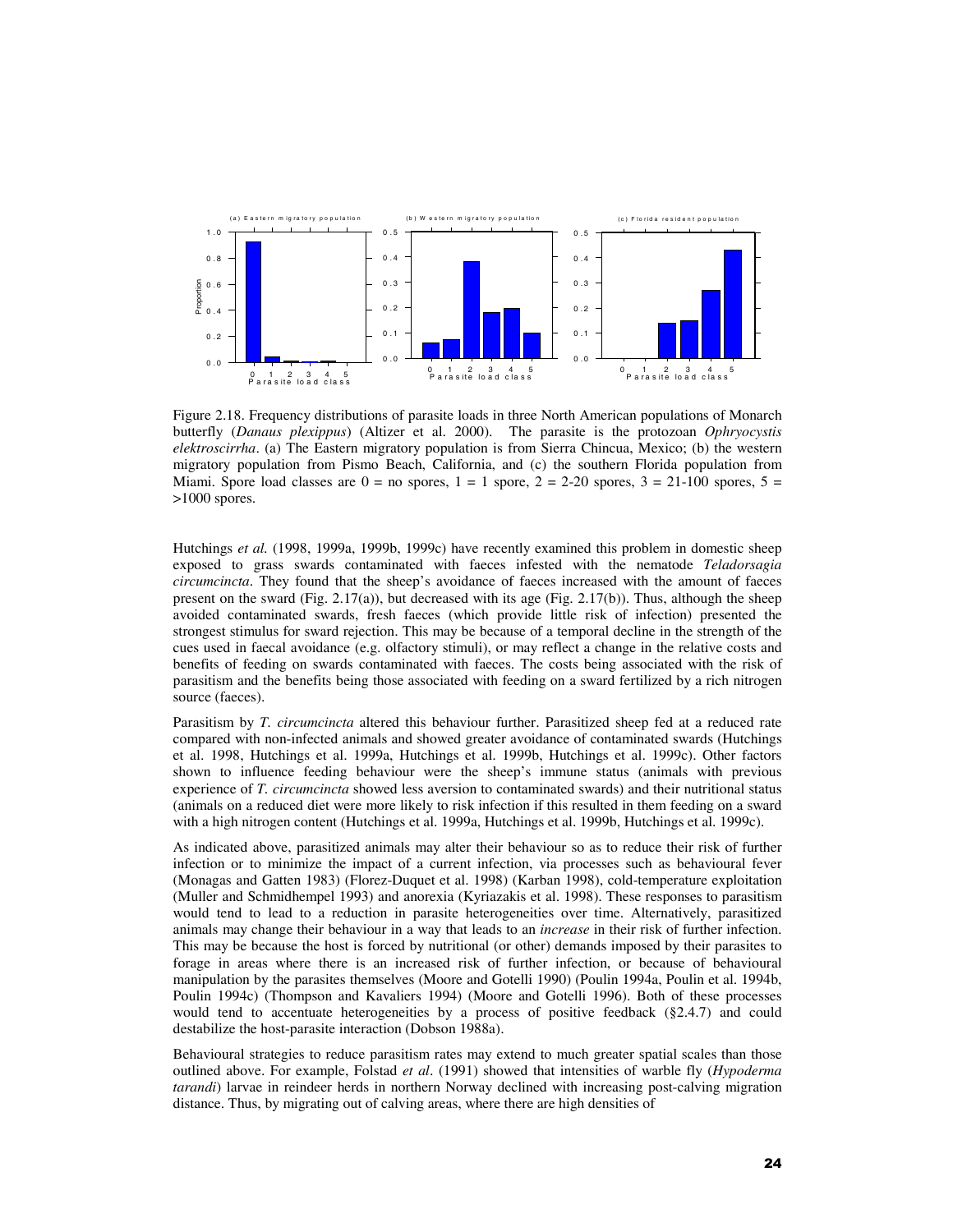the parasite's infective stages (adult flies), the reindeer reduce their level of infection; between-herd heterogeneities in infection levels may therefore be the direct result of behavioural differences between them.

Similar patterns have recently been reported by Altizer *et al.* (2000) working on infections of the protozoan *Ophryocystis elektroscirrha* in North American populations of the Monarch butterfly *Danaus plexippus*. They found that average spore loads were highest in a resident (non-migratory) population of Monarchs in Florida (70% heavily infected - spore classes 4 and 5), intermediate in moderately migratory populations in the western North America (30% heavily infected) and lowest in highly migratory eastern populations (less than 2% heavily infected) (see Fig. 2.18).

Consistent with the idea that migration allows the insects to escape parasitism in space and time, Altizer and colleagues also found that in western population of Monarchs, average spore loads declined as the distance between the summer breeding area and the nearest over-wintering site increased. However, alternative mechanisms generating these patterns are also possible (Altizer et al. 2000). For example, they could be due to parasite-induced host mortality during migration or to differences between sites in environmental conditions. A further possibility is that they are due to genetic differences between populations in parasite infectivity and host resistance. Altizer (Altizer 1998) found that individuals from highly migratory populations in the west were significantly less resistant to protozoan infections than the more sedentary eastern populations, and that western populations were associated with more virulent parasites.

#### *2.4.5 Host genetics*

*How much genetic variation is there in susceptibility to parasitism?* There is a now wealth of information on the importance of host genetics in host-parasite interactions in crop plants (Burdon 1991) (Kolmer 1996), in domestic and laboratory animals (Wakelin and Blackwell 1988) (Kloosterman et al. 1992) (Stear and Murray 1994, Stear and Wakelin 1998) and in human populations (Williams-Blangero and Vandeberg 1998, Williams-Blangero et al. 1999b). There are many fewer good examples of genetic variation in disease resistance in natural host populations, and most of those come from plant-pathogen interactions (Jarosz and Burdon 1990) (Burdon 1991) (Thompson and Burdon 1992) (Kolmer 1996) (Yu et al. 1998) (Glinski and Jarosz 2000). There is therefore a pressing need for more studies involving macroparasite infections of wild animals, particularly vertebrates (see Table 2.2).

One of the reasons for the lack of data from vertebrates is the difficulty of obtaining *unbiased* estimates of the genetic contribution to variation in parasite loads (Sorci et al. 1997). This is due partly to the problem of distinguishing between genetic and non-genetic maternal effects in the field. One way round this problem may be to use cross-fostering experiments, in which hosts are taken out of their maternal (and paternal) environment and an assessment made of the genetic components of resistance in a neutral setting. Other powerful techniques (such as selection experiments) require the study animal to be brought into a laboratory setting, which may provide unreliable estimates of the genetic contributions to disease resistance by virtue of the fact that the non-genetic (environmental) component of variance has changed (though recent studies indicate a strong correlation between field and laboratory estimates of heritability) (Weigensberg and Roff 1996).

There are several different levels at which the genetic contribution to parasite resistance can be examined. The heritability of a trait is the ratio of the additive genetic variation to the total phenotypic variation, and is a measure of the amount of genetic variation available to selection. Heritabilities provide an aggregate measure of the effects of all of the genes involved in parasite resistance, but tell us nothing about the specific genes involved. Due to the size of the host genome, identifying resistance genes is a difficult job and has rarely been attempted for diseases in wild animal populations, in marked contrast to the flurry of genome-mapping activity devoted to domestic and laboratory animals. By extrapolation from studies of macroparasitic infections of domestic animals (Schwaiger et al. 1995) (Buitkamp et al. 1996) (Stear and Wakelin 1998), the search for resistance genes is likely to focus on regions within and around the major histocompatability complex or MHC (Siva-Jothy and Skarstein 1998), part of the genome involved in antigen presentation to the vertebrate immune system (Apanius et al. 1997).

Another level at which genetics might impinge on parasite resistance is in terms of the overall level of genetic variation. Inbreeding depression is the decline in fitness attributable to the loss of genetic heterozygosity (Crnokrak and Roff 1999). By exposing recessive alleles for susceptibility to parasites in homozygous individuals, inbreeding might result in a reduction in parasite resistance.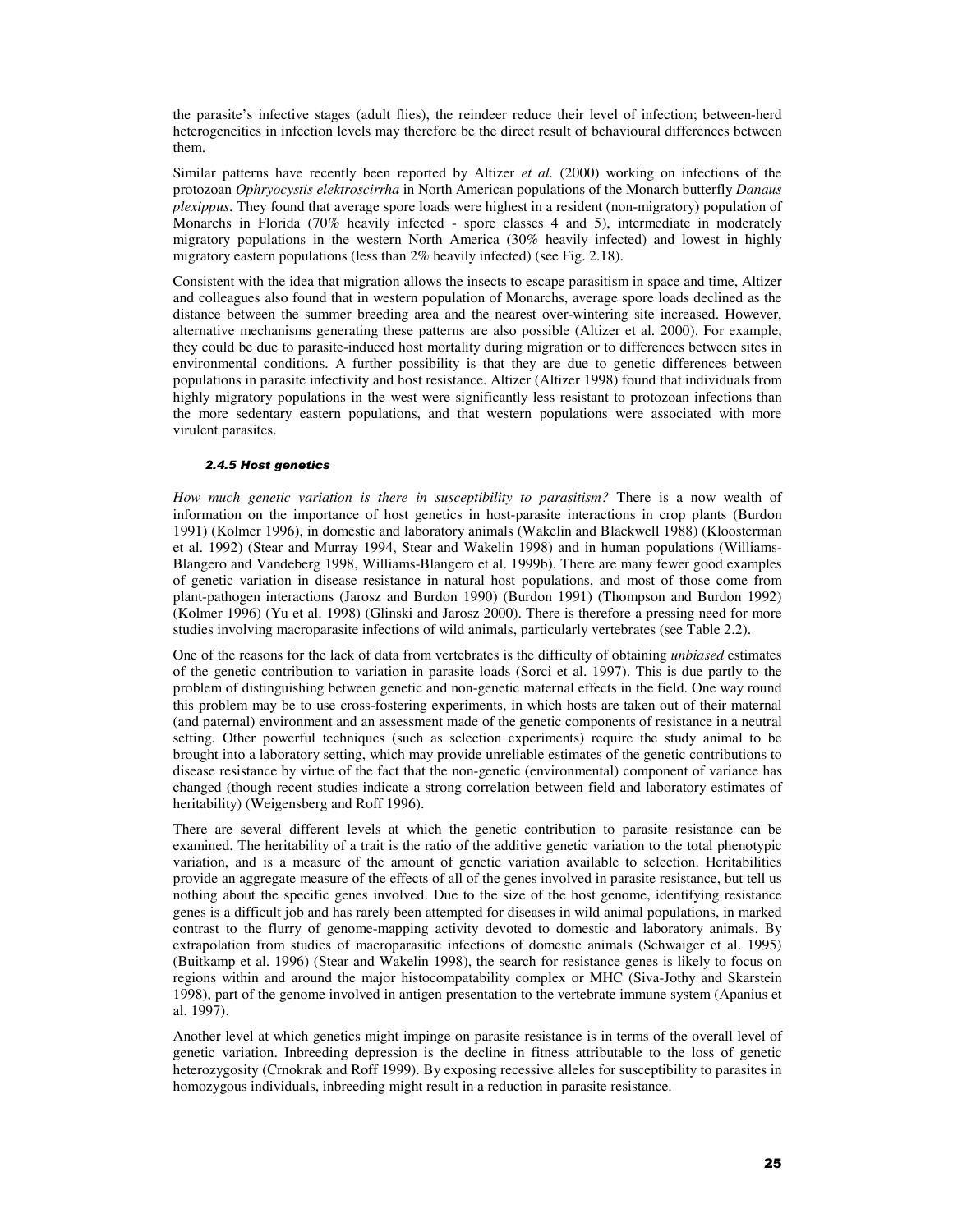| Table 2.2. Experimental and observations studies estimating the genetic contribution to macroparasite resistance in |
|---------------------------------------------------------------------------------------------------------------------|
| natural host populations: (a) heritability estimates, (b) variation between clones or strains.                      |

| (a) Host species                          | <b>Parasite species</b>                              | <b>Rearing method</b>                                  | <b>Heritability analysis</b>                                           | Heritability $(h^2)$                             | Reference                     |
|-------------------------------------------|------------------------------------------------------|--------------------------------------------------------|------------------------------------------------------------------------|--------------------------------------------------|-------------------------------|
|                                           |                                                      |                                                        |                                                                        |                                                  |                               |
| Rhithropanopeus<br>harrisii(xanthid crab) | Loxothylacus panopaei<br>(sacculinid barnacle)       | Common-garden                                          | Full-sib analysis                                                      | $h^2 = 0.10$ (0-0.98 95% CI) NS                  | Grosholz and Ruiz<br>1995a,b  |
| Transennells tantilla                     | Parvatrema borealis                                  | Common-garden                                          | Full-sib analysis                                                      | $h^2 = 0.358 + 0.159$ (SE) ***                   | Grosholz 1994                 |
| (bivalve mollusc)                         | (trematode)                                          |                                                        |                                                                        |                                                  |                               |
| Biomphalaria glabrate<br>(snail)          | Schistosoma mansoni<br>(trematode)                   | Artificial selection (R.<br>$C$ , S) for 4 generations | Response to selection -<br>mean prevalence                             | Susceptible line mean $\sim 80\%$                | Webster and<br>Woolhouse 1999 |
|                                           |                                                      |                                                        |                                                                        | Resistant line mean ~ $20\%$ ***                 |                               |
| B. tenagophila                            | Schistosoma mansoni                                  | Artificial selection (R.                               | Response to selection                                                  | Susceptible line mean $\sim 100\%$               | Mascara et al. 1999           |
| (snail)                                   | (trematode)                                          | $C$ , S) for 5 generations                             | - mean prevalence                                                      | Resistant line mean ~ $0\%$ ***                  |                               |
| Drosophila                                | Asobari tabida                                       | Artificial selection (R,                               | Response to selection -                                                | Resistant line mean $\sim 60\%$                  | Kraaijeveld and               |
| melanogaster (fruit fly)                  | (parasitoid wasp)                                    | C) for 8 generations                                   | proportion resistant                                                   | Control line mean ~ $10\%$ **                    | Godfray 1997                  |
| D. melanogaster (fruit                    | Leptopilinia boulardi                                | Artificial selection (R.                               | Response to selection -                                                | Resistant line mean $\sim$ 50%                   | Fellowes et al.               |
| fly)                                      | (parasitoid wasp)                                    | C) for 9 generations                                   | proportion resistant                                                   | Control line mean ~ $5\%$ , $h^2$ =<br>$0.24$ ** | 1998a.b                       |
| Hirundo rustica (barn                     | Ornithonyssus bursa                                  | Partial cross-fostering                                | Offspring-parent                                                       | $r = 0.48$ (male parent) ***                     | Møller 1990c                  |
| swallow)                                  | (mite)                                               |                                                        | correlation                                                            | $r = 0.35$ (female parent) ***                   |                               |
| Rissa tridactyla<br>(kittiwake)           | Ixodes uriae (tick)                                  | Observational                                          | Offspring-parent<br>regression                                         | $h^2 = 0.720 + 0.232$ (SE) **                    | Boulinier et al.<br>1997a.b   |
| Ovis aries (Soay<br>sheep)                | Teladorsagia<br>circumcincta (strongyle<br>nematode) | Observational                                          | Half-sib analysis                                                      | $h^2$ < 0.688 + 0.287 (SE) ***                   | Smith et al. 1999             |
| (b) Host species                          | <b>Parasite species</b>                              | <b>Assessment of</b><br>variation                      | Observed variation between strains/clones                              |                                                  | Reference                     |
| Tribolium confusum                        | Hymenolepis diminuta                                 | Between 12 strains                                     | Prevalence: 23% - 100% ***                                             |                                                  | Yan and Stevens               |
| (flour beetle)                            | (rat tapeworm)                                       |                                                        | MEAN INTENSITY: 1.43 - 6.88 ***                                        |                                                  | 1995                          |
| Tribolium castaneum                       | Hymenolepis diminuta                                 | Between 11 strains                                     | Prevalence: 62% - 100% ***                                             |                                                  | Yan and Norman                |
| (flour beetle)                            | (rat tapeworm)                                       |                                                        | MEAN INTENSITY: 4.22 - 25.69 ***                                       |                                                  | 1995                          |
| Acyrthosiphon pisum                       | Aphidius ervi                                        | Between 30 clones                                      | Prevalence: 0% - 90% ***                                               |                                                  | Henter and Via                |
| (pea aphid)                               | (parasitoid wasp)                                    | (from early 1989 only)                                 | (broad sense heritability = $0.662$ , CV <sub>clone</sub> = $65.9\%$ ) |                                                  | 1995                          |
| Mus musculus                              | Aspiculuris tetraptera                               | Between 7 strains                                      | Median intensity = $0 - 299$ (males), $1 - 311$ (females) ***          |                                                  | Derothe et al. 1997           |
| (house mouse)                             | (pinworm)                                            |                                                        |                                                                        |                                                  |                               |

To our knowledge, the only study of a wild host population that has examined the impact of genetic variation on macroparasite resistance at all of these levels is that of Soay sheep (*Ovis aries*) and their nematodes (mainly *Telodorsagia circumcincta*) on the Scottish island group of St. Kilda (see Box 2.10). This study indicates that there is substantial genetic variation in parasite resistance and that parasites are likely to be an important factor maintaining genetic variation within this insular host population. There is clearly a pressing need for similar studies in other wild animal populations. The logical starting point for such studies is likely to be where long-term and intensive monitoring of the host population is ongoing (a number of current bird and mammal studies fall into this category) and/or where closely related laboratory or domestic animal models exist. Among the mammals, candidate species are therefore likely to include feral populations of ungulates and wild populations of rodents. For many of these species there is a wealth of knowledge on particular host-parasite interactions, the immunological basis of parasite resistance is well characterized and the appropriate genetic tools have been identified. However, it will probably only be through long-term, intensive collaborations between ecologists, geneticists, immunologists and epidemiologists that inroads are likely to be made into determining the importance of host genetics in parasite epidemiological studies.

*What maintains genetic variation in parasite resistance?* Given that parasites can be so detrimental to the fitness of their hosts, it is perhaps surprising to observe so much genetic variation in resistance to parasites in natural host populations. Why does natural selection not result in the fixation of genes conferring resistance? Evolutionary biologists have expended considerable effort musing over the potential mechanisms maintaining this genetic diversity, and a number of possible explanations have been advanced (Read et al. 1995).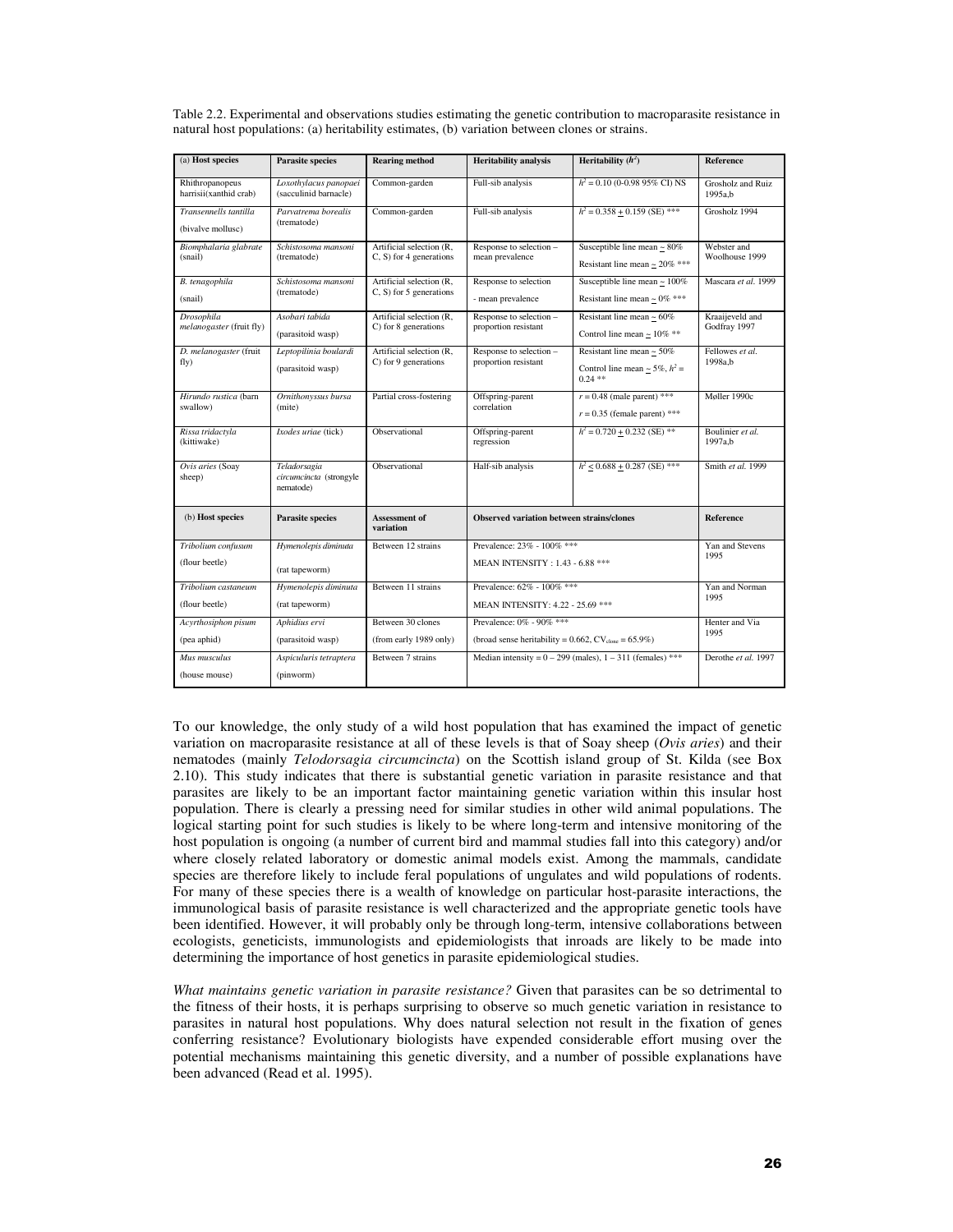

Figure 2.19. Encapsulation response and competitive ability of *Drosophila melanogaster* (Kraaijeveld and Godfray 1997). (a) The frequency of encapsulation in flies belonging to the control (open symbols) and selected (solid symbols) lines. The figure shows means and standard errors of the four selected and control lines. (b) The competitive ability of experimental flies in the two lines relative to a tester strain.

One possibility is that genetic diversity is maintained by trade-offs between the fitness costs associated with resistance and those associated with parasitism (May and Anderson 1983). However, convincing evidence for such 'costs of resistance' in animal host population has been lacking until relatively recently. One of the best examples illustrating a cost of resistance is a recent study by Kraaijveld and Godfray (1997). They found that the fruit fly *Drosophila melanogaster* exhibited considerable genetic variation in resistance to attack by the braconid parasitoid wasp *Asobara tabida* (Fig. 2.19). Selected lines rapidly increased their cellular encapsulation response from 5% at the start of the experiment to greater than 50% after 5 generations of selection. However, after examining various life-history and other traits in the selected and control lines, the only apparent cost of resistance was a decline in the competitive ability of larvae in the selected lines when food was in limited supply.

# **Box 2.10 Soay sheep on St. Kilda**

A feral population of Soay sheep has lived unmanaged on the St. Kildan archipelago, Outer Hebrides, Scotland for at least 1000 years. Historically, the population was restricted to the small island of Soay (99 ha), but in 1932, 107 sheep were moved to the much larger island of Hirta (638 ha). This population now comprises 700-2000 animals, and is characterized by periodic mass mortalities when up to 70% of the population may die overwinter (Fig. 2.20a) (Clutton-Brock et al. 1991) (Grenfell et al. 1992a, Grenfell et al. 1998).

Although the proximate cause of death during these population crashes is protein-energy malnutrition (Gulland 1992), parasites have been implicated as a contributory factor (Gulland 1992) (Gulland and Fox 1992, Gulland et al. 1993) (Paterson et al. 1998) (Coltman et al. 1999a). Since 1985, approximately 95% of individuals born in the Village Bay study area have been individually tagged and genetically sampled (Clutton-Brock et al. 1991, Clutton-Brock et al. 1997), and parasite loads have been estimated since 1988. Thus, it has been possible to both analyse genetic variation in resistance to parasites (Gulland et al. 1993) (Paterson et al. 1998) (Coltman et al. 1999a) (Box 2.11) and to generate longitudinal profiles of parasitism by following individuals throughout their life (Boyd 1999).

Although the population plays host to twenty different species of macroparasite (Gulland 1992), the parasite that has the biggest impact on the sheep is the directly transmitted nematode *Teladorsagia circumcincta* (formally referred to as *Ostertagia*). *T. circumcincta* is also the most numerous of the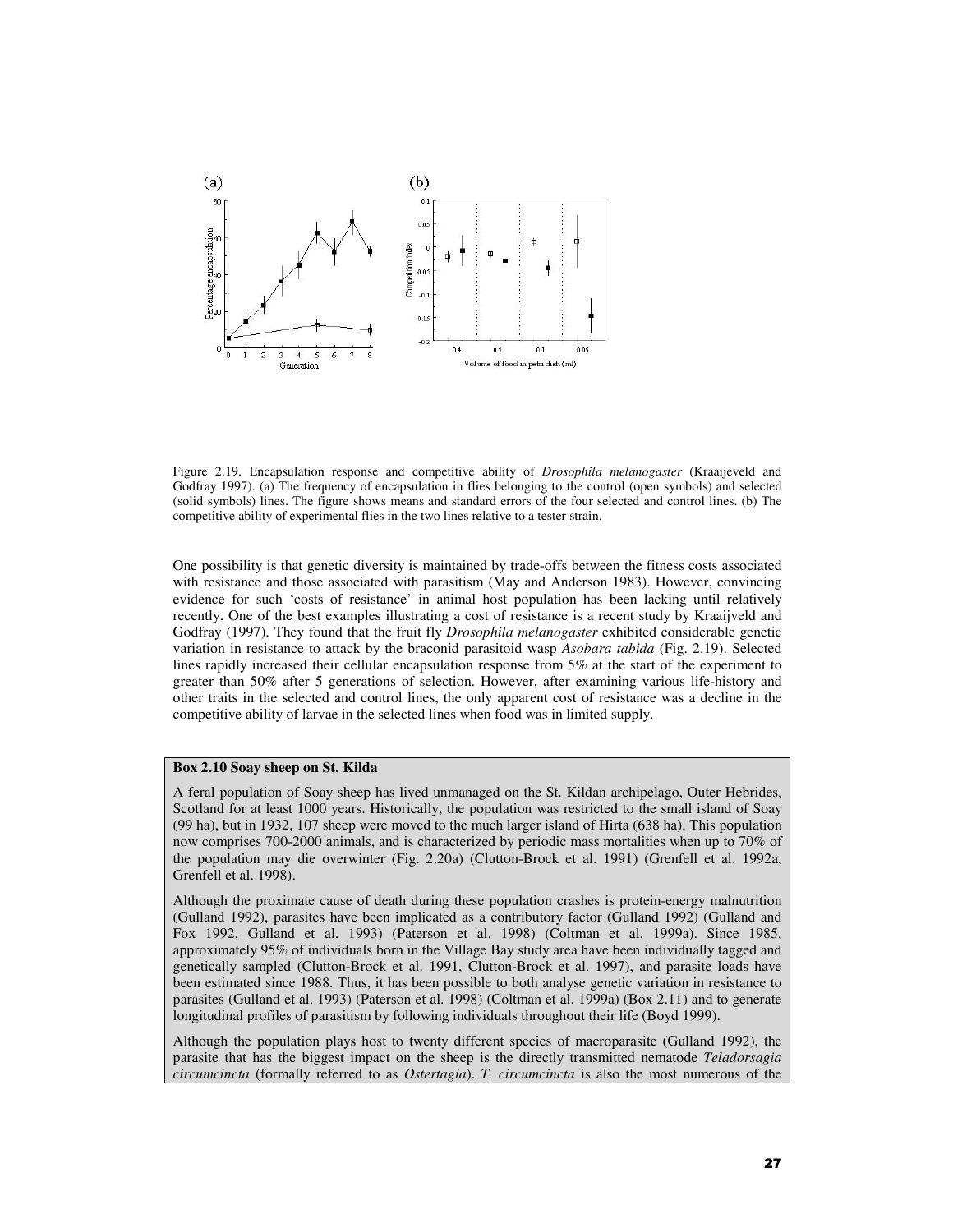trichostrongylids and each individual can harbour up to 20-30,000 of these small (7 - 12 mm) 'brown stomach-worms' (Gulland 1992).



Figure 2.20 Population dynamics of Soay sheep on Hirta, St. Kilda (Grenfell et al. 1998).



Figure 2.21. Life cycle of *Teladorsagia circumcincta* in Soay sheep. L1-L5 are the first-fifth larval stages.

Symptoms of infection include poor weight gain or weight loss, loss of appetite and diarrhoea, and heavy infections can result in the sheep's death (Holmes 1985). On the mainland, farmers regularly dose their domestic sheep with anthelmintics, specifically to control this economically important parasite.

The dioecious adult worms live in the abomasum of the sheep where they mate and produce eggs that are voided in the faeces. It is the density of these eggs in the faeces that is regularly used on St. Kilda to measure parasitism rates ('faecal egg count' is strongly correlated with worm burden) (Grenfell et al. 1995) (Boyd 1999) (Braisher 1999). On the pasture, the eggs may hatch within as little as 24 hours, but they can survive on the pasture for several months prior to hatching, depending on environmental conditions. The emerging larva moults twice before becoming the infective third stage, which the sheep ingest whilst feeding. Following ingestion, the L3 larvae migrate to the abomasum (fourth stomach) and enter the gastric glands, where they stay until they have completed two further moults and become mature adult worms. Eggs may appear in the faeces just three weeks following infection. However, larvae may become arrested at the early L4 stage for up to 3 months in a process known as 'hypobiosis'.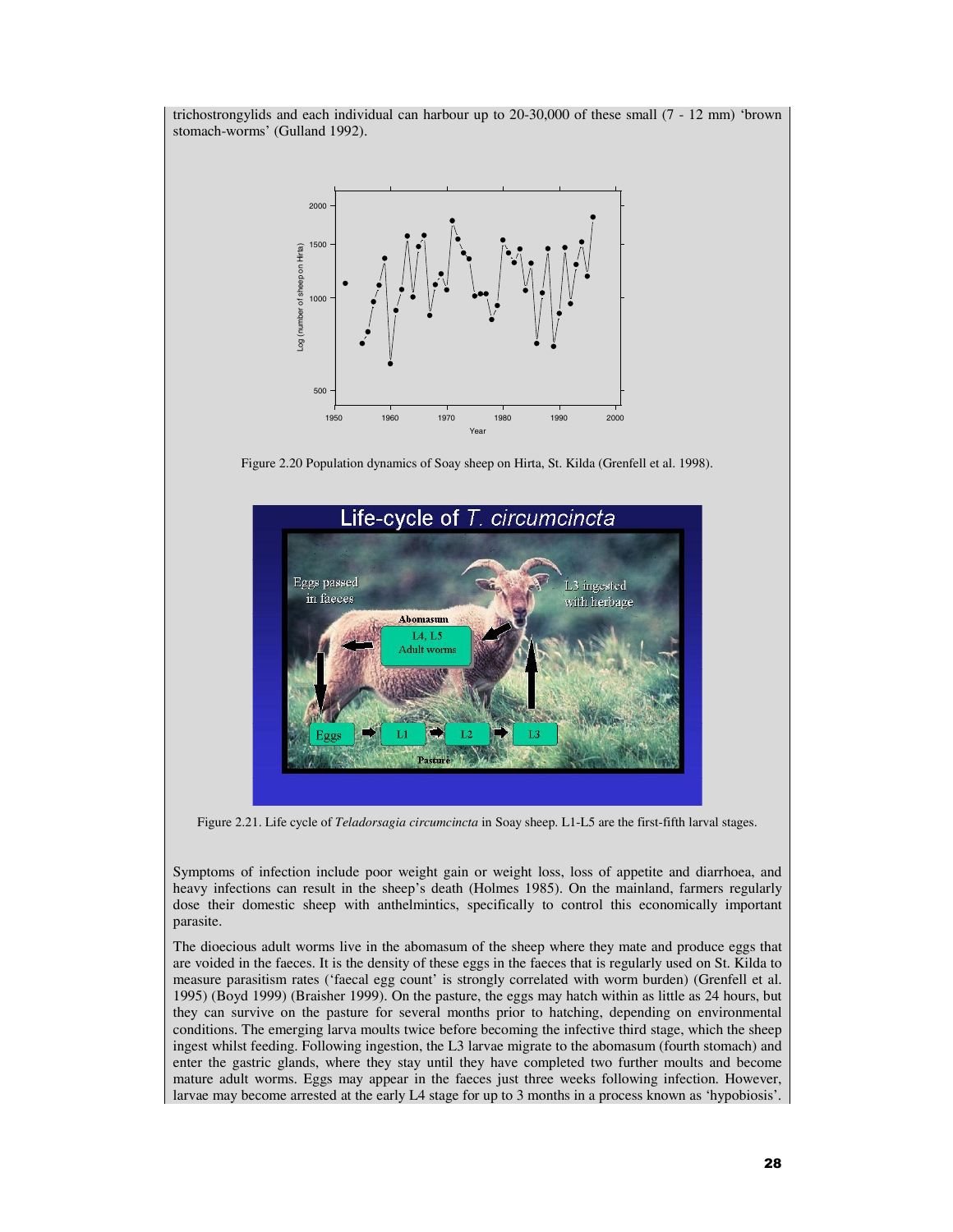The mechanisms determining whether, and for how long, a larva undergoes arrested development are not well understood, but probably include genetic, climatic and density-dependent processes (Michel 1974) (Gibbs 1986). It is probably the de-arrestment and maturation of these larvae in late winter and early spring that gives rise to the so-called 'periparturient-' or 'spring-rise' in faecal eggs counts.

## **Box 2.11 Do parasites cause sex-biased mortality? - a case study**

In Soay sheep (see Box 2.10), males have consistently higher parasite loads than females (as measured by faecal egg count). Whereas the intensity and prevalence of infection show rapid declines with age in females (probably due to the development of acquired immunity), in males the declines are much less pronounced (Fig. 2.22).



Figure 2.22 Sex difference in strongyle prevalence and intensity in (a) female and (b) male Soay sheep (*Ovis aries*). Prevalence is indicated by the bars, and intensity ( $\pm$  standard error) by the points.

Moreover, in common with many species of mammals, Soay sheep suffer male-biased mortality (see Fig. 2.23) and parasites have been implicated as a potential mechanism generating this bias.



Figure 2.23 Sex difference in annual mortality rate in female and male Soay sheep (*Ovis aries*). Mortality rate is indicated by the symbols and the standard errors by the bars. Animals aged 0are lambs aged 4 months old, animals aged 1 are yearlings aged 16 months, etc. (Coulson et al. 2000).

Recent studies indicate that sex-differences in parasitism rates first appear as early as 12 weeks after birth and simple models suggest that this divergence is unlikely to be due purely to sexual size dimorphism (Boyd 1999). The two sexes differ markedly in their levels of testosterone, even at this young age and it is possible that this plays a part in the difference between the sexes (see Box 2.9).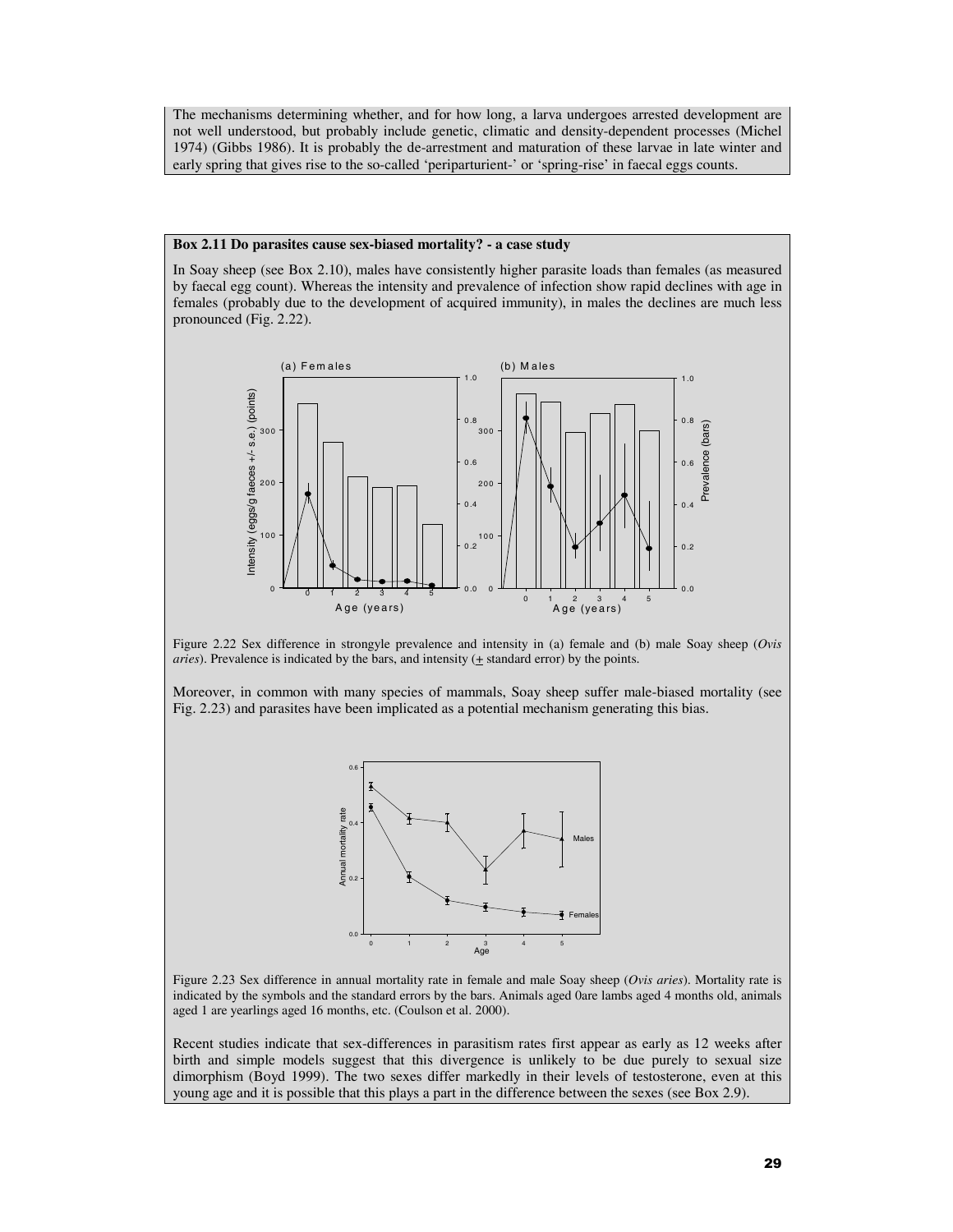Observational data such as these can highlight potential relationships between sex and parasitism and between parasitism and mortality. However, the only clear way to be sure of a causal relationship is to perform an experiment in which the parasites are chemically removed with anthelmintics. Short-term drenching experiments, which remove the current worm burden but allow immediate reinfection, indicate that males regain their parasites at a much faster rate than females, suggesting that males are predisposed to high infection levels. More importantly, when parasites were removed for a longer period of time (i.e. several months) using anthelmintic boluses, the male-biased mortality observed in the control group was obviated in the treated group (Gulland et al. 1993). In fact, whereas parasite removal reduced the overwinter mortality of yearling females by less than 20%, in yearling males none of the 18 treated animals dying compared with nearly 50% of the 17 untreated males (see Chapter 3). Thus, not only do the two sexes appear to develop different levels of acquired immunity to their parasites but, in yearling males at least, parasites appear to be a much more important mortality factor.

Similar findings were reported during a recent epidemic of *Mycoplasma gallisepticum* in a population of house fiches, *Carpodacus mexicanus*, in which disease-induced mortality resulted in a significant decline in the the sex ratio from 1.08-1.44 males per female to 0.72 (Nolan et al. 1998). Interestingly, it was the males with the reddest plumage that survived the epidemic best, suggesting that plumage brightness might serve as an honest signal of disease resistance (see Box 2.8).

In terms of the epidemiological consequences of male-biases in parasitism rates, it appears that although male Soays are producing substantially more parasite infective stages than females (arithmetic mean + SD faecal egg count: adult males =  $414 \pm 382$ , adult females =  $138 \pm 235$ ), the male-biased mortality means that these individuals constitute a relatively small proportion of the adult population (5-40%) (Pemberton et al. 1996). Thus, the male contribution to parasite transmission may be much less than that of females, despite the higher egg production from males.

#### **Box 12 - The impact of host genetics on parasite distributions - a case study**

A significant heritable component to faecal egg counts has recently been demonstrated in Soay sheep on St. Kilda (Box 2.10), using both offspring-parent regression and sib-analysis (Smith et al. 1999) (Table 2.2). This result supports earlier studies, which showed that parasitism rates were associated with specific alleles at a number of protein loci, most notably the diallelic adenosine deaminase (Ada) locus (Gulland et al. 1993) (Smith 1996). Gulland *et al*.(1993) found that individuals that were heterozygous at the Ada locus (FS) tended to have relatively lower parasitism rates in summer (females) or autumn (males), and that homozygous FF females had relatively higher faecal egg counts during the periparturient rise in spring. Consistent with the idea that Ada allele frequencies are maintained in the sheep population by parasite-mediated selection, overwinter mortality during population crashes was found to be highest for FF animals and lowest for FS animals.



Figure 2.24 Effect of inbreeding depression on faecal egg counts in Soay sheep. Open symbols are the August faecal egg counts  $(+ SE)$  from the best fitting model for high density years; closed symbols are the fitted values for low density years (after Coltman *et al.* 1999b). The numbers next to the symbols indicates sample sizes. Heterozygosity is divided into quartiles - the 25% of individuals with the lowest heterozygosity scores (i.e. highest level of inbreeding) are in heterozygosity quartile 1.

Subsequent analyses have determined associations between parasitism and genotype at a number of microsatellite loci, the most interesting of which are located within the MHC (Paterson et al. 1998).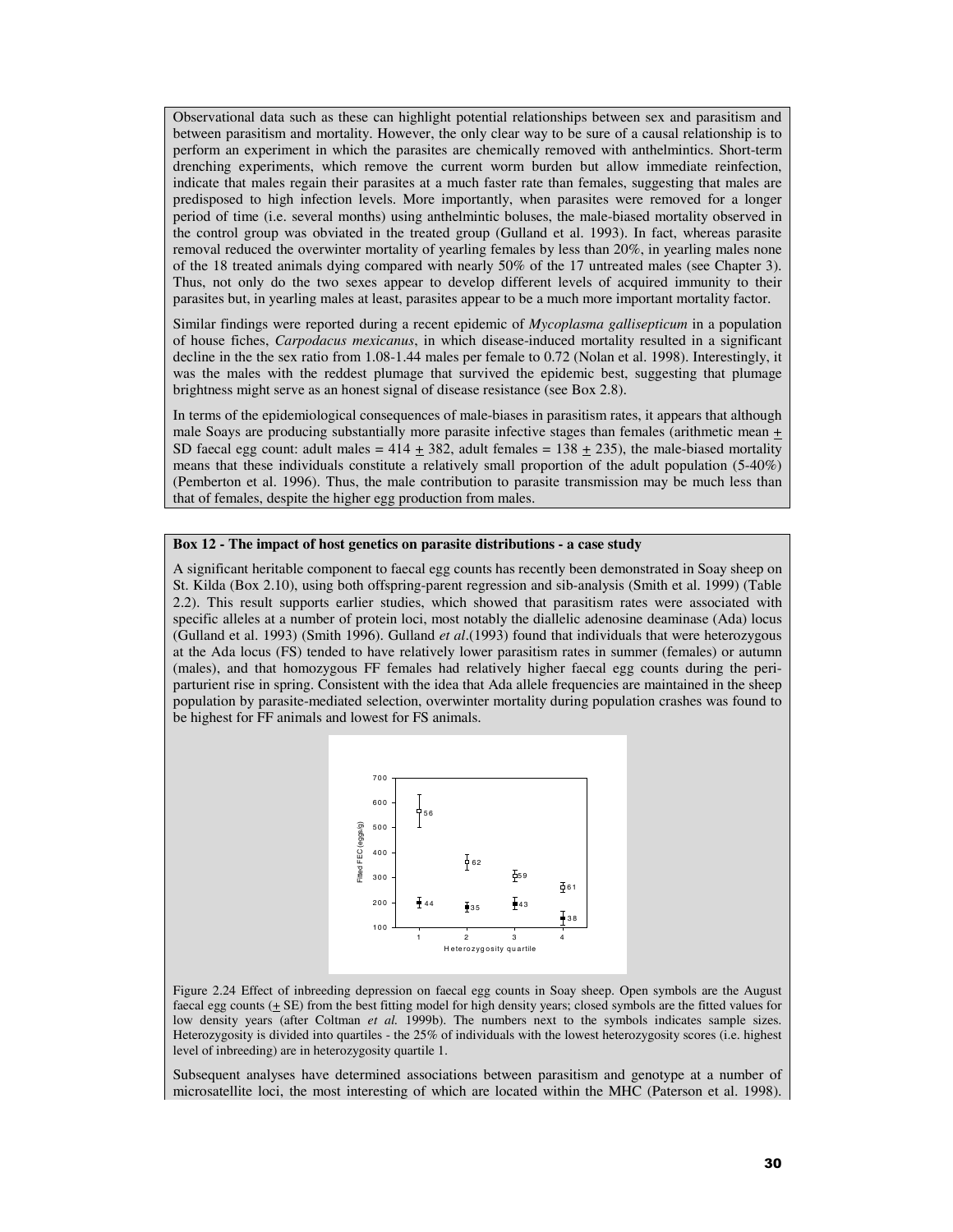Paterson and colleagues found that specific MHC alleles were associated with either low survivorship rates and high parasitism rates, or vice versa. For example, at the 'OLADRB' locus, lambs with the '257' allele had both low parasite resistance and low over-winter survival, whereas yearlings with the '263' allele had both high parasite resistance and high survival. This study is consistent with the proposition that parasites play an important role in the maintenance of MHC diversity in this population.

At a broader genetic level, recent work by Coltman *et al*. (1999b) suggests that inbreeding depression may have a direct impact on parasite resistance. Across a range of microsatellite loci spread throughout the Soay sheep genome, individuals with low levels of heterozygosity not only had higher faecal egg counts (see Fig.2.24), but also suffered higher over-winter mortality. Further, they observed that in sheep cleared of their parasites by anthelmintic treatment, over-winter mortality was independent of heterozygosity, providing experimental evidence for a role of parasites in selection against inbred sheep. Thus, parasite-mediated selection against inbreeding provides a mechanism retarding the loss of genetic variation in this population. There is clearly a need for similar studies to be undertaken on other naturally-regulated host populations.

Similar experiments with the eucoilid wasp *Leptopilina boulardi* demonstrated a similarly rapid response to selection (from <1% encapsulation at the start of selection to 40-50% after 5 generations) and the narrow-sense heritability of the trait was estimated to be 0.24 (Fellowes et al. 1999a, 1999b). Interestingly, in this study it also appears that increased resistance to parasitism is achieved by *D. melanogaster* only by sacrificing its competitive ability when food is in short supply, though the mechanism determining this trade-off remains unclear. Another result common to both studies is that the proportion of individuals encapsulating the two parasitoids never exceeded 60%, despite repeated episodes of selection. This suggests that there is an upper limit to the effectiveness of the fruit flies defence, though again the reason for this is unclear at present.

Despite the apparent similarity between these two selection experiments, it appears that they were selecting for different types of resistance. Fellowes *et al.* (1999a, 1999b, 1999c) found that lines that had been selected for resistance to *L. boulardi*, showed a large correlated increase in resistance to *Leptopilina heterotama* and *A. tabida*, whereas lines selected for resistance to *A. tabida* showed little consistent cross-resistance to either of the *Leptopilinia* species. This suggests that the attributes being selected for in the *L. boulardi* experiment were of general utility in resisting other parasitoids, whereas those selected for in the *A. tabida* experiment were more specific to that particular host-parasite interaction. Fellowes *et al.* (1999a, 1999b, 1999c) discuss the potential importance of these different types of response for community structuring.

Other recent studies with invertebrates (snails, mosquitoes and moths) have demonstrated that resistance may be traded-off against egg production, egg viability, larval competitive ability, adult body mass and/or adult lifespan (Fuxa 1989a, 1989b) (Boots and Begon 1993) (Yan et al. 1997) (Fuxa et al. 1998) (Webster and Woolhouse 1999). There remains a lack of good evidence for trade-offs associated with parasite resistance in wild vertebrate hosts. However, a study with a captive population of domestic fowl (*Gallus domesticus*) suggests that there may be genetic trade-offs between the acquired and innate arms of the avian immune system (Norris and Evans 2000). Siegel and Gross (1980) used artificial selection to produce genetic lines that exhibited high (HA) or low (LA) antibody titres when immunized with sheep red blood cells. They subsequently found that HA birds were significantly less effective at controlling bacterial infections than LA birds (Gross et al. 1980). As bacterial infections are generally controlled by heterophils and other phagocytosing cells (Roitt et al. 1998), these results suggest that selection for enhancement of a component of the acquired immune system (antibody production) could lead to a reduction in the efficacy of a component of the innate immune system (phagocytes).

Another mechanism capable of maintaining genetic variation in parasite resistance is a co-evolutionary arms race between the host and its parasites, in which each party is continually responding and counterresponding to selection pressures imposed by the other (Stenseth and Maynard Smith 1984). This process is sometimes referred to as the *Red Queen* after the character in Lewis Carroll's '*Through the Looking Glass*' who needed to run constantly in order to stay in the same place (Van Valen 1973) (Lythgoe and Read 1998). Despite considerable theoretical activity in the past 25 years, there has been little direct empirical support for the hypothesis from wild populations. However, in a recent series of papers, Mark Dybdahl and Curtis Lively provide the best evidence yet supporting the Red Queen hypothesis (Dybdahl and Lively 1995a, 1995b, 1998) (Lively and Dybdahl 2000). Over a five-year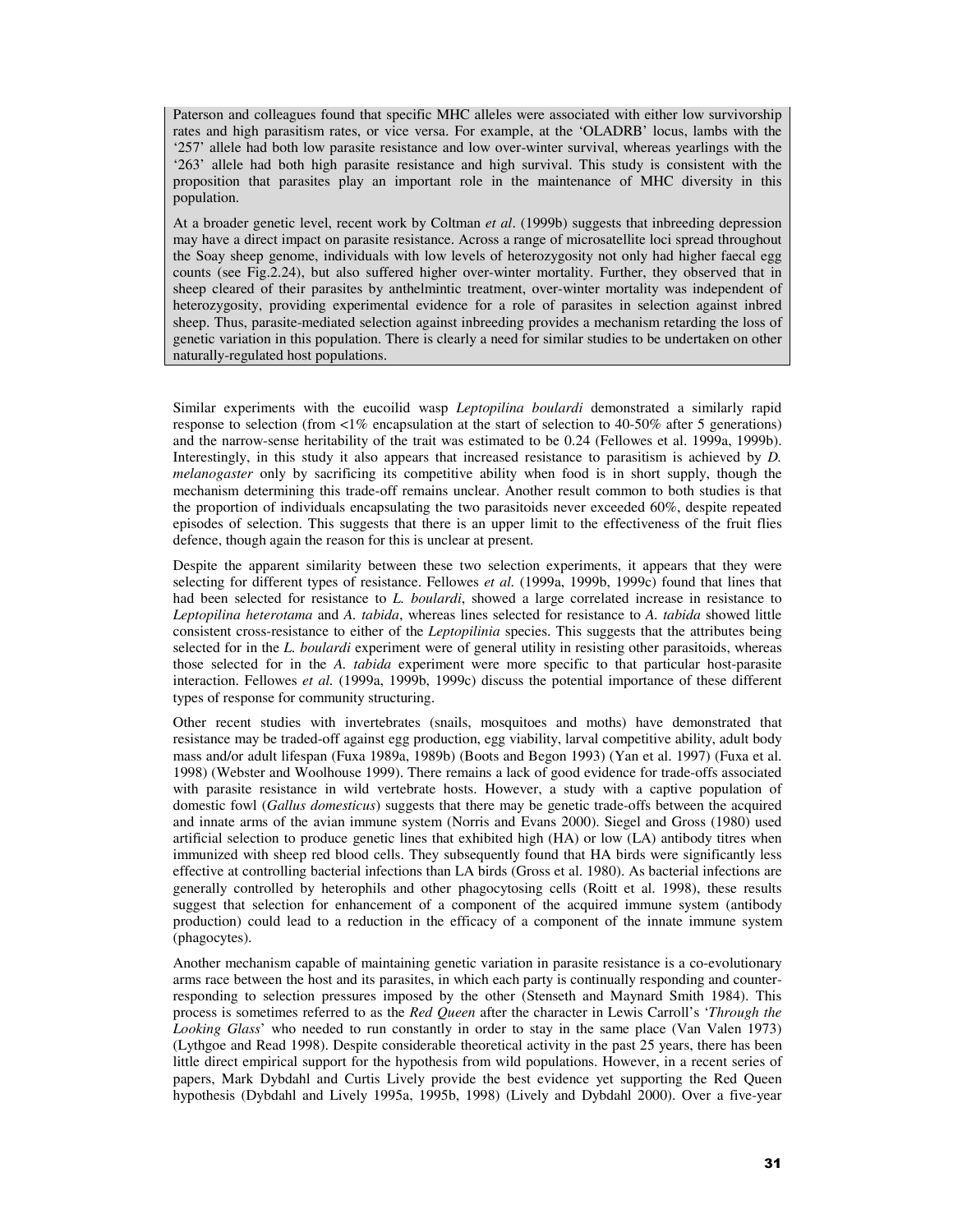period, they monitored the prevalence of a sterilizing trematode (*Microphallus* sp.) in 40 distinct clonal lineages of the snail *Potomopyrgus antipodarum* in a glacial lake in New Zealand. The frequency of the four most common lineages fluctuated markedly over time and Dybdahl and Lively (1998) wanted to know whether these fluctuations were due to frequency-dependent selection imposed by coevolving trematodes. A simple model predicted that if the Red Queen was responsible for the clonal dynamics, there should be positive correlation between the change in population clonal frequencies and the timelagged change in clone-specific rates of trematode infection. As predicted, they found that rare clones had low levels of infection but, as they became more common, so they became over-infected and declined in frequency.

Although suggestive, an alternative explanation for these results is that there is a trade-off between competitive ability and resistance to infection, such that the best competitors are not only more common, but are also more susceptible to parasites. In order to test this hypothesis Lively and Dybdhal (2000) performed a series of experiments in which they exposed snail clones from two sources (Lake Poerua and Lake Ianthe) to two 'pure' sources of parasites from the same two Lakes, as well as a 'mixed' source which comprised hybrid offspring from crosses from the two pure sources. As predicted by the Red Queen hypothesis (but not by the trade-off hypothesis), parasites were significantly more infective to sympatric sources of hosts than allopatric sources (Fig. 2.25). This 'local adaptation' is explained by the greater success of sympatric parasites on locally common host genotypes (Dybdahl and Lively 1998). This point is illustrated by the fact that Lake Poerua parasites infected common sympatric clones at a significantly higher rate than they did rare sympatric clones, whereas (allopatric) Lake Ianthe parasite clones infected rare and common snail clones at the same rates. Thus, the success of parasites on locally common host genotypes was due commonness *per se*, rather than to some correlated phenotypic character of the common genotype. This provides the best evidence yet that, as envisaged by the Red Queen hypothesis, local adaptation results from genetically based local coevolutionary interactions. However, the ubiquity of this phenomenon remains to be determined.



Figure 2.25. Local adaptation by a digenetic trematode (*Microphallus* sp.) to common clones of a Prosobranch snail (*Potamopyrgus antipodarum*) (Lively and Dybdahl 2000). Local adaptation is shown by significantly higher infection rates for sympatric host-parasite combinations compared with nonsympatric combinations. Each bar represents the mean (+ standard error) of four replicates.

*What are the epidemiological consequences of genetic heterogeneities?* As discussed elsewhere, numerous theoretical studies have demonstrated that heterogeneities of any kind can have a significant impact on the dynamics of host-parasite interactions. However, genetic heterogeneities differ from other types in the fact that co-evolutionary processes may result in the strength and direction of host-parasite interactions fluctuating over time. There are now a number of studies of plant-pathogen interactions (Thrall and Antonovics 1997) (Alexander et al. 1996), and interactions involving domestic animals and their pathogens (Woolhouse 1998), in which host genetics and population dynamics have been synthesized in a single epidemiological model. These models generally show that unique epidemiological patterns can be observed when host genetics is explicitly defined within the model structure, and some experimental evidence is consistent with this view. However, we are aware of no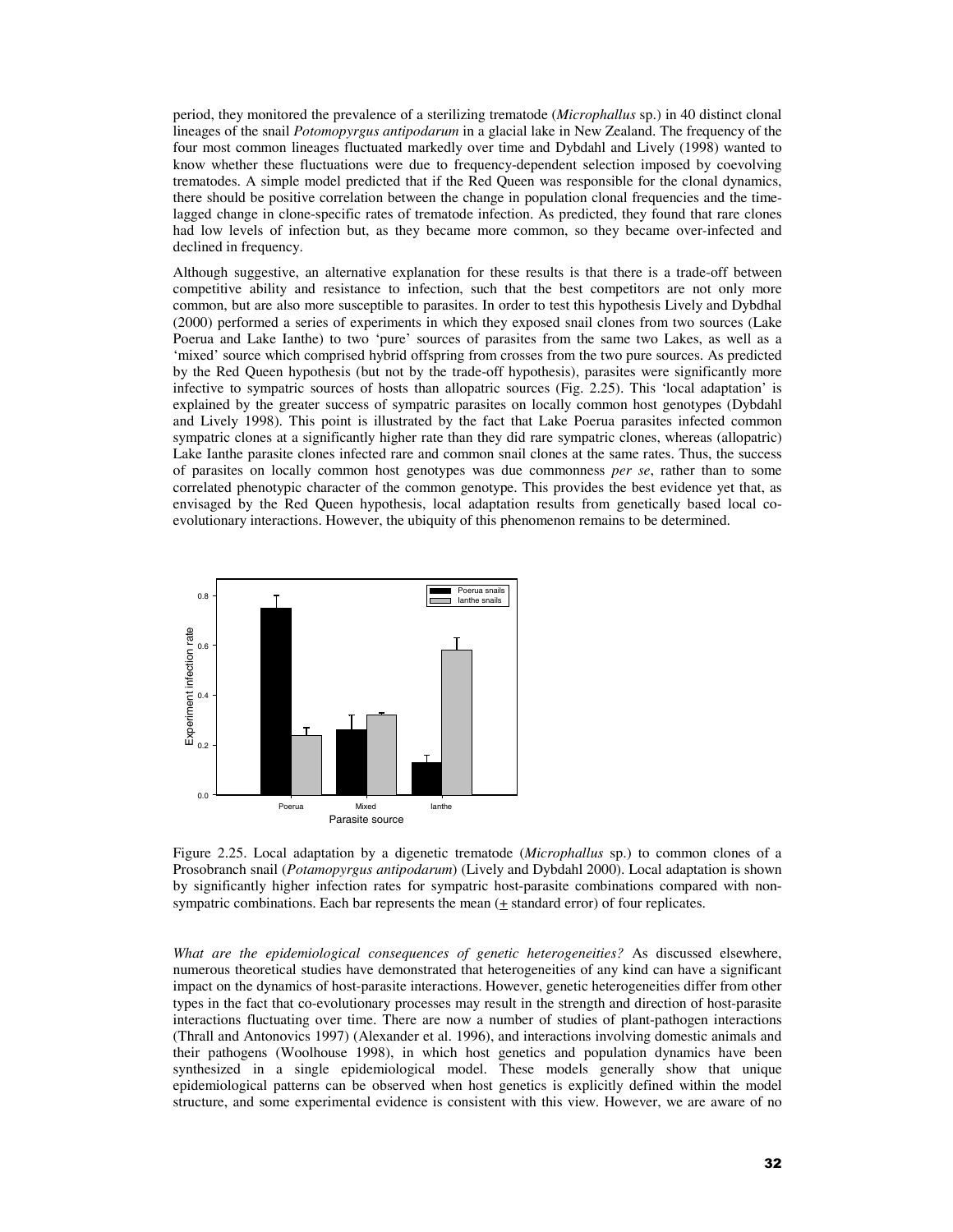equivalent studies of natural host-macroparasite interactions and there is certainly scope for such studies to be conducted.

#### *2.4.6 Parasite genetics*

There has been remarkably little work conducted on the importance of parasite heterogeneities in epidemiology, though in principal all of the heterogeneities previously considered for the host population apply equally well to the parasites themselves. In this section, we consider only genetic heterogeneities, the relevance of which is only just beginning to be realized. There is obviously a need for such studies to be extended to other forms of parasite heterogeneity.

*How much genetic diversity is observed in parasite populations?* A number of studies on parasites of humans and domestic animals have quantified the degree of genetic variation within and between macroparasite populations (Blouin et al. 1992, Blouin et al. 1995) (Anderson et al. 1993a, Anderson et al. 1993b, Anderson et al. 1993c) (Anderson and Jaenike 1997) (Anderson et al. 1998). These studies indicate that for many parasites, the within-population genetic diversity is extremely high (up to 10 times greater than for species in other taxa) (Blouin 1992a, 1992b). Several recent studies of wild populations of host have observed similar levels of diversity. For example, Braisher (1999) studied populations of the nematode *Teladorsagia circumcincta* from two feral populations of Soay sheep living on the islands of St. Kilda and Lundy and found that there was just as much genetic diversity within populations of worms as there was between them. This sort of pattern is usually interpreted as indicating that the parasite has a very large effective population size (thousands of worms per host). However, there is also some evidence to suggest that DNA evolves faster in nematodes than in other taxa (Okimoto et al. 1994) (Blouin et al. 1995), and this may contribute to the high genetic diversity.

Not all parasites have large effective population sizes and high levels of genetic diversity, however. For example, whereas trichostrongylids occur in their thousands, *Ascaris* worm populations of humans and pigs rarely exceed a few dozen per host. Anderson and colleagues (Anderson et al. 1993a, Anderson et al. 1993b, Anderson et al. 1993c, Anderson and Jaenike 1997) studied *Ascaris* in Guatamala and elsewhere and found clear sub-structuring of the population at several different levels. For example, in one survey they found that 65% of nuclear genetic variation was found within host populations, 18% was accounted for by host species, while the remaining 17% was explained by geographical variation within host-associated populations. Despite the potential importance of parasite genetics to both evolutionary biology and epidemiology, we are only just beginning to examine geographical patterns of variation in natural populations. In particular, there are only a handful of studies that have attempted to map parasite genetic structure onto host genetic structure (but see Mulvey et al. 1991, Dybdahl and Lively 1996). For example, Davies *et al.* (1999) studied the population genetic structures of the freshwater snail *Bulinus globosus* and its trematode parasite *Schistosoma haematobium* from 8 river sites in Zimbabwe. They found that for the snail, genetic distance between populations was best correlated with proximity along rivers, whereas for the schistosome, genetic distance was better correlated with absolute geographical separation.

*What can parasite heterogeneity tell us about the transmission process?* Genetic heterogeneities in worm populations can provide important insights into the transmission processes operating in wildlife host communities. For example, when a parasite is found in more than one sympatric host species, genetic studies can be used to determine whether a single transmission cycle is involved or if each host species is infected only by parasites derived from conspecifics (Anderson et al. 1993a, Anderson et al. 1993b, Anderson et al. 1993c). This can have important consequences for chemical intervention strategies. Similarly, clustering of related parasites within hosts may indicate that there is a similar clustering of related infective stages in the environment or that parasite establishment is genotypedependent (Anderson et al. 1995a, Anderson et al. 1995b). If hosts are being infected by their own parasites (or those of their relatives), this could have important consequences for the evolution of parasite virulence. Parasites transmitted between close relatives can be expected to evolve lower virulence than parasites transmitted between non-related hosts (May and Anderson 1983) (Ewald 1983, 1993) (Clayton and Tompkins 1994) (Herre 1995).

*What are the epidemiological consequences of parasite genetic heterogeneity?* There is a substantial literature on the importance of host genetic heterogeneity in determining the outcome of helminth infections, but relatively little attention has been paid to the question of whether worm genetic diversity plays a role in immune evasion and parasite transmission. This is despite the very obvious importance of genetics in immune evasion by microparasites (e.g. influenza, malaria, dengue etc). One reason for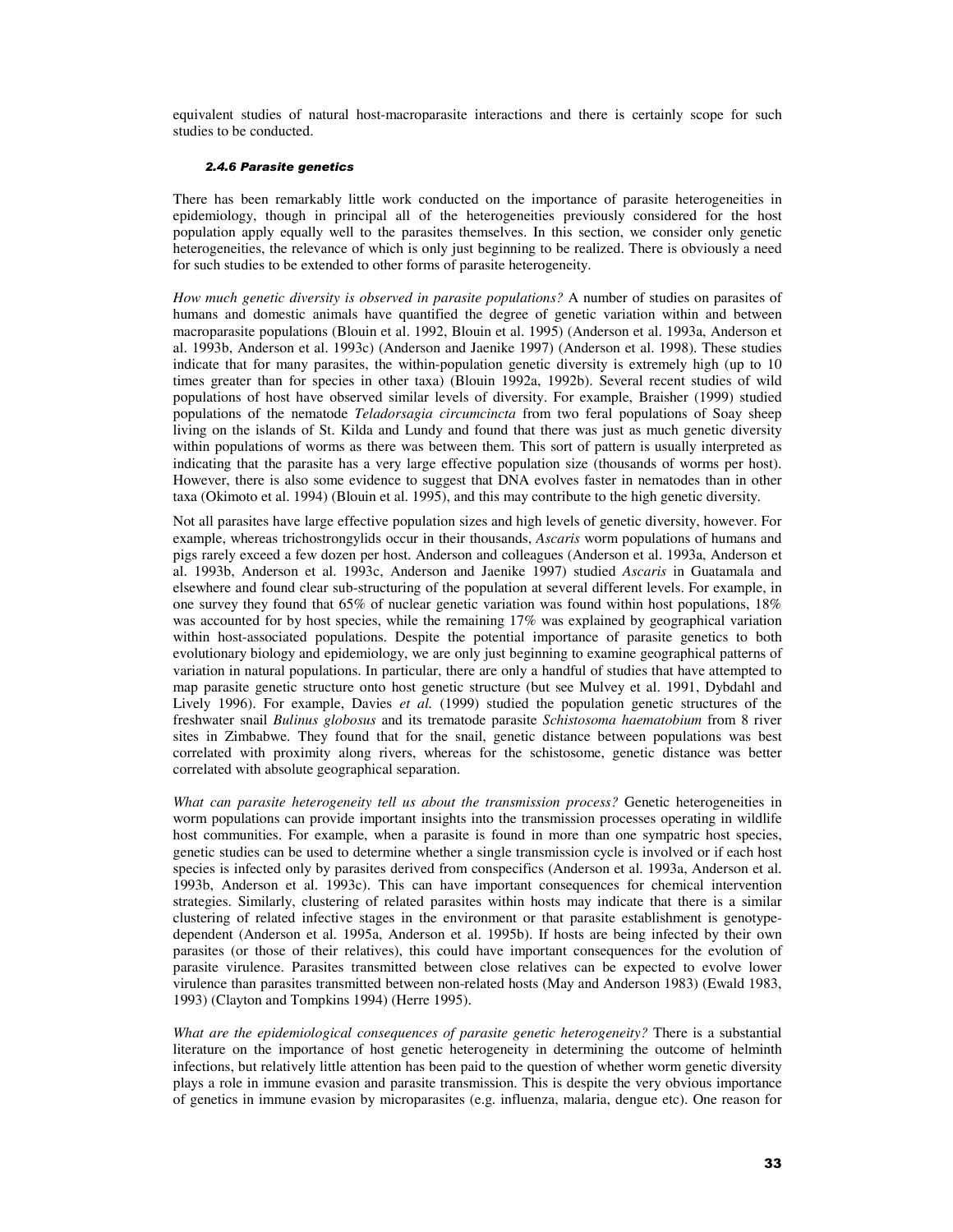the lack of interest is that the degree of antigenic polymorphism appears to be much lower in helminths than in most microparasites*.* However, since the antigens involved in protective immunity against helminths are largely unknown, levels of polymorphism in immunogenic loci may be uninformative.

Direct tests of the specificity of acquired protection involve experimentally immunising hosts with particular strains or genotypes and then challenging with the same (homologous) or different (heterologous) parasites. Few such experiments have been performed within helminth species (tests of cross-species protection are much more common). Those tests that have been performed have typically involved poor experimental design, work with sublines of highly inbred lab strains, and non-natural hosts (Read and Viney 1996). As things stand at the moment, there is probably as much evidence that worm genetics matters as there is that it does not. Some of the best evidence that it does matter comes from the seminal work of Derek Wakelin and colleagues' on infections of the nematode *Trichinella spiralis* in laboratory mice, which undoubtedly shows that protective responses are stronger against homologous genotypes (Bolasfernandez and Wakelin 1992) (Goyal and Wakelin 1993a) (Wakelin and Goyal 1996). However, the systematics of *T. spiralis* isolates remains in doubt and it is possible that the differences actually lie between incipient species, rather than within them. Work by the same group on infections of the nematode *Trichuris muris* in mice show similar patterns and are likely to be less confounded by phylogenetic problems (Bellaby et al. 1995, Bellaby et al. 1996). Evidence from other species remains mixed; in the fluke *Schistosoma japonicum*, for example, homologous immunity against different geographic isolates has been found in some cases, but not others. Perhaps the most extensive series of experiments has been conducted with the nematode *Strongyloides ratti* in rats, using isofemale lines (Viney 1999a, Viney 1999b). Carter and Wilson (1989), working with two distinct isolates, found that homologous protection was stronger than that elicited by the heterologous line and she was able to replicate this effect with passive serum transfer. However, in an extensive series of experiments, Read *et al*. (unpublished) were unable to find any repeatable evidence that protective immunity was stronger against the immunising genotype. Thus, at present we simply do not know whether genetic heterogeneity in the worm population is important in immune evasion (though it is likely that its will differ between host-parasite interactions).

This situation contrasts substantially with that in microparasites such as malaria, where there is little doubt that immune responses are at least in part genotype specific, with previously unseen genotypes having a growth advantage in semi-immune hosts (Brown 1999). This can have very interesting consequences for transmission. In experiments with the rodent malaria *Plasmodium chabaudi,* Taylor and Read (1997) found that mixed clone infections were more infectious to mosquitoes even though total parasite densities were no higher. Monoclonal antibody analyses of blood stage parasites, and PCR analyses of parasites in mosquitoes demonstrated that this was most likely a consequence of genotypespecific immunity against the numerically dominant clones within the infection (Taylor and Read 1998, Taylor et al. 1998a, Taylor et al. 1998b, Taylor et al. 1998c, Taylor et al. 1998d). This should produce very interesting epidemiological dynamics: high rates of transmission will result in more mixed clone infections. In turn, this will generate more infectious hosts. It is unclear what the consequences of this will be when intervention strategies reduce transmission (a disproportionate drop in transmission?), or transmission rates are increased as a consequence of climatic change (a disproportionate rise in transmission?). Clearly, there is a need for some population level modelling of this phenomenon.

#### *2.4.7. External heterogeneities*

In this section, we consider heterogeneities that do not fall neatly into those which are attributes of the host or parasite. These include the spatial distribution of the parasite's infective stages in the environment, seasonal variation in infection levels and heterogeneities generated by the parasites themselves.

*Spatial distribution of external stages:* The rate of acquisition of new infections often increases with the frequency of contact between the host and infective stages (Fig. 2.26). Thus, if there is spatial variation in the density of infective stages in the environment, and different hosts utilize different parts of their environment, then this will often lead to heterogeneities in parasite intensities across the population of hosts.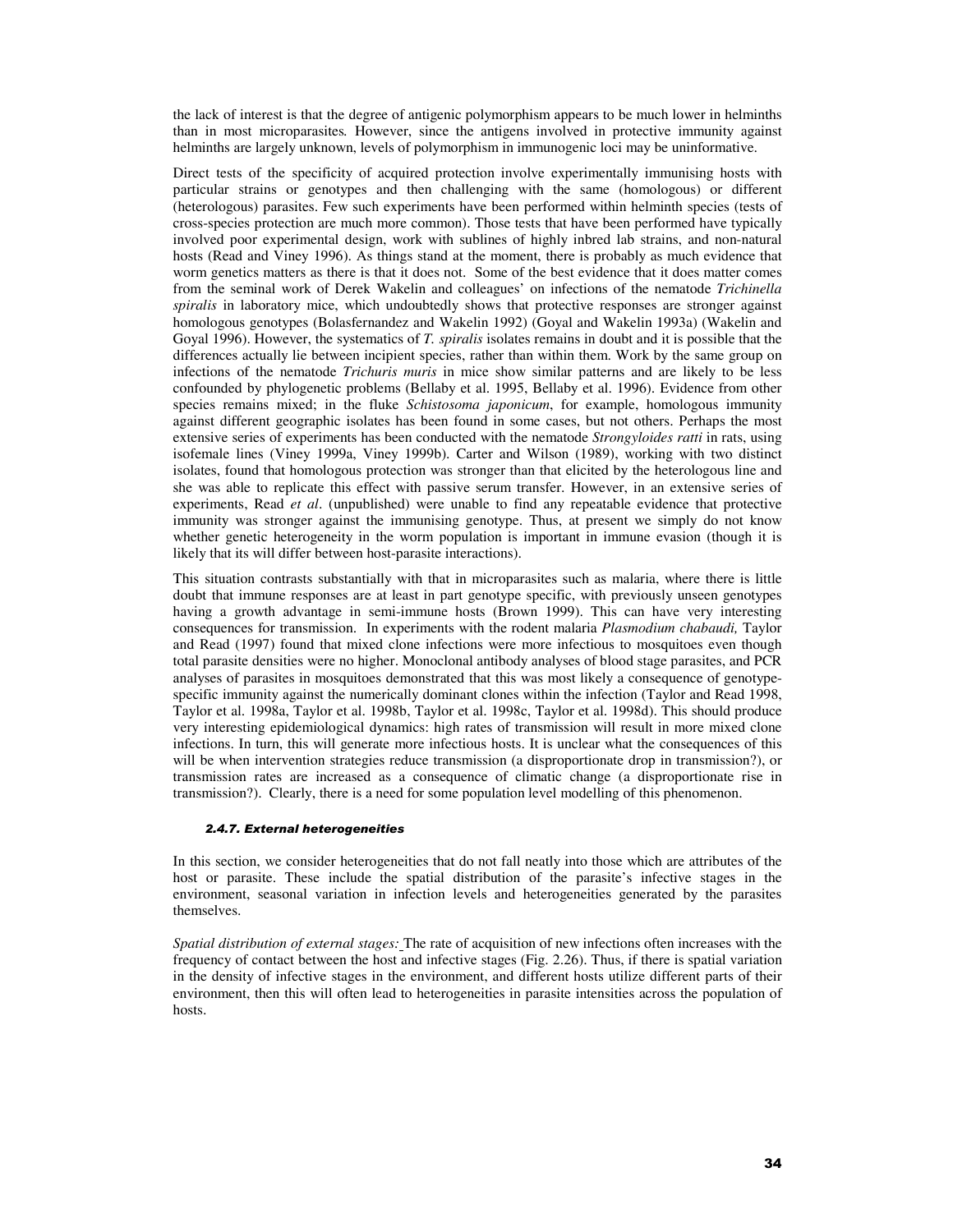

Figure 2.26. The influence of the mean density of tapeworm (*Hymenolepis diminuta*) eggs on the mean intensity of infections within the flour beetle (*Tribolium confusum*) (Keymer and Anderson 1979). The bars represent the 95% confidence intervals. The line is a log-function fitted by eye. The effect of variation in the density of eggs on infection rate is illustrated in Fig. 2.27.



Figure 2.27. The influence of the spatial distribution of tapeworm (*H. diminuta*) eggs on (a) the mean intensity and (b) distribution of infections within flour beetles (*T. confusum*) (Keymer and Anderson 1979). In (a) the bars represent the 95% confidence intervals. In (b), the distribution of infections is indicated by the  $s<sup>2</sup>/m$  ratio (red circles) and by *k* of the negative binomial (blue triangles). The red line is a log-function fitted by eye and the blue line is a power function fitted by eye. The effect of mean density of eggs on infection rate is illustrated in Fig. 2.26.

A particularly elegant set of experiments by Anne Keymer and Roy Anderson illustrates the role of the spatial distribution of infective stages in creating heterogeneity in the distribution of parasitic stages (Keymer and Anderson 1979). In these experiments, uninfected flour beetles (*Tribolium confusum***)** were introduced into experimental arenas that contained the infective stages (eggs) of the tapeworm *Hymenolepis diminuta*. In each arena, the overall density of eggs was kept constant (at about 15 eggs/cm<sup>2</sup>), but their spatial distribution was varied from approximately uniform ( $s^2/m \simeq 0$ ) to highly aggregated ( $s^2/m = 2700$ ). After a fixed period of exposure (3h), the beetle hosts were removed from the experimental arena and their subsequent infections examined. Although the spatial distribution of the infective stages did not appear to have a significant effect on the subsequent intensity of infection (Fig. 2.27(a)), it did have a marked impact and on the statistical distribution of parasites in the host population (Fig. 2.27(b)). In all cases, the parasite distribution within the host population was overdispersed, even when the spatial distribution of the infective stages was approximately uniform  $(s<sup>2</sup>/m \sim 0)$ . This illustrates the potential of behavioural or immunological differences to generate aggregated parasite distributions. Moreover, as the distribution of eggs in the environment became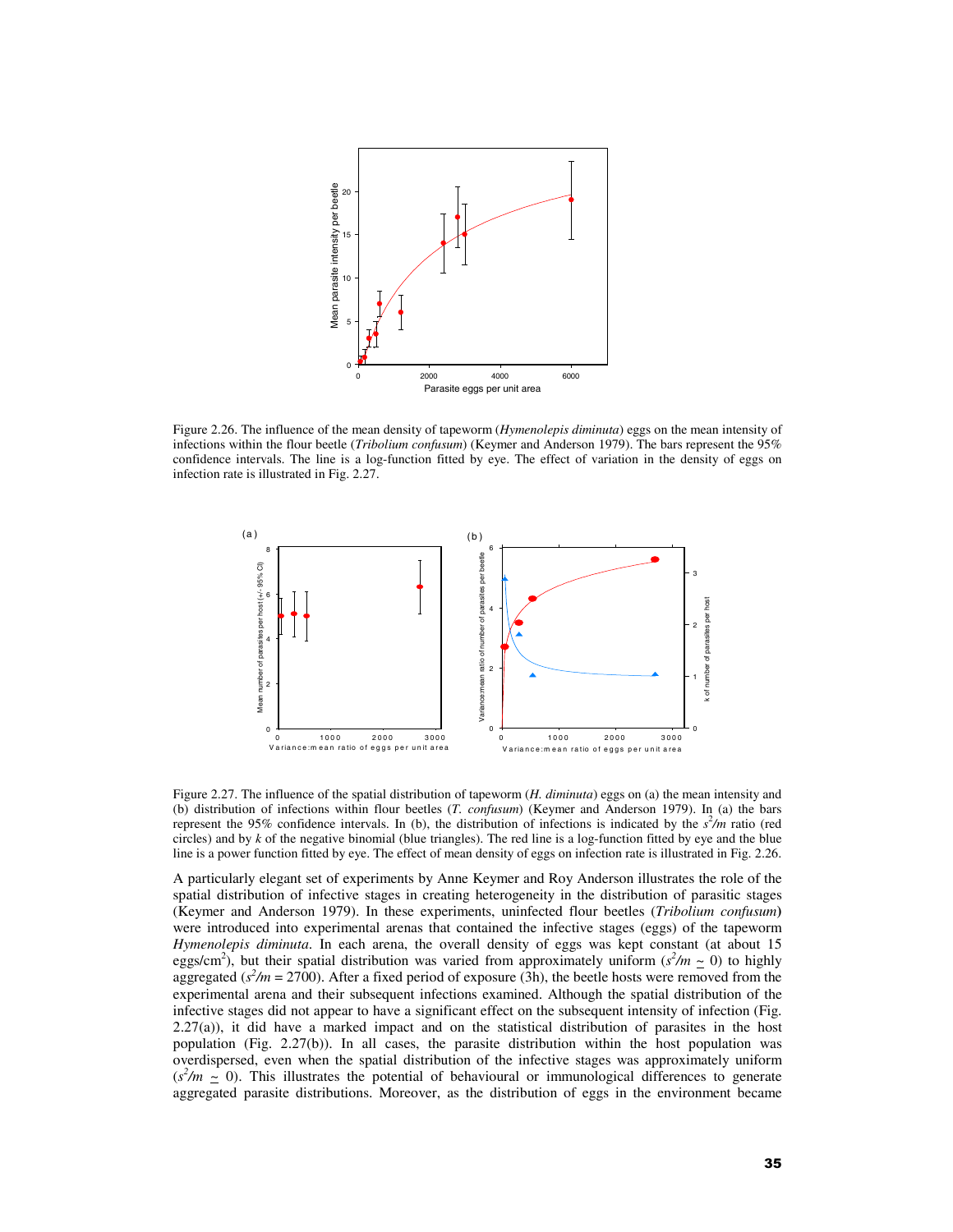increasingly aggregated ( $s^2/m$  increased), so too did the distribution of parasites in the host population (i.e.  $s^2/m$  increased and *k* decreased; Fig. 2.27(b)). Interestingly, the degree of aggregation in the host population tended to an upper asymptote as the distribution of eggs became increasingly aggregated. This indicates that spatial heterogeneity in the infective stage distribution accentuates any behavioural or immunological differences between hosts.

This experiment is central to our understanding of the processes that determine heterogeneity in parasitic helminths, and it desperately needs to be replicated for other systems. In particular, it needs to be replicated in a system where the genetic (and perhaps the age) structure of the host population can also be controlled and manipulated.

*Seasonality:* Temporal variation in parasite loads appears to be common, particularly in highly seasonal aquatic systems (Shaw and Dobson 1995). For example, numbers of the copepod *Lepeophtheirus pectoralis* infesting plaice (*Pleuronectus platessa*) is highly seasonal (Boxshall 1974) and Shaw *et al*. (1998) found that all three measures of parasitism (the arithmetic mean number of parasites per host, the prevalence of infection and the negative binomial *k* of the distribution) were at their lowest in late spring (mean <1, prevalence  $\langle 20\%, k \times 1 \rangle$  and peaked in early autumn (mean >4, prevalence >90%, *k* >9; Fig. 2.28).



Figure 2.28. Temporal variation in the distribution of copepod infections in plaice (Shaw et al. 1998). The data represent the arithmetic mean burden (… $\Diamond$ …), prevalence of infection (…\*…) and *k* of the negative binomial ( $\rightarrow$   $\rightarrow$   $\rightarrow$ ) for fish caught in 1972 (Boxshall 1974).

Scott (1987a) examined temporal changes in the pattern of aggregation of the monogenean parasite *Gyrodactylus turnbulli* in free-running laboratory populations of the guppy *Poecilia reticulata*. Under conditions of regular immigration of uninfected guppies, the parasite undergoes recurrent epidemic cycles in the host population. She found that during the increasing phase of the epidemic cycle, there was an increase in the degree of parasite aggregation, presumably because of direct reproduction of the parasite on the surface of the host. As the peak prevalence and intensity were approached, the parasites became less aggregated, with the lowest degree of aggregation occurring during the declining phase of the cycle, presumably due to a density-dependent death rate of infected hosts and/or a densitydependent reduction in parasite survival and reproduction on hosts that recover from infection. Thus, in all replicates of her experiment, there was a positive correlation between the mean intensity of infection and the degree of parasite aggregation, *as measured by the variance-to-mean ratio*. Interestingly, when she measured the degree of aggregation by the negative binomial *k*, aggregation appeared to *decline* with increasing parasite burden (i.e. *k* increased with parasite load). The reason for this discrepancy is that  $s^2/m$  and *k* measure different aspects of parasite aggregation –  $s^2/m$  is most sensitive to the length of the tail of the distribution, whereas *k* is most sensitive the overall shape of the distribution. Thus, Scott (1987a) has cautioned against using *k* to measure seasonal variation in parasite aggregation when the mean or prevalence of infection vary seasonally (Box 2.1). Note that in the plaice-copepod example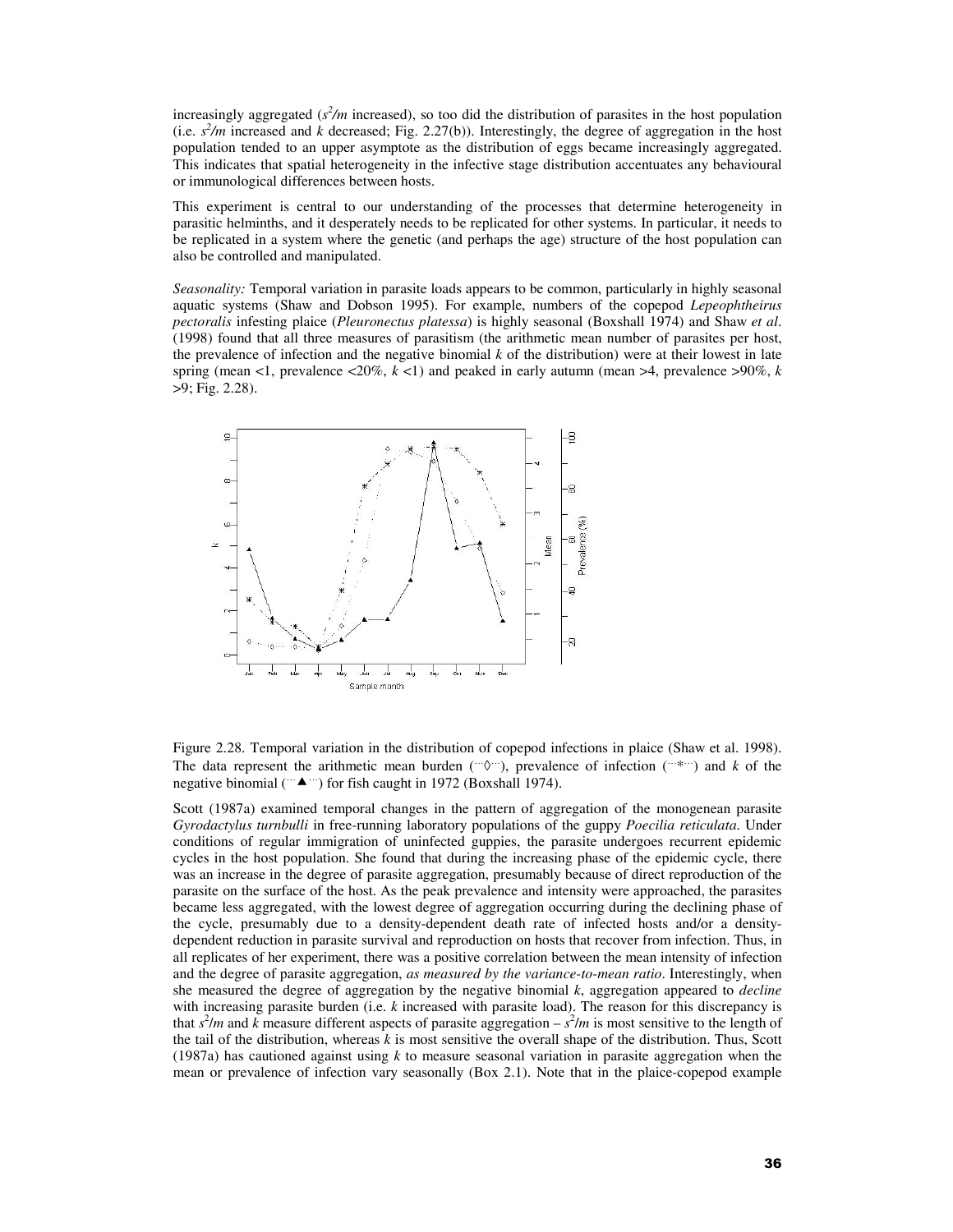described above, both  $s^2/m$  and *k* indicate similar patterns in parasite aggregation (D.J. Shaw pers. comm.).

Seasonal variation in parasite aggregation can be generated by variation in both host physiology (e.g. immune function) and host exposure to parasite infective stages. The latter is often due to the fact that the development and/or mortality rate of the free-living parasite stages (or their intermediate hosts) are temperature-dependent or sensitive to seasonal variation in humidity. Seasonal variation in exposure to parasites may also be driven by host-related factors. For example, on St. Kilda (Box 2.10), the density of infective strongyle larvae on the pasture exhibits two seasonal peaks - one in late spring (May), associated with the development of eggs voided by immuno-compromised peri-parturient Soay ewes and a second in mid-summer (August), associated with the development of eggs produced by immunologically-naive lambs (Gulland and Fox 1992). The magnitude of this latter peak is dependent on the number of lambs produced in that year, but is also dependent on the prevailing climatic conditions. Whatever the mechanism generating seasonal variation in exposure to parasites, the end result is that any parasite sampling regime which lumps together data from individuals exposed to different seasonal regimes is likely to generate spurious estimates of parasite aggregation.

*Heterogeneities generated by the parasites themselves:* Not only are parasite loads heterogeneous, but the parasites themselves may cause these heterogeneities to become accentuated over time, by a process of positive feedback. Under such circumstances, deterministic or stochastic processes determine initial parasite loads, and these then become polarised as the parasites increase their host's susceptibility or exposure to further parasites (§2.4.3). This process has been investigated experimentally by Hoodless *et al*. (1998) working on tick infections of free-ranging pheasants (Box 2.13).

Under normal circumstances, natural variation within populations in some intrinsic factor, such as testosterone levels, may determine entry into one or other of two polarised positive feedback loops. In the pheasants, it seems likely that individuals with high testosterone levels establish their territories before questing ticks have reached their seasonal high abundance. Thus, although high levels of this hormone are usually associated with low immunocompetence (Folstad and Karter 1992) (Box 2.8), in this instance it is associated with lower parasite loads by reducing exposure rates. In this respect, pheasants contrast with rodents, in which high testosterone levels are associated with large home range size and high tick infestation levels on woodmice *Apodemus sylvaticus* (Randolph 1975, 1977), and with increased locomotory activity and reduced immunological resistance to tick feeding in bank voles *Clethrionomys glareolus* (Hughes 1998). The effect, however, is similar: one fraction of the host population, whether non-territorial cock pheasants or sexually active male rodents, feeds the majority of the tick population, thereby presumably supporting the majority of tick-borne parasite transmission. The importance of parasite-induced heterogeneities has probably been underestimated, but may be a powerful (non-genetic) factor reinforcing individual differences in parasitism rates.

# **Box 2.13 Heterogeneities generated by positive feedback - a case study**

Hoodless *et al*. (1998) uncovered the possibility that parasites might themselves cause heterogeneities, which become accentuated over time, by a process of positive feedback. They did this using free-living pheasants (*Phasianus colchicus*) living in two woodlands in Dorset. They treated half the pheasants with long-lasting acaricide to reduce their tick infestations, and then monitored the pheasant's behaviour and parasite loads. Cock pheasants are territorial, setting up harems that they guard in small areas. The mating success of cocks depends on the brightness of their plumage and especially their wattles, the red fleshy swellings around the eyes. Reducing tick infestations on pheasants tended to improve wattle inflation and colour. The brighter the wattles, the better the cocks attracted hens (Fig. 2.29). Cocks without harems ranged more widely within woods than those with harems, whose small territories were usually on edges of fields. As a result, birds already carrying high tick burdens are likely to have a higher rate of contact with ticks questing in woodlands and therefore pick up even more ticks. Varying levels of tick infestation thus appear to introduce significant heterogeneity in the ranging behaviour of cock pheasants, which might in turn exacerbate the observed aggregated distributions of ticks amongst these hosts.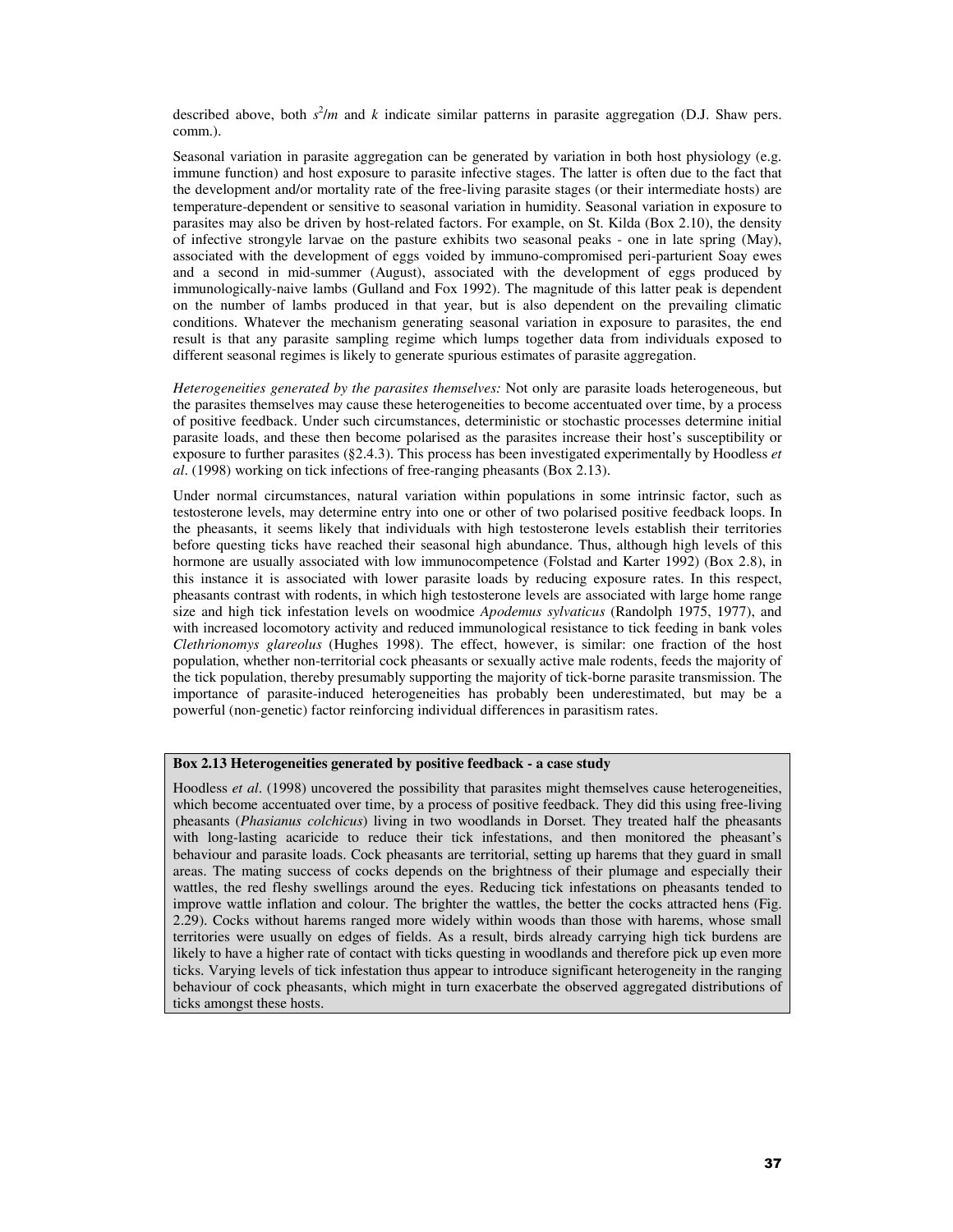

Figure 2.29. Mean harem size related to mean wattle score in male pheasants. Wattles were scored as follows: 1 = no wattle inflation;  $2 =$  partial inflation;  $3 =$  full inflation. Control birds = light bars; acaricide-treated birds = dark bars. Acaricide-treated females showed improved survival, higher nest survival rate and greater chick hatch rate. Male survival was not improved by acaricide treatment, perhaps because mate guarding by territorial males incurs an increased predation risk.

The additional significance of these observations is that these macroparasites, the ticks, are also vectors of microparasites, Lyme disease spirochaetes (see Box 7.2), so the impact of ticks on their hosts also determines the transmission dynamics of the Lyme spirochaetes. It is the non-territorial fraction of the pheasant population therefore that is likely to contribute most to maintaining natural cycles of Lyme disease in these habitats.

# 2.5 Synthesis

Developing a complete understanding of the processes that produce heterogeneity in distribution of macroparasites in their host populations continues to be a central research area in parasite ecology. In this chapter, we have outlined our current understanding of this area. We conclude by suggesting some key research problems for the future. These can be divided into theoretical developments and empirical or experimental problems. Although we have a fairly complete understanding of the role that these heterogeneities play in determining the dynamics of host-parasite systems, there are still a number of unsolved problems in determining the relative importance of the different processes that determine observed degrees of aggregation. Central among these are genetic variability among hosts in their susceptibility to infection, spatial heterogeneity in the distribution of infective stages and seasonal and diurnal variation in the risk of exposure. It is unlikely that the relative importance of these sources of heterogeneity will be the same in all systems. Yet, we still think it would be most instructive to examine their relative roles under controlled experimental conditions for two or three different well-studied systems. While comparative approaches have been useful in indicating the importance of other heterogeneities (Shaw and Dobson 1995, Shaw et al. 1998), there are simply no useful sources of comparative data for these major sources of heterogeneity. It may be possible to obtain some insight into their relative importance by some fairly detailed computer simulations, but in the absence of more experimental (or empirical) information, this may prove little more than a therapeutic exercise.

In a similar vein, purely analytical approaches to this problem have used moment-closure techniques to produce some new insights (Grenfell et al. 1995). These approaches have been particularly important in emphasizing the role of differences in host exposure in creating heterogeneities in immunological response to infection. Yet, the degree of parasite aggregation produced by these models is still significantly different from those observed in empirical systems. This is to be expected, as the degree of model complexity becomes totally unwieldy if it also has to consider genetic differences in immunological competence, spatial differences in the distribution and survival of infective stages and dynamic interactions between these. The upside of all of these shortcomings in our current understanding of the processes determining heterogeneity in host-parasite systems is that attempting to understand them in any one experimental system will produce new insights into the dynamics of hostparasite systems that will be useful for a range of other systems.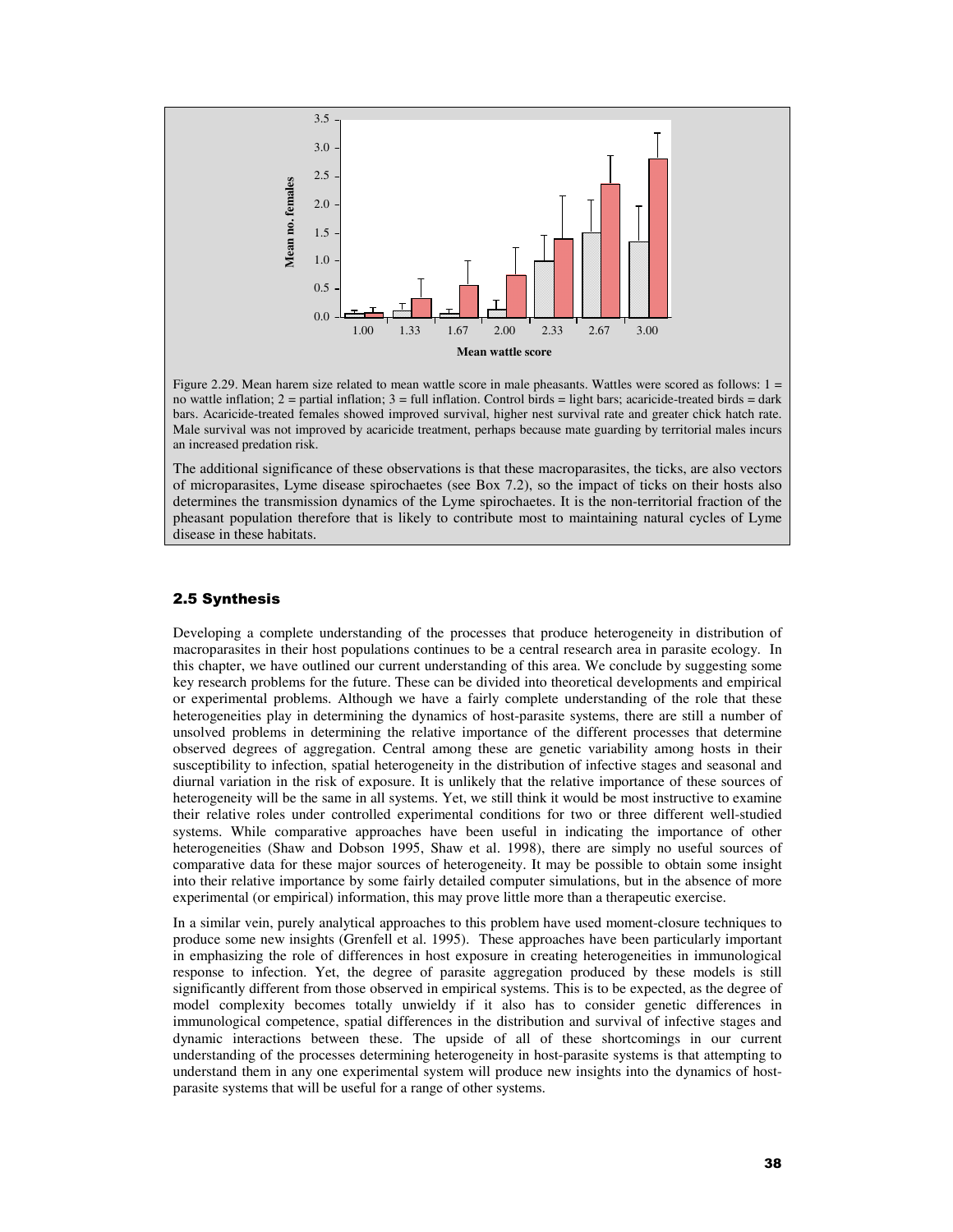### **References**

- Aitkin, M., D. Anderson, B. Francis, and J. Hinde. 1989. Statistical Modelling in GLIM. Oxford University Press, Oxford.
- Alexander, H. M., P. H. Thrall, J. Antonovics, A. M. Jarosz, and P. V. Oudemans. 1996. Population dynamics and genetics of plant disease: A case study of anther-smut disease. Ecology **77**:990-996.
- Alexander, J., and W. H. Stimson. 1988. Sex Hormones and the course of parasitic infection. Parasitology Today **4**:189-193.
- Altizer, S. M. 1998. Ecological and evolutionary interactions between Monarch butterflies and the protozoan parasite, *Ophryocystis elektroscirrha*. PhD. University of Minnesota, Minnesota.
- Altizer, S. M., K. S. Oberhauser, and L. P. Brower. 2000. Associations between host migration and the prevalence of a protozoan parasite in natural populations of adult monarch butterflies. Ecological Entomology **25**:125- 139.
- Anderson, R. M., and J. A. Crombie. 1984. Experimental studies of age-prevalence curves for *Schistosoma mansoni* infections in populations of *Biomphalaria galbrata*. Parasitology **89**:79-105.
- Anderson, R. M., and D. M. Gordon. 1982. Processes influencing the distribution of parasite numbers within host populations with special emphasis on parasite-induced host mortalities. Parasitology **85**:373-398.
- Anderson, R. M., and R. M. May. 1978. Regulation and stability of host-parasite population interactions. I. Regulatory processes. Journal of Animal Ecology **47**:219-247.
- Anderson, R. M., and R. M. May. 1982a. Coevolution of hosts and parasites. Parasitology **85**:411-426.
- Anderson, R. M., and R. M. May, editors. 1982b. Population biology of infectious diseases. Springer Verlag, Berlin.
- Anderson, R. M., and R. M. May. 1985. Age-related changes in the rate of disease transmission: implications for the design of vaccination programmes. Journal of Hygiene (Cambridge) **94**:365-436.
- Anderson, R. M., and R. M. May. 1991. Infectious disease of humans: dynamics and control. Oxford University Press, Oxford.
- Anderson, T. J. C., M. S. Blouin, and R. N. Beech. 1998. Population biology of parasitic nematodes: applications of genetic markers. Pages 219-283 *in* Advances in Parasitology.
- Anderson, T. J. C., and J. Jaenike. 1997. Host specificity, evolutionary relationships and macrogeographic differentiation among Ascaris populations from humans and pigs. Parasitology **115**:325-342.
- Anderson, T. J. C., R. Komuniecki, P. Komuniecki, and J. Jaenike. 1993c. Are mitochondria inherited paternally in Ascaris. Journal of Cellular Biochemistry:113-113.
- Anderson, T. J. C., R. Komuniecki, P. R. Komuniecki, and J. Jaenike. 1995a. Are mitochondria inherited paternally in Ascaris. International Journal For Parasitology **25**:1001-1004.
- Anderson, T. J. C., M. E. Romeroabal, and J. Jaenike. 1993a. Genetic-structure and epidemiology of Ascaris populations - patterns of host affiliation in guatemala. Parasitology **107**:319-334.
- Anderson, T. J. C., M. E. Romeroabal, and J. Jaenike. 1995b. Mitochondrial-DNA and Ascaris microepidemiology - the composition of parasite populations from individual hosts, families and villages. Parasitology **110**:221- 229.
- Anderson, T. J. C., C. A. Zizza, G. M. Leche, M. E. Scott, and N. W. Solomons. 1993b. The distribution of intestinal helminth infections in a rural village in guatemala. Memorias Do Instituto Oswaldo Cruz **88**:53-65.
- Andersson, M. 1994. Sexual selection. Princeton University Press, Princeton, New Jersey.
- Apanius, V., D. Penn, P. R. Slev, L. R. Ruff, and W. K. Potts. 1997. The nature of selection on the major histocompatibility complex. Critical Reviews in Immunology **17**:179-224.
- Arneberg, P., A. Skorping, and A. F. Read. 1998a. Parasite abundance, body size, life histories and the energetic equivalence rule. American Naturalist **151**:497-513.
- Bartlett, M. S. 1956. Deterministic and stochastic models for recurrent epidemics. Pages 81-109 *in* J. Neyman, editor. Proceeding of the third Berkely symposium on mathematical statistics and probability. University of California Press, Berkeley.
- Bellaby, T., K. Robinson, and D. Wakelin. 1996. Induction of differential T-helper-cell responses in mice infected with variants of the parasitic nematode Trichuris muris. Infection and Immunity **64**:791-795.
- Bellaby, T., K. Robinson, D. Wakelin, and J. M. Behnke. 1995. Isolates of *Trichuris muri*s vary in their ability to elicit protective immune-responses to infection in mice. Parasitology **111**:353-357.
- Berding, C., A. E. Keymer, J. D. Murray, and A. F. G. Slater. 1986. The population-dynamics of acquiredimmunity to helminth infection. Journal of Theoretical Biology **122**:459-471.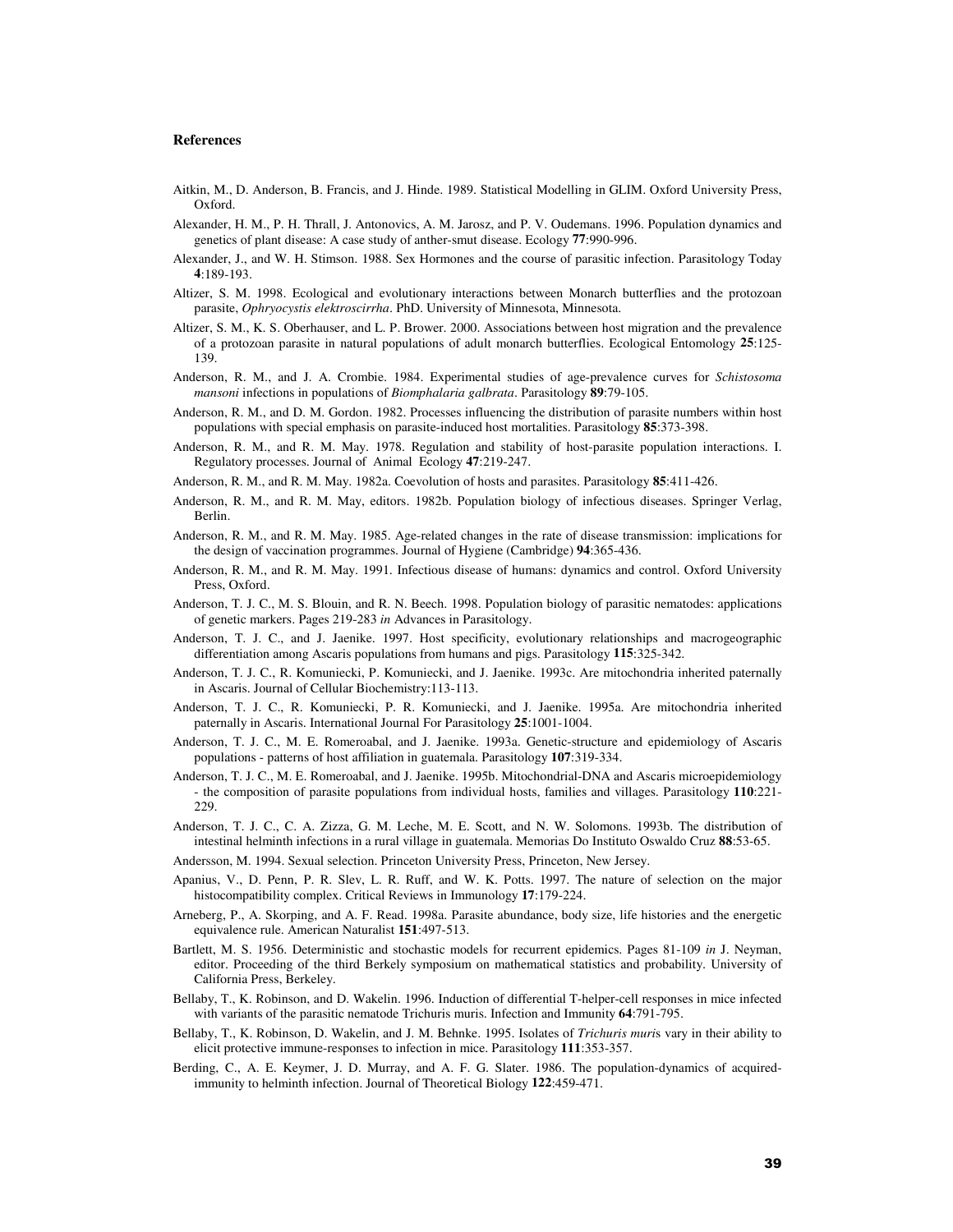- Bliss, C. I., and R. A. Fisher. 1953. Fitting the negative binomial distribution to biological data. Biometrics **9**:176- 199.
- Blouin, M. S. 1992a. Genetic correlations among morphometric traits and rates of growth and differentiation in the green tree frog, hyla-cinerea. Evolution **46**:735-744.
- Blouin, M. S. 1992b. Comparing bivariate reaction norms among species time and size at metamorphosis in 3 species of hyla (anura, hylidae). Oecologia **90**:288-293.
- Blouin, M. S., J. B. Dame, C. A. Tarrant, and C. H. Courtney. 1992. Unusual population-genetics of a parasitic nematode - mtDna variation within and among populations. Evolution **46**:470-476.
- Blouin, M. S., C. A. Yowell, C. H. Courtney, and J. B. Dame. 1995. Host movement and the genetic-structure of populations of parasitic nematodes. Genetics **141**:1007-1014.
- Bolasfernandez, F., and D. Wakelin. 1992. Immunization against geographical isolates of *Trichinella spiralis* in mice. International Journal For Parasitology **22**:773-781.
- Boots, M., and M. Begon. 1993. Trade-offs with resistance to a granulosis-virus in the indian meal moth, examined by a laboratory evolution experiment. Functional Ecology **7**:528-534.
- Boxshall, G. A. 1974. The population dynamics of *Lepeophtheirus pectoralis* (Muller): dispersion pattern. Parasitology **69**:373-390.
- Boyd, H. E. G. 1999. Early development of parasitism in Soay sheep. Ph. D. University of Cambridge, Cambridge.
- Brabin, L. 1992a. The epidemiologic significance of chagas-disease in women. Memorias Do Instituto Oswaldo Cruz **87**:73-79.
- Brabin, L. 1992b. Women and reproductive morbidity (viewpoints of a workshop on strategies to prevent pelvic inflammatory disease) - introduction. Annals of Tropical Medicine and Parasitology **86**:R5-R6.
- Brabin, L. 1992c. Prevention of pid a challenge for the health-service. Annals of Tropical Medicine and Parasitology **86**:25-33.
- Braisher, T. L. 1999. Genetic variation in trichostrongylid parasites of the Soay sheep of St. Kilda. Ph. D. University of Cambridge, Cambridge.
- Breiman, L. 1996. Bagging predictors. Machine Learning **24**:123-140.
- Breiman, L., J. Friedman, R. Olshen, and C. Stone. 1984. Classification and Regression Trees. Wadsworth & Brookes/Cole, Pacifica Grove, CA.
- Brown, S. P. 1999. Cooperation and conflict in host-manipulating parasites. Proceedings of the Royal Society of London Series B-Biological Sciences **266**:1899-1904.
- Buitkamp, J., P. Filmether, M. J. Stear, and J. T. Epplen. 1996. Class I and class II major histocompatibility complex alleles are associated with faecal egg counts following natural, predominantly *Ostertagia circumcincta* infection. Parasitology Research **82**:693-696.
- Bundy, D. A. P. 1988. Gender-dependant patterns of infection and disease. Parasitology Today **4**:186-189.
- Burdon, J. J. 1991. Fungal pathogens as selective forces in plant-populations and communities. Australian Journal of Ecology **16**:423-432.
- Carter, K. C., and P. A. G. Wilson. 1989. The course of infection in rats given small primary doses of *Strongyloides ratti* and *Strongyloides venezuelensis*. Journal of Helminthology **63**:107-114.
- Cattadori, I. M., P. J. Hudson, S. Merler, and A. Rizzoli 1999. Synchrony, scale and temporal dynamics of rock partridge (*Alectoris graeca saxatilis*) populations in the dolomites. Journal of Animal Ecology **68**:540-549.
- Clayton, D. H. 1991. The influence of parasites on host sexual selection. Parasitology Today **7**:329-334.
- Clayton, D. H., and D. M. Tompkins. 1994. Ectoparasite virulence is linked to mode of transmission. Proceedings of the Royal Society of London Series B-Biological Sciences **256**:211-217.
- Clutton-Brock, T. H., A. W. Illius, K. Wilson, B. T. Grenfell, A. D. C. MacColl, and S. D. Albon. 1997. Stability and instability in ungulate populations: an empirical analysis. American Naturalist **149**:195-219.
- Clutton-Brock, T. H., O. F. Price, S. D. Albon, and P. A. Jewell. 1991. Persistent instability and population regulation in soay sheep. Journal of Animal Ecology **60**:593-608.
- Coltman, D. W., D. R. Bancroft, A. Robertson, J. A. Smith, T. H. Clutton-Brock, and J. M. Pemberton. 1999b. Male reproductive success in a promiscuous mammal: behavioural estimates compared with genetic paternity. Molecular Ecology **8**:1199-1209.
- Coltman, D. W., J. G. Pilkington, J. A. Smith, and J. M. Pemberton. 1999a. Parasite-mediated selection against inbred Soay sheep in a free-living, island population. Evolution **53**:1259-1267.
- Coulson, T., E. J. Milner-Gulland, and T. Clutton-Brock. 2000. The relative roles of density and climatic variation on population dynamics and fecundity rates in three contrasting ungulate species. Proceedings of the Royal Society of London Series B-Biological Sciences **267**:1771-1779.
- Courchamp, F., L. Say, and D. Pontier. 2000. Detection, identification, and correction of a bias in an epidemiological study. Journal of Wildlife Diseases **36**:71-78.
- Crawley, M. J. 1993. GLIM for ecologists. Blackwell Scientific Publications, London.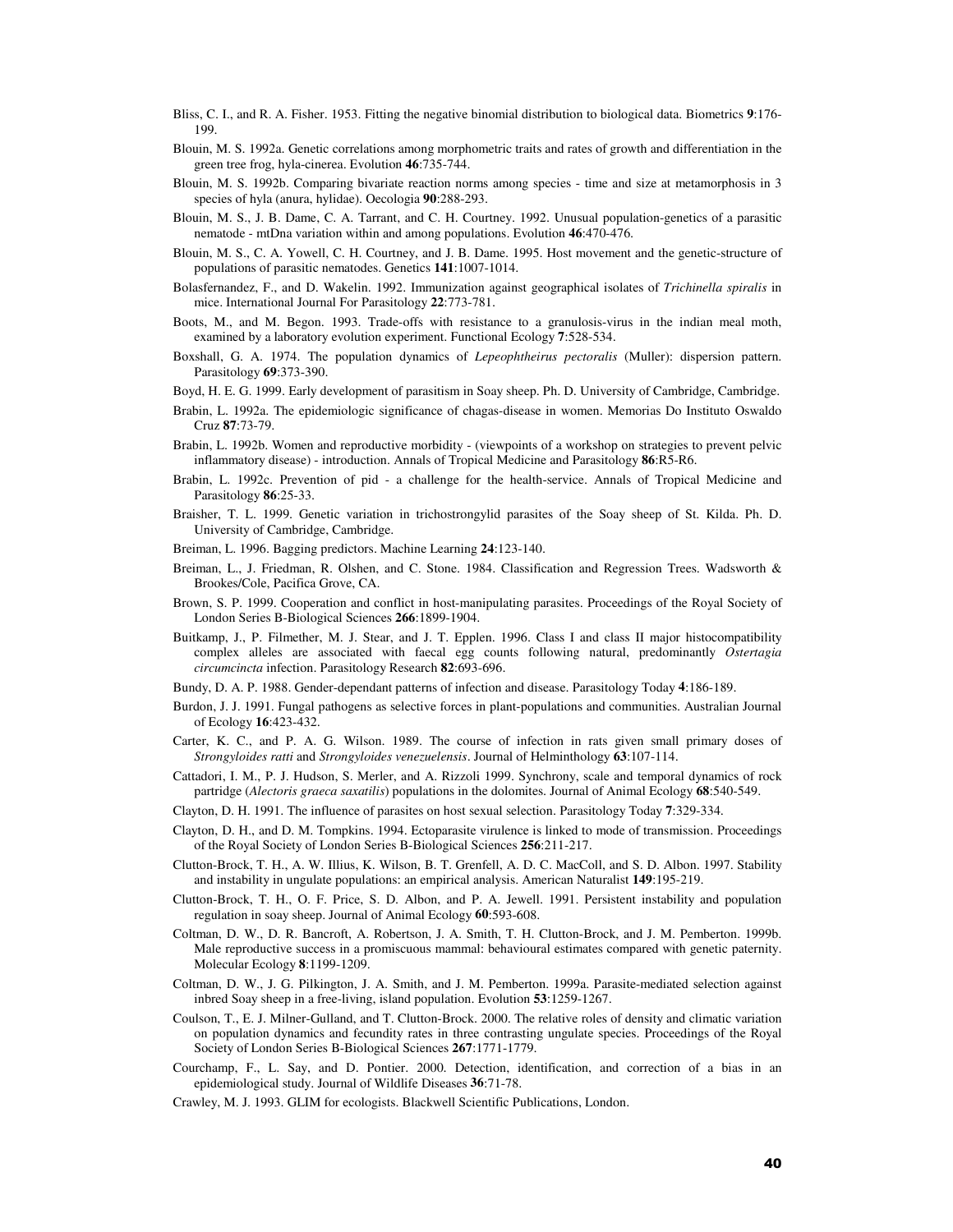Crnokrak, P., and D. A. Roff. 1999. Inbreeding depression in the wild. Heredity **83**:260-270.

- Crombie, J. A., and R. M. Anderson. 1985. Population dynamics of Schistosoma mansoni in mice repeatedly exposed to infection. Nature **315**:491-493.
- Davies, C. M., J. P. Webster, O. Kruger, A. Munatsi, J. Ndamba, and M. E. J. Woolhouse. 1999. Host-parasite population genetics: a cross-sectional comparison of *Bulinus globosus* and *Schistosoma haematobium*. Parasitology **119**:295-302.
- Dennis, B., and G. P. Patil. 1984. The Gamma-distribution and weighted multimodal Gamma-distribution as model of population abundance. Mathematical Biosciences **68**:187-212.
- Dietz, K. 1982. Overall population patterns in the transmission cycle of infectious agents. Pages 87-102 *in* R. M. Anderson and R. M. May, editors. Population biology of infectious diseases. Springer, Berlin.
- Dobson, A., and M. Meagher. 1996. The population dynamics of brucellosis in the Yellowstone National Park. Ecology **77**:1026-1036.
- Dobson, A. P. 1988a. The population biology of parasite-induced changes in host behavior. Quarterly Review of Biology **63**:139-165.
- Dobson, R. J., P. J. Waller, and A. D. Donald. 1990. Population dynamics of *Trichostrongylus colubriformis* in sheep: the effect of host age on the establishment of infective larvae. International Journal for Parasitology **20**:353-357.
- Dybdahl, M. F., and C. M. Lively. 1995a. Diverse, endemic and polyphyletic clones in mixed populations of a fresh-water snail (potamopyrgus-antipodarum). Journal of Evolutionary Biology **8**:385-398.
- Dybdahl, M. F., and C. M. Lively. 1995b. Host-parasite interactions infection of common clones in naturalpopulations of a fresh-water snail (potamopyrgus- antipodarum). Proceedings of the Royal Society of London Series B-Biological Sciences **260**:99-103.
- Dybdahl, M. F., and C. M. Lively. 1996. The geography of coevolution: comparative population structures for a snail and its trematode parasite. Evolution **50**:2264-2275.
- Dybdahl, M. F., and C. M. Lively. 1998. Host-parasite coevolution: Evidence for rare advantage and time-lagged selection in a natural population. Evolution **52**:1057-1066.
- Efron, B., and R. Tibshirani. 1986. Bootstrap methods for standard errors, Confidence intervals, and other measures of statistical accuracy. Statistical Science **1**:54-77.
- Elliot, J. M. 1977. Statistical analysis of samples of benthic invertebrates. Freshwater Biological Association, Ambleside.
- Engen, S., and R. Lande. 1996. Population dynamic models generating the lognormal species abundance distribution. Mathematical Biosciences **132**:169-183.
- Ewald, P. W. 1983. Host-parasite relations, vectors, and the evolution of disease severity. Annual Review of Ecology and Systematics **14**:465-485.
- Ewald, P. W. 1993. The evolution of virulence. Scientific American **268**:86.
- Falconer, D. S., and T. F. C. Mackay. 1996. Introduction to Quantitative Genetics, Fourth edition. Longman, Essex.
- Fellowes, M. D. E., A. R. Kraaijeveld, and H. C. J. Godfray. 1999a. Association between feeding rate and parasitoid resistance in Drosophila melanogaster. Evolution **53**:1302-1305.
- Fellowes, M. D. E., A. R. Kraaijeveld, and H. C. J. Godfray. 1999b. Cross-resistance following artificial selection for increased defense against parasitoids in Drosophila melanogaster. Evolution **53**:966-972.
- Fellowes, M. D. E., A. R. Kraaijeveld, and H. C. J. Godfray. 1999c. The relative fitness of Drosophila melanogaster (Diptera, Drosophilidae) that have successfully defended themselves against the parasitoid Asobara tabida (Hymenoptera, Braconidae). Journal of Evolutionary Biology **12**:123-128.
- Festa-Bianchet, M. 1989a. Individual differences, parasites, and the costs of reproduction for bighorn ewes (*Ovis canadensis*). Journal of Animal Ecology **58**:755-795.
- Fisher, R. A. 1941. The negative binomial distribution. Annals of Eugenics **11**:182-187.
- Fisher, R. A., A. S. Corbet, et al. 1943. The relation between the number of species and the number of individuals in a random sample of an animal population. Journal of Animal Ecology **12**:42-58.
- Florez-Duquet, M., E. D. Peloso, and E. Satinoff. 1998. Behavioral fever in aged rats. Faseb Journal **12**:4244.
- Folstad, I., and A. J. Karter. 1992. Parasites, bright males and the immunocompetence handicap. American Naturalist **139**:603-622.
- Folstad, I., A. C. Nilssen, O. Halvorsen, and J. Andersen. 1991. Parasite avoidance the cause of post-calving migrations in rangifer. Canadian Journal of Zoology-Revue Canadienne De Zoologie **69**:2423-2429.
- Fulford, A. J. C., A. E. Butterworth, R. F. Sturrock, and J. H. Ouma. 1992. On the use of age intensity data to detect immunity to parasitic infections, with special reference to *Schistosoma mansoni* in Kenya. Parasitology **105**:219-227.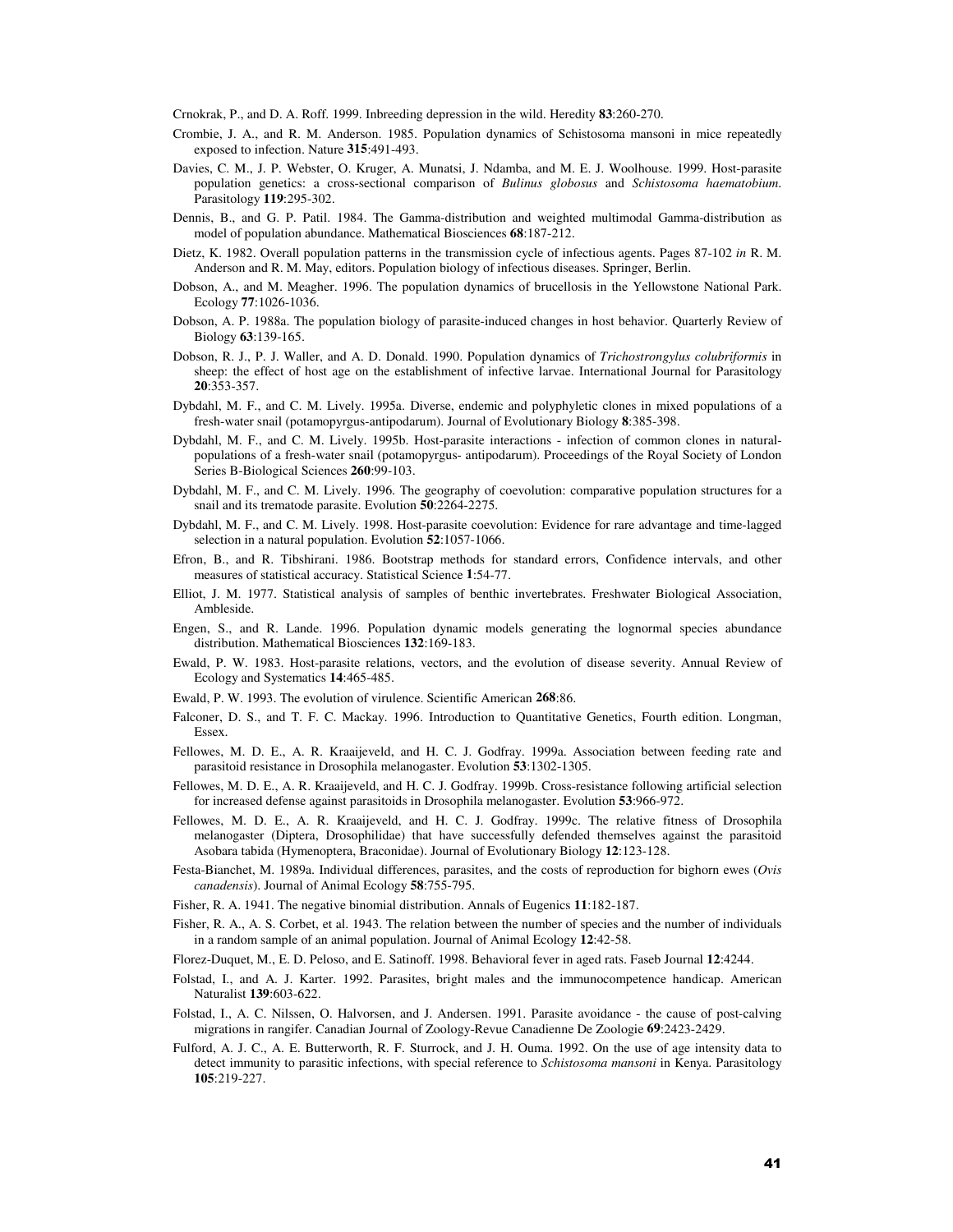- Fuxa, J. A., J. R. Fuxa, and A. R. Richter. 1998. Host-insect survival time and disintegration in relation to population density and dispersion of recombinant and wild-type nucleopolyhedroviruses. Biological Control **12**:143-150.
- Fuxa, J. R. 1989a. Importance of epizootiology to biological-control of insects with viruses. Memorias Do Instituto Oswaldo Cruz **84**:81-88.
- Fuxa, J. R. 1989b. Seasonal occurrence of spodoptera-frugiperda larvae on certain host plants in louisiana. Journal of Entomological Science **24**:277-289.
- Geman, S., E. Bienenstock, and R. Doursat. 1992. Neural networks and the bias variance dilemma. Neural Computation **4**:1-58.
- Gibbs, H. C. 1986. Hypobiosis in parasitic nematodes an update. Advances in Parasitology **25**:129-174.
- Glinski, Z., and J. Jarosz. 2000. Disease resistance mechanisms of vascular plants. Medycyna Weterynaryjna **56**:567-570.
- Goyal, P. K., and D. Wakelin. 1993a. Influence of variation in host strain and parasite isolate on inflammatory and antibody-responses to trichinella-spiralis in mice. Parasitology **106**:371-378.
- Grafen, A., and M. E. J. Woolhouse. 1993. Does the negative binomial distribution add up? Parasitology Today **9**:475-477.
- Gregory, R. D., and M. E. J. Woolhouse. 1993. Quantification of parasite aggregation a simulation study. Acta Tropica **54**:131-139.
- Grenfell, B. T., O. F. Price, S. D. Albon, and T. H. Cluttonbrock. 1992a. Overcompensation and population-cycles in an ungulate. Nature **355**:823-826.
- Grenfell, B. T., K. Wilson, B. F. Finkenstadt, T. N. Coulson, S. Murray, S. D. Albon, J. M. Pemberton, T. H. CluttonBrock, and M. J. Crawley. 1998. Noise and determinism in synchronized sheep dynamics. Nature **394**:674-677.
- Grenfell, B. T., K. Wilson, V. S. Isham, H. E. G. Boyd, and K. Dietz. 1995. Modelling patterns of parasite aggregation in natural populations: Trichostrongylid nematode-ruminant interactions as a case study. Parasitology **111**:S135-S151.
- Gross, W. G., P. B. Siegel, W. Hall, C. H. Domersmuth, and R. T. DuBoise. 1980. Production and persistence of antibodies in chickens to sheep erythrocytes. 2. resistance to infectious disease. Poultry Science **59**:205-210.
- Grossman, C. J. 1985. Interactions between the gonadal-steroids and the immune system. Science **227**:257-261.
- Gryseels, B. 1994. Human resistance to schistosome infection: age or experience? Parasitology Today **10**:380-384.
- Gulland, F. M. D. 1991b. Nematodirus species on St.Kilda. Veterinary Record **128**:576-576.
- Gulland, F. M. D. 1992. The role of nematode parasites in soay sheep (*Ovis aries* L.) mortality during a population crash. Parasitology **105**:493-503.
- Gulland, F. M. D., S. D. Albon, J. M. Pemberton, P. R. Moorcroft, and T. H. Cluttonbrock. 1993. Parasiteassociated polymorphism in a cyclic ungulate population. Proceedings of the Royal Society of London Series B-Biological Sciences **254**:7-13.
- Gulland, F. M. D., and M. Fox. 1992. Epidemiology of nematode infections of Soay sheep*(Ovis aries* L.*)* on St. Kilda. Parasitology **105**:481-492.
- Halvorsen, O., and K. Andersen. 1984. The ecological interaction between arctic charr, *Salvelinus alpinus* (L.) and the plerocercoid stage of *Diphyllobothrium ditremum*. Journal of Fish Biology **25**:305-316.
- Hamilton, W. D., and M. Zuk. 1982. Heritable true fitness and bright birds: a role for parasites? Science **218**:384- 387.
- Hamilton, W. J., and R. Poulin. 1997. The Hamilton and Zuk hypothesis revisited: a meta-analytical approach. Behaviour **134**:299-320.
- Harder, A., F. Wunderlich, and P. Marinovski. 1992a. Effects of testosterone on *Heterakis spumosa* infections in mice. Parasitology **105**:335-342.
- Hart, B. L. 1994a. Behavioral defense against parasites interaction with parasite invasiveness. Parasitology **109**:S139-S151.
- Hart, B. L. 1997. Behavioural defence. Pages 59-77 *in* D. H. Clayton and J. Moore, editors. Host-Parasite Evolution: General Principles and Avian Models. Oxford University Press, Oxford.
- Hart, R. C. 1994b. Equiproportional temperature-duration responses and thermal influences on distribution and species switching in the copepods metadiaptomus-meridianus and tropodiaptomus- spectabilis. Hydrobiologia **272**:163-183.
- Hasselquist, D., J. A. Marsh, P. W. Sherman, and J. C. Wingfield. 1999. Is avian humoral immunocompetence suppressed by testosterone? Behavioral Ecology and Sociobiology **45**:167-175.
- Haukisalmi, V., and H. Henttonen. 1993. Coexistence in helminths of the bank vole *Clethrionomys glareolus*: 1. Patterns of co-occurrence. Journal of Animal Ecology **62**:221-229.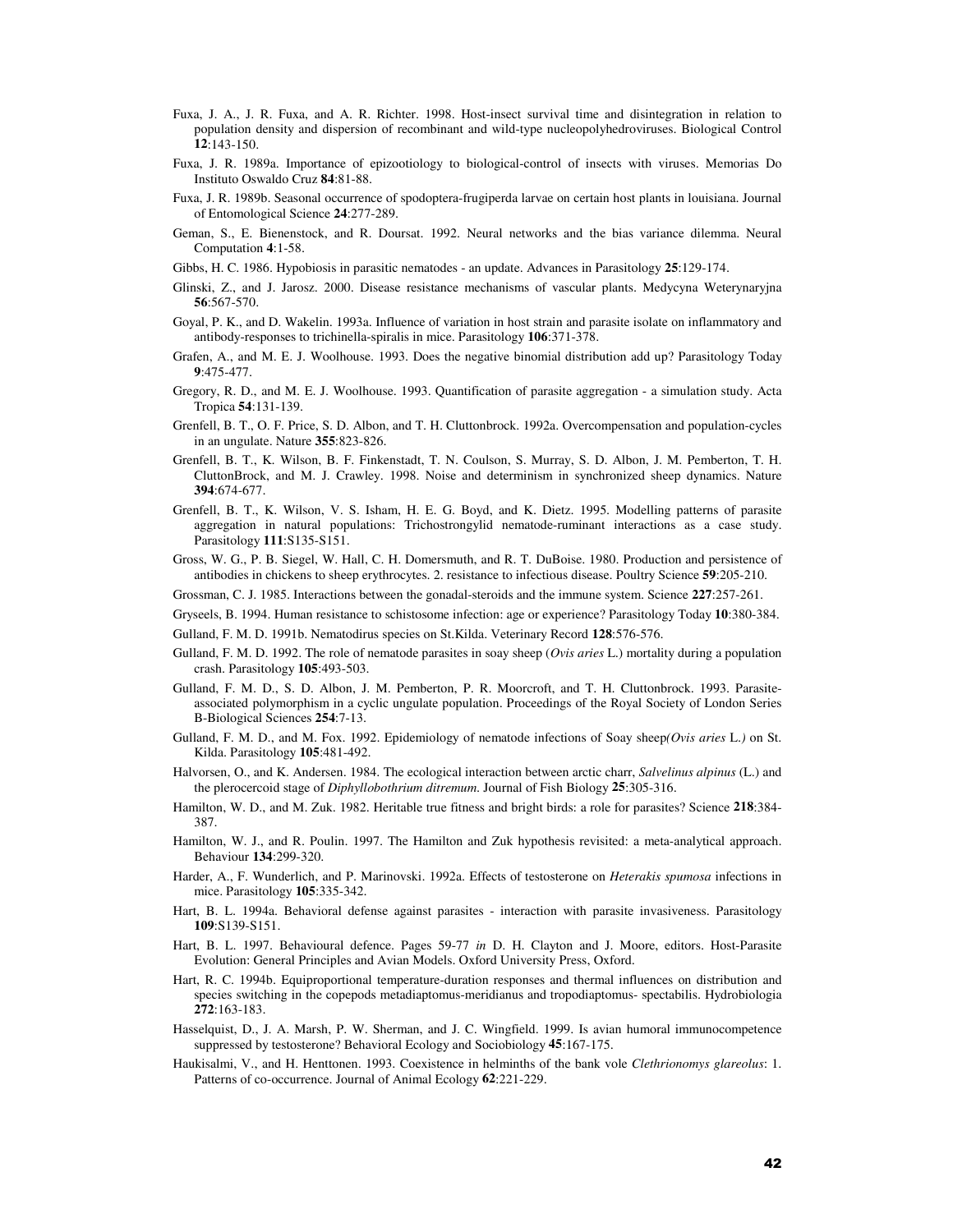- Herre, E. A. 1995. Factors affecting the evolution of virulence: nematode parasites of fig wasps as a case study. Parasitology **111**:S179-S191.
- Hillgarth, N., and J. C. Wingfield. 1997. Parasite-mediated sexual selection: endocrine aspects. Pages 78-104 *in* D. K. Clayton and J. Moore, editors. Host-parasite evolution: general principles and avian models. Oxford University Press, Oxford.
- Holmes, P. H. 1985. Pathogenesis of trichostrongylosis. Veterinary Parasitology **18**:89-101.
- Hoodless, A. N., K. Kurtenbach, P. A. Nuttall, and S. E. Randolph. 1998. Ticks reduce pheasant fitness, with consequences for the transmission of Lyme disease spirochaetes. Proceedings of the Royal Society, Series B **(submitted)**.
- Hudson, P. J., and A. P. Dobson. 1995. Macroparasites: observed patterns. Pages 144-176 *in* B. T. Grenfell and A. P. Dobson, editors. Ecology of Infectious Diseases in Natural Populations. Cambridge University Press, Cambridge.
- Hughes, V. L. 1998. The effect of testosterone on parasitic infections in rodents, with respect to disease transmission by ticks. D. Phil. Oxford University, Oxford.
- Hutchings, M. R., I. J. Gordon, E. Robertson, I. Kyriazakis, and F. Jackson. 1999b. Species composition of sheep diets when grazing grass/clover swards: the effect of parasitic status and level of feeding motivation. Proceedings of the Nutrition Society **58**:157A-157A.
- Hutchings, M. R., I. Kyriazakis, D. H. Anderson, I. J. Gordon, and R. L. Coop. 1998. Behavioural strategies used by parasitized and non-parasitized sheep to avoid ingestion of gastro-intestinal nematodes associated with faeces. Animal Science **67**:97-106.
- Hutchings, M. R., I. Kyriazakis, D. H. Anderson, I. J. Gordon, and F. Jackson. 1999a. Grazing trade-offs between forage intake and faecal avoidance in sheep: the effect of sward height, parasitic status and level of feeding motivation. Proceedings of the Nutrition Society **58**:157A-157A.
- Hutchings, M. R., I. Kyriazakis, I. J. Gordon, and F. Jackson. 1999c. Trade-offs between nutrient intake and faecal avoidance in herbivore foraging decisions: the effect of animal parasitic status, level of feeding motivation and sward nitrogen content. Journal of Animal Ecology **68**:310-323.
- Hyde, J. E. 1990. Molecular Parasitology. Open University Press, Milton Keynes.
- Jarosz, A. M., and J. J. Burdon. 1990. Predominance of a single major gene for resistance to phakopsorapachyrhizi in a population of glycine-argyrea. Heredity **64**:347-353.
- John, J. L. 1997. The Hamilton-Zuk theory and initial test: an examination of some parasitological criticisms. International Journal For Parasitology **27**:1269-1288.
- Johnson, M. J., J. M. Behnke, and G. C. Coles. 1996. Detection of gastrointestinal nematodes by a coproantigen capture ELISA. Research in Veterinary Science **60**:7-12.
- Karban, R. 1998. Caterpillar basking behavior and nonlethal parasitism by tachinid flies. Journal of Insect Behavior **11**:713-723.
- Keith, L. B., J. R. Cary, T. M. Yuill, and I. M. Keith. 1985. Prevalence of helminths in a cyclic snowshoe hare population. Journal of Wildlife Diseases **21**:233-253.
- Kennedy, C. R. 1969. Seasonal incidence and development of the cestode *Caryophyllaeus laticeps* (Pallas) in the River Avon. Parasitology **59**:783-794.
- Keymer, A. E., and R. M. Anderson. 1979. The dynamics of infection of *Tribolium confusum* by *Hymenolepis diminuta*: the influence of infective-stage density and spatial distribution. Parasitology **79**:195-207.
- Klein, S. L. 2000. The effects of hormones on sex differences in infection: from genes to behavior. Neuroscience and Biobehavioral Reviews **24**:627-638.
- Klein, S. L., J. E. Hairston, A. C. DeVries, and R. J. Nelson. 1997. Social environment and steroid hormones affect species and sex differences in immune function among voles. Hormones and Behavior **32**:30-39.
- Klein, S. L., and R. J. Nelson. 1997. Sex differences in immunocompetence differ between two *Peromyscus*  species. American Journal of Physiology-Regulatory Integrative and Comparative Physiology **42**:R655-R660.
- Klein, S. L., and R. J. Nelson. 1998. Sex and species differences in cell-mediated immune responses in voles. Canadian Journal of Zoology-Revue Canadienne De Zoologie **76**:1394-1398.
- Klein, S. L., and R. J. Nelson. 1999. Influence of social factors on immune function and reproduction. Reviews of Reproduction **4**:168-178.
- Kloosterman, A., H. K. Parmentier, and H. W. Ploeger. 1992. Breeding cattle and sheep for resistance to gastrointestinal nematodes. Parasitology Today **8**:330-335.
- Kodricbrown, A., and J. H. Brown. 1984. Truth in advertising the kinds of traits favored by sexual selection. American Naturalist **124**:309-323.
- Kolmer, J. A. 1996. Genetics of resistance to wheat leaf rust. Annual Review of Phytopathology **34**:435-455.
- Kraaijeveld, A. R., and H. C. J. Godfray. 1997. Trade-off between parasitoid resistance and larval competitive ability in *Drosophila melanogaster*. Nature **389**:278-280.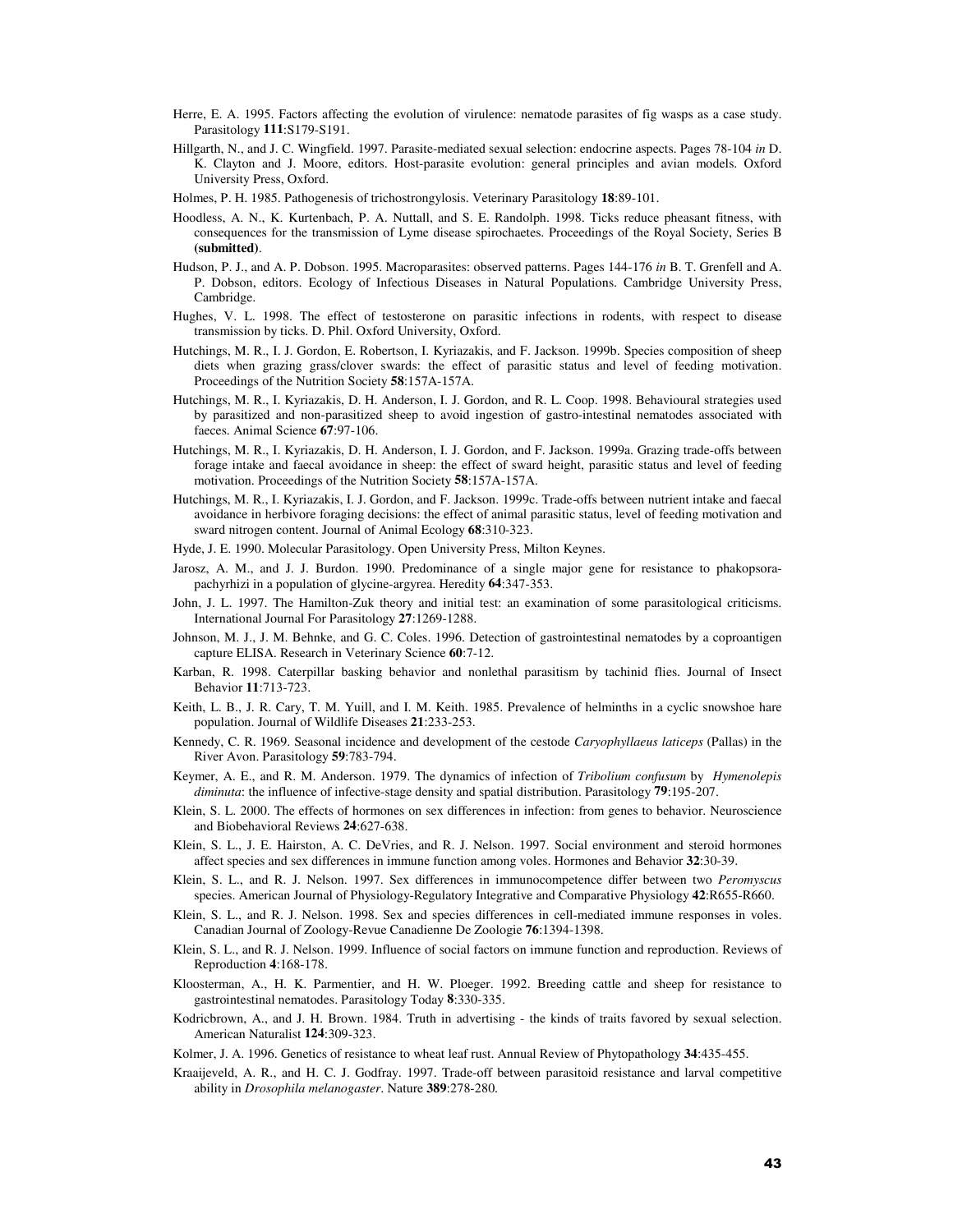- Kyriazakis, I., B. J. Tolkamp, and M. R. Hutchings. 1998. Towards a functional explanation for the occurrence of anorexia during parasitic infections. Animal Behaviour **56**:265-274.
- Lively, C. M., and M. F. Dybdahl. 2000. Parasite adaptation to locally common host genotypes. Nature **405**:679- 681.
- Lloyd, M. 1967. Mean crowding. U **36**:1-30.
- Lloyd, S., and E. J. L. Soulsby. 1987. Immunobiology of gastrointestinal nematodes of ruminants. Pages 1-41 *in* E. J. L. Soulsby, editor. Immune Responses in Parasitic Infections: Immunology, Immunopathology and Immunoprophylaxis. CRC Press, Boca Raton, Florida.
- Lythgoe, K. A., and A. F. Read. 1998. Catching the Red Queen? The advice of the rose. Trends in Ecology & Evolution **13**:473-474.
- Malgor, R., N. Nonaka, I. Basmadjian, H. Sakai, B. Carambula, Y. Oku, C. Carmona, and M. Kamiya. 1997. Coproantigen detection in dogs experimentally and naturally infected with Echinococcus granulosus by a monoclonal antibody- based enzyme-linked immunosorbent assay. International Journal For Parasitology **27**:1605-1612.
- May, R. M., and R. M. Anderson. 1978. Regulation and stability of host-parasite population interactions. II. Destabilising processes. Journal of Animal Ecology **47**:249-267.
- May, R. M., and R. M. Anderson. 1983. Epidemiology and genetics in the coevolution of parasites and hosts. Proceedings of the Royal Society of London Series B-Biological Sciences **219**:281-313.
- McCullagh, P. 1983. Quasi-likelihood functions. Annals of Statistics **11**:59-67.
- McCurdy, D. G., D. Shutler, A. Mullie, and M. R. Forbes. 1998. Sex-biased parasitism of avian hosts: relations to blood parasite taxon and mating system. Oikos **82**:303-312.
- Merler, S., C. Furlanello, C. Chemini, and G. Nicolini. 1996. Classification tree methods for analysis of mesoscale distribution of *Ixodes ricinus* (Acari: Ixodidae) in Trentino, Italian Alps. Journal of Medical Entomology **33**:888-893.
- Michel, J. F. 1974. Arrested development of nematodes and some related phenomena. Advances in Parasitology **12**:279-343.
- Møller, A. P. 1990a. Changes in the size of avian breeding territories in relation to the nesting cycle. Animal Behaviour **40**:1070-1079.
- Møller, A. P. 1990b. Fluctuating asymmetry in male sexual ornaments may reliably reveal male quality. Animal Behaviour **40**:1185-1187.
- Møller, A. P. 1990c. Parasites and sexual selection current status of the hamilton and zuk hypothesis. Journal of Evolutionary Biology **3**:319-328.
- Møller, A. P. 1990d. Sexual-behavior is related to badge size in the house sparrow *Passer domesticus*. Behavioral Ecology and Sociobiology **27**:23-29.
- Møller, A. P., A. Barbosa, J. J. Cuervo, F. de Lope, S. Merino, and N. Saino. 1998c. Sexual selection and tail streamers in the barn swallow. Proceedings of the Royal Society of London Series B-Biological Sciences **265**:409-414.
- Møller, A. P., R. Dufva, and J. Erritzoe. 1998a. Host immune function and sexual selection in birds. Journal of Evolutionary Biology **11**:703-719.
- Møller, A. P., N. Saino, G. Taramino, P. Galeotti, and S. Ferrario. 1998d. Paternity and multiple signaling: effects of a secondary sexual character and song on paternity in the barn swallow. American Naturalist **151**:236-242.
- Møller, A. P., G. Sorci, and J. Erritzoe. 1998b. Sexual dimorphism in immune defense. American Naturalist **152**:605-619.
- Monagas, W. R., and R. E. Gatten. 1983. Behavioral fever in the turtles *Terrapene carolina* and *Chrysemys picta*. Journal of Thermal Biology **8**:285-288.
- Moore, J. 1984. Altered behavioral-responses in intermediate hosts an acanthocephalan parasite strategy. American Naturalist **123**:572-577.
- Moore, J., and N. J. Gotelli. 1990. A phylogenetic perspective on the evolution of altered host behaviours. *in* C. J. Barnard and J. M. Behnke, editors. Parasitism and Host Behaviour. Taylor & Francis, London.
- Moore, J., and N. J. Gotelli. 1996. Evolutionary patterns of altered behavior and susceptibility in parasitized hosts. Evolution **50**:807-819.
- Muller, C. B., and P. Schmidhempel. 1993. Exploitation of cold temperature as defense against parasitoids in bumblebees. Nature **363**:65-67.
- Muller-Graf, C. D. M., D. A. Collins, C. Packer, and M. E. J. Woolhouse. 1997. Schistosoma mansoni infection in a natural population of olive baboons (Papio cynocephalus anubis) in Gombe Stream National Park, Tanzania. Parasitology **115**:621-627.
- Mulvey, M., J. M. Aho, C. Lydeard, P. L. Leberg, and M. H. Smith. 1991. Comparative population geneticstructure of a parasite (*Fascioloides magna*) and its definitive host. Evolution **45**:1628-1640.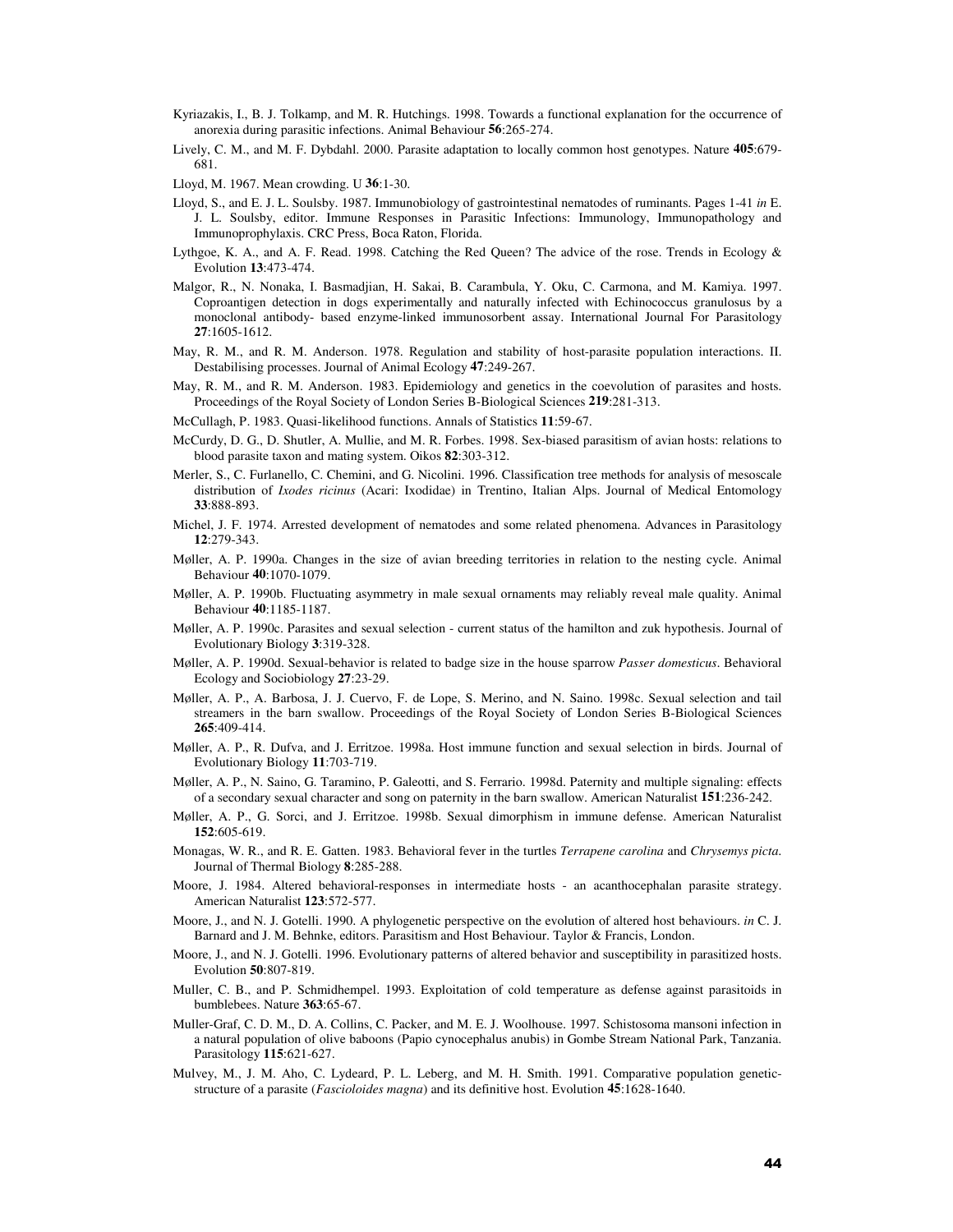- Mutapi, F., P. D. Ndhlovu, P. Hagan, and M. E. J. Woolhouse. 1997. A comparison of humoral responses to Schistosoma haematobium in areas with low and high levels of infection. Parasite Immunology **19**:255-263.
- Nilssen, A. C., R. E. Haugerud, and I. Folstad. 1998. No interspecific covariation in intensities of macroparasites of reindeer, *Rangifer tarandus* (L.). Parasitology **117**:273-281.
- Nolan, P. M., G. E. Hill, and A. M. Stoehr. 1998. Sex, size, and plumage redness predict house finch survival in an epidemic. Proceedings of the Royal Society of London Series B-Biological Sciences **265**:961-965.
- Nonaka, N., H. Tsukada, N. Abe, Y. Oku, and M. Kamiya. 1998. Monitoring of Echinococcus multilocularis infection in red foxes in Shiretoko, Japan, by coproantigen detection. Parasitology **117**:193-200.
- Norris, K., and M. R. Evans. 2000. Ecological immunology: life history trade-offs and immune defense in birds. Behavioral Ecology **11**:19-26.
- Okimoto, R., J. L. Macfarlane, and D. R. Wolstenholme. 1994. The mitochondrial ribosomal-rna genes of the nematodes caenorhabditis-elegans and ascaris-suum - consensus secondary- structure models and conserved nucleotide sets for phylogenetic analysis. Journal of Molecular Evolution **39**:598-613.
- Owens, I. P. F., and K. Wilson. 1999. Immunocompetence: a neglected life history trait or conspicuous red herring? Trends in Ecology & Evolution **14**:170-172.
- Pacala, S. W., and A. P. Dobson. 1988. The relation between the number of parasites host and host age: population dynamic causes and maximum likelihood estimation. Parasitology **96**:197-210.
- Paterson, S., K. Wilson, and J. M. Pemberton. 1998. Major histocompatibility complex variation associated with juvenile survival and parasite resistance in a large unmanaged ungulate population (*Ovis aries* L.). Proceedings of the National Academy of Sciences of the United States of America **95**:3714-3719.
- Pemberton, J. M., J. A. Smith, T. N. Coulson, T. C. Marshall, J. Slate, S. Paterson, S. D. Albon, and T. H. CluttonBrock. 1996. The maintenance of genetic polymorphism in small island populations: large mammals in the Hebrides. Philosophical Transactions of the Royal Society of London Series B-Biological Sciences **351**:745-752.
- Pennycuick, L. 1971. Frequency distributions of parasites in a population of three-spined sticklebacks, *Gasterosteus aculeatus* L., with particular reference to the negative binomial distribution. Parasitology **63**:389- 406.
- Poole, B. C., K. Chadee, and T. A. Dick. 1983. Helminth parasites of pine marten, *Martes americana* (Turton), from Manitoba, Canada. Journal of Wildlife Diseases **19**:10-13.
- Poulin, R. 1993a. The disparity between observed and uniform distributions a new look at parasite aggregation. International Journal For Parasitology **23**:937-944.
- Poulin, R. 1993b. Age-dependent effects of parasites on antipredator responses in 2 new-zealand fresh-water fish. Oecologia **96**:431-438.
- Poulin, R. 1994a. The evolution of parasite manipulation of host behavior a theoretical-analysis. Parasitology **109**:S109-S118.
- Poulin, R. 1994c. Mate choice decisions by parasitized female upland bullies, *Gobiomorphus breviceps*. Proceedings of the Royal Society of London Series B-Biological Sciences **256**:183-187.
- Poulin, R. 1996a. Sexual inequalities in helminth infections: a cost of being male? American Naturalist **147**:287- 295.
- Poulin, R. 1996b. Sexual size dimorphism and transition to parasitism in copepods. Evolution **50**:2520-2523.
- Poulin, R. 2000. Manipulation of host behaviour by parasites: a weakening paradigm? Proceedings of the Royal Society of London Series B-Biological Sciences **267**:787-792.
- Poulin, R., J. Brodeur, and J. Moore. 1994b. Parasite manipulation of host behavior should hosts always lose. Oikos **70**:479-484.
- Promislow, D. E. L. 1992. Costs of sexual selection in natural populations of mammals. Proceedings of the Royal Society of London, Series B- Biological Science **247**.
- Promislow, D. E. L., R. Montgomerie, and T. E. Martin. 1992. Mortality costs of sexual dimorphism in birds. Proceedings of the Royal Society of London, Series B- Biological Science **250**:143-150.
- Quinnell, R. J., C. Dye, and J. J. Shaw. 1992. Host preferences of the phlebotomine sandfly lutzomyia- longipalpis in amazonian brazil. Medical and Veterinary Entomology **6**:195-200.
- Randolph, S. E. 1975. Patterns of distribution of the tick *Ixodes trianguliceps* Birula on its hosts. Journal of Animal Ecology **44**:451-474.
- Randolph, S. E. 1977. Changing spatial relationships in a population of *Apodemus sylvaticus* with the onset of breeding. Journal of Animal Ecology **46**:653-676.
- Read, A. F. 1988. Sexual selection and the role of parasites. Trends in Ecology & Evolution **3**:97-102.
- Read, A. F. 1990. Parasites and the evolution of host sexual behaviour. Pages 117-157 *in* C. J. Barnard and J. M. Behnke, editors. Parasitism and Host Behaviour. Taylor & Francis, London.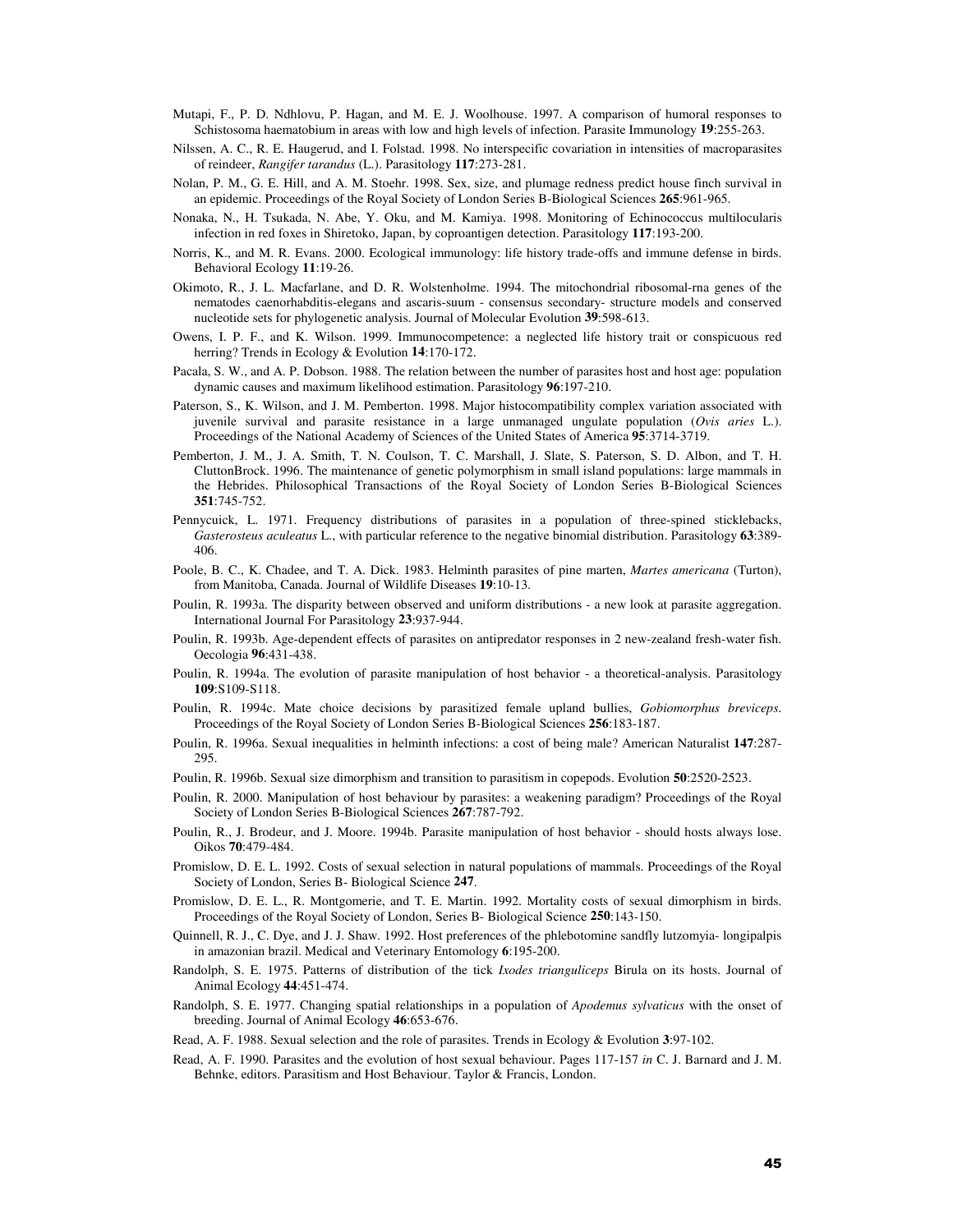- Read, A. F., S. d. Albon, J. Antonovics, V. Apanius, G. Dwyer, R. D. Holt, O. Judson, C. M. Lively, A. Martin-Lof, A. R. McLean, J. A. J. Metz, P. Schmid-Hempel, P. H. Thrall, S. Via, and K. Wilson. 1995. Genetics and evolution of infectious diseases in natural populations. Pages 450-477 *in* B. T. Grenfell and A. P. Dobson, editors. Ecology of infectious diseases in natural populations. Cambridge University Press, Cambridge.
- Read, A. F., and M. E. Viney. 1996. Helminth immunogenetics : why bother. Parasitology Today **12**:337-343.
- Roitt, I., J. Brostoff, and D. Male. 1998. Immunology, 5th edition. Mosby, London.
- Ruppert, D., M. P. Wand, U. Holst, and O. Hössjer. 1997. Local polynomial variance-function estimation. Technometrics **39**:262-273.
- Saino, N., A. P. Møller, and A. M. Bolzern. 1995. Testosterone effects on the immune system and parasite infestations in the barn swallow (*Hirundo rustica*): an experimental test of the immunocompetence hypothesis. Behavioral Ecology **6**:397-404.
- Schalk, G., and M. R. Forbes. 1997. Male biases in parasitism of mammals: effects of study type, host age, and parasite taxon. Oikos **78**:67-74.
- Schwaiger, F. W., D. Gostomski, M. J. Stear, J. L. Duncan, Q. A. McKellar, J. T. Epplen, and J. Buitkamp. 1995. An ovine major histocompatibility complex drb1 allele is associated with low fecal egg counts following natural, predominantly ostertagia-circumcincta infection. International Journal For Parasitology **25**:815-822.
- Scott, M. E. 1987a. Temporal changes in aggregation: a laboratory study. Parasitology **94**:583-595.
- Shaw, D. J., and A. P. Dobson. 1995. Patterns of macroparasite abundance and aggregation in wildlife populations: a quantitative review. Parasitology **111**:S 111-S 133.
- Shaw, D. J., B. T. Grenfell, and A. P. Dobson. 1998. Patterns of macroparasite aggregation in wildlife host populations. Parasitology **117**:597-610.
- Siegel, P. B., and W. B. Gross. 1980. Production and persistence of antibodies in chickens to sheep erythrocytes. 1. directional selection. Poultry Science **59**:1-5.
- Siva-Jothy, M. T., and F. Skarstein. 1998. Towards a functional understanding of "good genes". Ecology Letters **1**:178-185.
- Smith, G., and B. T. Grenfell. 1994. Modelling of parasite populations: gastrointestinal nematode models. Veterinary Parasitology **54**:127-143.
- Smith, J. A. 1996. Polymorphism, parasites and fitness in Soay sheep. University of Cambridge, Cambridge.
- Smith, J. A., K. Wilson, J. G. Pilkington, and J. M. Pemberton. 1999. Heritable variation in resistance to gastrointestinal nematodes in an unmanaged mammal population. Proceedings of the Royal Society of London Series B-Biological Sciences **266**:1283-1290.
- Sorci, G., A. P. Møller, and T. Boulinier. 1997. Genetics of host-parasite interactions. Trends in Ecology & Evolution **12**:196-200.
- Southwood, T. R. E. 1966. Ecological methods. Chapman & Hall, London.
- Stear, M. J., K. Bairden, S. C. Bishop, J. L. Duncan, S. K. Karimi, Q. A. McKellar, and M. Murray. 1995d. Different patterns of fecal egg output following infection of scottish blackface lambs with ostertagiacircumcincta. Veterinary Parasitology **59**:29-38.
- Stear, M. J., K. Bairden, S. C. Bishop, G. Gettinby, Q. A. McKellar, M. Park, S. Strain, and D. S. Wallace. 1998. The processes influencing the distribution of parasitic nematodes among naturally infected lambs. Parasitology **117**:165-171.
- Stear, M. J., K. Bairden, J. L. Duncan, G. Gettinby, Q. A. McKellar, M. Murray, and D. S. Wallace. 1995b. The distribution of fecal nematode egg counts in scottish- blackface lambs following natural, predominantly ostertagia- circumcincta infection. Parasitology **110**:573-581.
- Stear, M. J., K. Bairden, J. L. Duncan, and M. Murray. 1995e. A comparison of the responses to repeated experimental infections with haemonchus-contortus among scottish blackface lambs. Veterinary Parasitology **60**:69-81.
- Stear, M. J., S. C. Bishop, M. Doligalska, J. L. Duncan, P. H. Holmes, J. Irvine, L. McCririe, Q. A. McKellar, E. Sinski, and M. Murray. 1995c. Regulation of egg production, worm burden, worm length and worm fecundity by host responses in sheep infected with Ostertagia circumcincta. Parasite Immunology **17**:643-652.
- Stear, M. J., S. C. Bishop, J. L. Duncan, Q. A. McKellar, and M. Murray. 1995a. The repeatability of fecal egg counts, peripheral eosinophil counts, and plasma pepsinogen concentrations during deliberate infections with *Ostertagia circumcincta*. International Journal For Parasitology **25**:375-380.
- Stear, M. J., and M. Murray. 1994. Genetic-resistance to parasitic disease particularly of resistance in ruminants to gastrointestinal nematodes. Veterinary Parasitology **54**:161-176.
- Stear, M. J., and D. Wakelin. 1998. Genetic resistance to parasitic infection. Revue Scientifique Et Technique De L Office International Des Epizooties **17**:143-153.
- Stenseth, N. C., and J. Maynard Smith. 1984. Coevolution in ecosystems red queen evolution or stasis. Evolution **38**:870-880.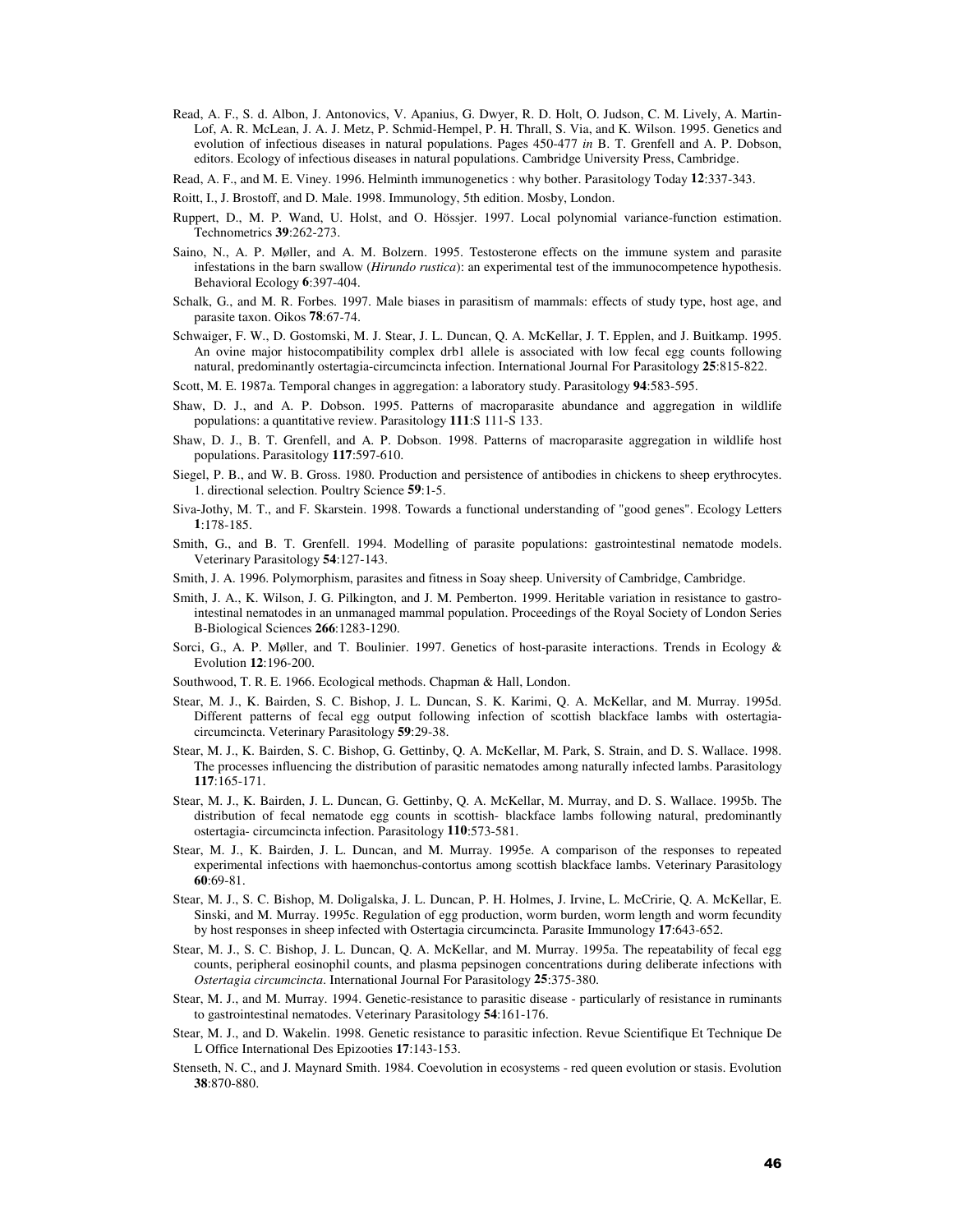- Taylor, A. J., C. B. Muller, and H. C. J. Godfray. 1998d. Effect of aphid predators on oviposition behavior of aphid parasitoids. Journal of Insect Behavior **11**:297-302.
- Taylor, D. R., A. M. Jarosz, R. E. Lenski, and D. W. Fulbright. 1998a. The acquisition of hypovirulence in hostpathogen systems with three trophic levels. The American Naturalist **151**:343-355.
- Taylor, L. H., M. J. Mackinnon, and A. F. Read. 1998c. Virulence of mixed-clone and single-clone infections of the rodent malaria Plasmodium chabaudi. Evolution **52**:583-591.
- Taylor, L. H., and A. F. Read. 1997. Why so few transmission stages? Reproductive restraint by malaria parasites. Parasitology Today **13**:135-140.
- Taylor, L. H., and A. F. Read. 1998. Determinants of transmission success of individual clones from mixed-clone infections of the rodent malaria parasite, Plasmodium chabaudi. International Journal For Parasitology **28**:719- 725.
- Taylor, L. R. 1961. Aggregation, variance and the mean. Nature **189**:732-735.
- Taylor, L. R., and R. A. J. Taylor. 1977. Aggregation, migration and population dynamics. Nature **265**:415-421.
- Taylor, L. R., R. A. J. Taylor, I. P. Woiwod, and J. N. Perry. 1983. Behavioral dynamics. Nature **303**:801-804.
- Taylor, M. I., G. F. Turner, R. L. Robinson, and J. R. Stauffer. 1998b. Sexual selection, parasites and bower height skew in a bower- building cichlid fish. Animal Behaviour **56**:379-384.
- Thompson, J. N., and J. J. Burdon. 1992. Gene-for-gene coevolution between plants and parasites. Nature **360**:121-125.
- Thompson, S. N., and M. Kavaliers. 1994. Physiological bases for parasite-induced alterations of host behavior. Parasitology **109**:S119-S138.
- Thrall, P., and J. Antonovics. 1997. Polymorphism in sexual vs nonsexual disease transmission. Proceedings of the Royal Society of London Series B: Biological Science **264**:581-587.
- Tinsley, R. C. 1989. The effects of host sex on transmission success. Parasitology Today **5**:190-195.
- Tokeshi, M. 1995. On the mathematical basis of variance-mean power relationship. Researches on population ecology **37**:43-48.
- Van Valen, L. 1973. A new evolutionary law. Evolutionary Theory **1**:1-30.
- Verhulst, S., S. J. Dieleman, and H. K. Parmentier. 1999. A trade-off between immunocompetence and sexual ornamentation in domestic fowl. Pages 4478-4481 *in* Proceedings of the National Academy of Science of the USA.
- Viney, M. 1999b. Long live the weeds. Natural History **108**:104.
- Viney, M. E. 1999a. Exploiting the life cycle of *Strongyloides ratti*. Parasitology Today **15**:231-235.
- Wakelin, D., and J. Blackwell. 1988. The genetics of resistance to bacterial and parasitic infection. Taylor & Francis, London.
- Wakelin, D., and P. K. Goyal. 1996. Trichinella isolates: parasite variability and host responses. International Journal For Parasitology **26**:471-481.
- Webster, J. P., and M. E. J. Woolhouse. 1999. Cost of resistance: relationship between reduced fertility and increased resistance in a snail-schistosome host-parasite system. Proceedings of the Royal Society of London Series B-Biological Sciences **266**:391-396.
- Wedekind, C. 1994. Handicaps not obligatory in sexual selection for resistance genes. Journal of Theoretical Biology **170**:57-62.
- Wedekind, C., and P. J. Jakobsen. 1998. Male-biased susceptibility to helminth infection: an experimental test with a copepod. Oikos **81**:458-462.
- Weigensberg, I., and D. A. Roff. 1996. Natural heritabilities: can they be reliably estimated in the laboratory? Evolution **50**:2149-2157.
- Williams-Blangero, S., and J. L. Vandeberg. 1998. Finding the genes that determine susceptibility to parasitic diseases: combining anthropology and genetic epidemiology. American Journal of Human Biology **10**:163.
- Williams-Blangero, S., J. L. Vandeberg, J. Blangero, and A. R. L. Teixeira. 1999b. Genetic epidemiological approaches to understanding the determinants of susceptibility to Chagas' disease in rural Brazil. American Journal of Physical Anthropology:278-278.
- Wilson, K. 1994. Analysis of worm and egg counts from the 1992 crash. Unpublished Report University of Cambridge.
- Wilson, K., and B. T. Grenfell. 1997. Generalised linear modelling for parasitologists. Parasitology Today **13**:33- 38.
- Wilson, K., B. T. Grenfell, and D. J. Shaw. 1996. Analysis of aggregated parasite distributions: a comparison of methods. Functional Ecology **10**:592-601.
- Woolhouse, M. E. J. 1991. On the application of mathematical-models of schistosome transmission dynamics .1. natural transmission. Acta Tropica **49**:241-270.